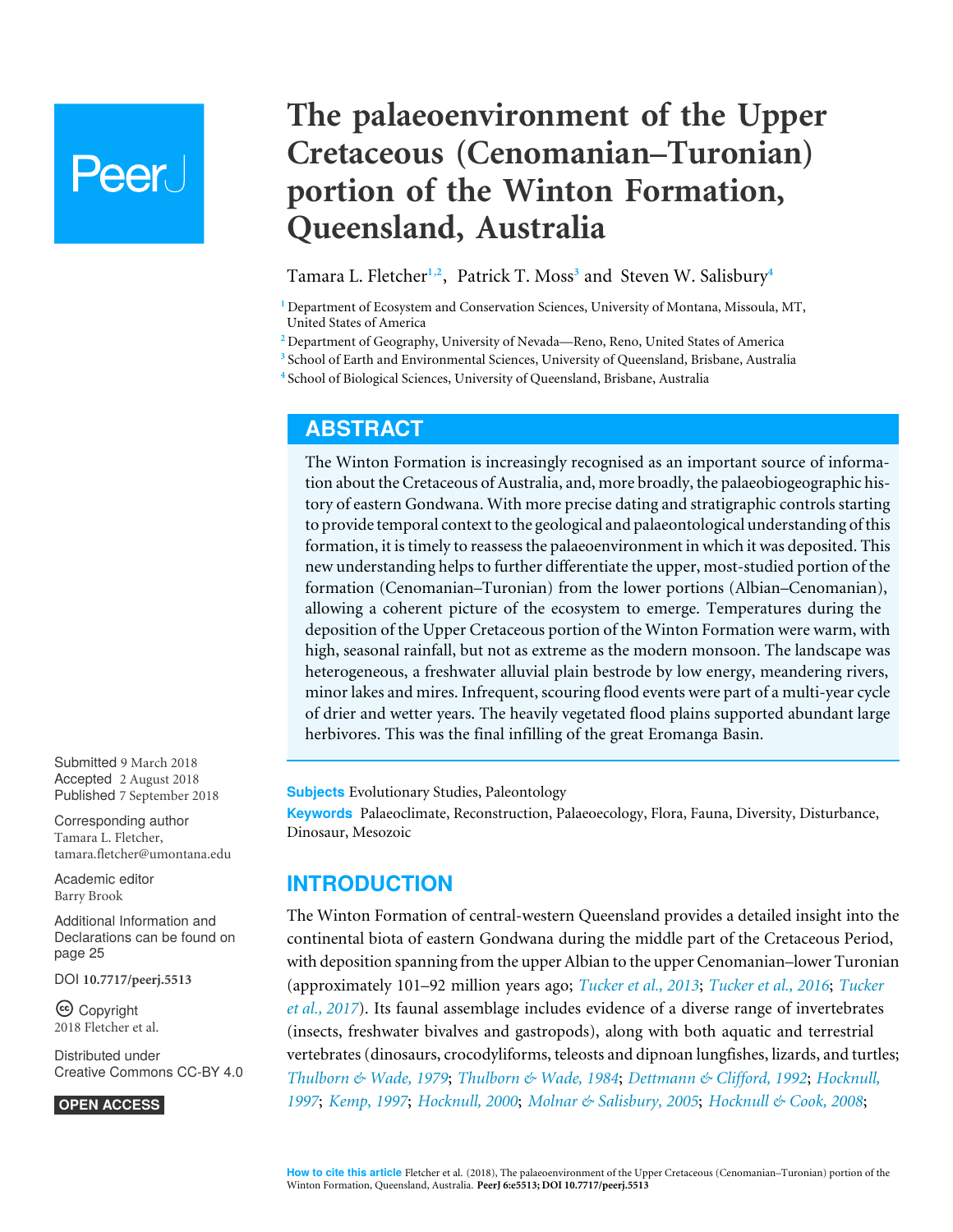*[Scanlon & Hocknull, 2008](#page-35-0)*; *[Dettmann, Clifford & Peters, 2009](#page-27-1)*; *[Hocknull et al., 2009](#page-30-3)*; *[Agnolin](#page-25-0) [et al., 2010](#page-25-0)*; *[Molnar, 2010](#page-33-1)*; *[Romilio & Salisbury, 2011](#page-35-1)*; *[Dettmann, Clifford & Peters, 2012](#page-28-0)*; *[Romilio, Tucker & Salisbury, 2013](#page-35-2)*; *[Berrell et al., 2014](#page-25-1)*; *[Fletcher & Salisbury, 2014](#page-29-0)*; *[Romilio](#page-35-3) [& Salisbury, 2014](#page-35-3)*; *[Poropat et al., 2015a](#page-34-0)*; *[Poropat et al., 2015b](#page-34-1)*; *[White et al., 2015a](#page-37-1)*; *[White](#page-37-2) [et al., 2015b](#page-37-2)*; *[Poropat et al., 2016](#page-34-2)*; *[White et al., 2016](#page-38-0)*). At least 50 macrofossil plant taxa are present, from 10 orders, showing a co-dominance of araucariacean, podocarp and cupressacean conifers with early angiosperms (*[Bose, 1955](#page-25-2)*; *[Whitehouse, 1955](#page-38-1)*; *[White, 1966](#page-37-3)*; *[Dettmann & Playford, 1969](#page-28-1)*; *[Peters & Christophel, 1978](#page-34-3)*; *[McLoughlin, Drinnan & Rozefelds,](#page-32-0) [1995](#page-32-0)*; *[Chambers, Drinnan & McLoughlin, 1998](#page-26-0)*; *[Martin, 1998](#page-32-1)*; *[Pole, 1999](#page-34-4)*; *[Pole & Douglas,](#page-34-5) [1999](#page-34-5)*; *[Dettmann & Clifford, 2000](#page-27-2)*; *[Pole, 2000a](#page-34-6)*; *[Pole, 2000b](#page-34-7)*; *[Clifford & Dettmann, 2005](#page-27-3)*; *[Dettmann, Clifford & Peters, 2009](#page-27-1)*; *[McLoughlin, Pott & Elliott, 2010](#page-32-2)*; *[Dettmann, Clifford &](#page-28-0) [Peters, 2012](#page-28-0)*; *[Fletcher et al., 2014a](#page-29-1)*).

Prior to 2013, the age of Winton Formation could only be constrained relatively, based mainly on palynological and biostratigraphic correlations (*[Cookson & Dettmann, 1959](#page-27-4)*; *[Dettmann & Playford, 1969](#page-28-1)*; *[Burger, 1970](#page-26-1)*; *[Senior, Harrison & Mond, 1978](#page-35-4)*; *[Frakes et al.,](#page-29-2) [1987](#page-29-2)*; *[Helby, Morgan & Partridge, 1987](#page-30-4)*; *[Burger, 1990](#page-26-2)*; *[Dettmann et al., 1992](#page-28-2)*; *[Burger, 1993](#page-26-3)*), and there was limited stratigraphic framework in which to place fossil-bearing localities. Work by *[Bryan et al. \(2012\)](#page-26-4)*, *[Tucker et al. \(2013\)](#page-37-0)*, *[Tucker et al. \(2016\)](#page-36-0)*, *[Tucker et al. \(2017\)](#page-36-1)*) and *[Syme et al. \(2016\)](#page-36-4)* has greatly improved the temporal framework of the Winton Formation through the determination of maximum ages for specific fossil-bearing localities using detrital zircon chronology along with more detailed stratigraphic, sedimentological and architectural analyses. It is now apparent that the Winton Formation was deposited over a span of at least 10–12 million years, during what can be regarded as the terminal phase of the Eromanga Sea, with regression from marine to continental ecosystems driving environmental change across the basin (*[Tucker et al., 2017](#page-36-1)*). The tempo of this transition and how it affected the local flora and fauna has only recently begun to be appreciated and assessed (*[Syme et al., 2016](#page-36-4)*; *[Tucker et al., 2017](#page-36-1)*; *[Syme & Salisbury, 2018](#page-36-5)*).

Given the pace at which new information on the age and stratigraphy of the Winton Formation has emerged in recent years, a reassessment of its changing palaeoenvironment using new data on its geology, hydrology, palaeoclimate, flora, and fauna, is timely. This is particularly the case for the Upper Cretaceous (Cenomanian–Turonian) portion of the Winton Formation, in which the bulk of the described fossil sites occur. A more refined model of the changing palaeoenvironmental conditions that existed during the time the Winton Formation was deposited will be of use not only for future research on the Winton Formation specifically but also for Cretaceous researchers more broadly. The refined models can also be used as a base from which future finds may be used to clarify, resolve or change our understanding of this increasingly important suite of 'mid' Cretaceous terrestrial localities, with the added advantage of considerably simplifying comparisons with other Cretaceous Gondwanan fossil assemblages.

## **SURVEY METHODOLOGY**

Multiple electronic searches were conducted from study conception to February 2018, with no language or period restrictions, in online databases including the ISI/Web of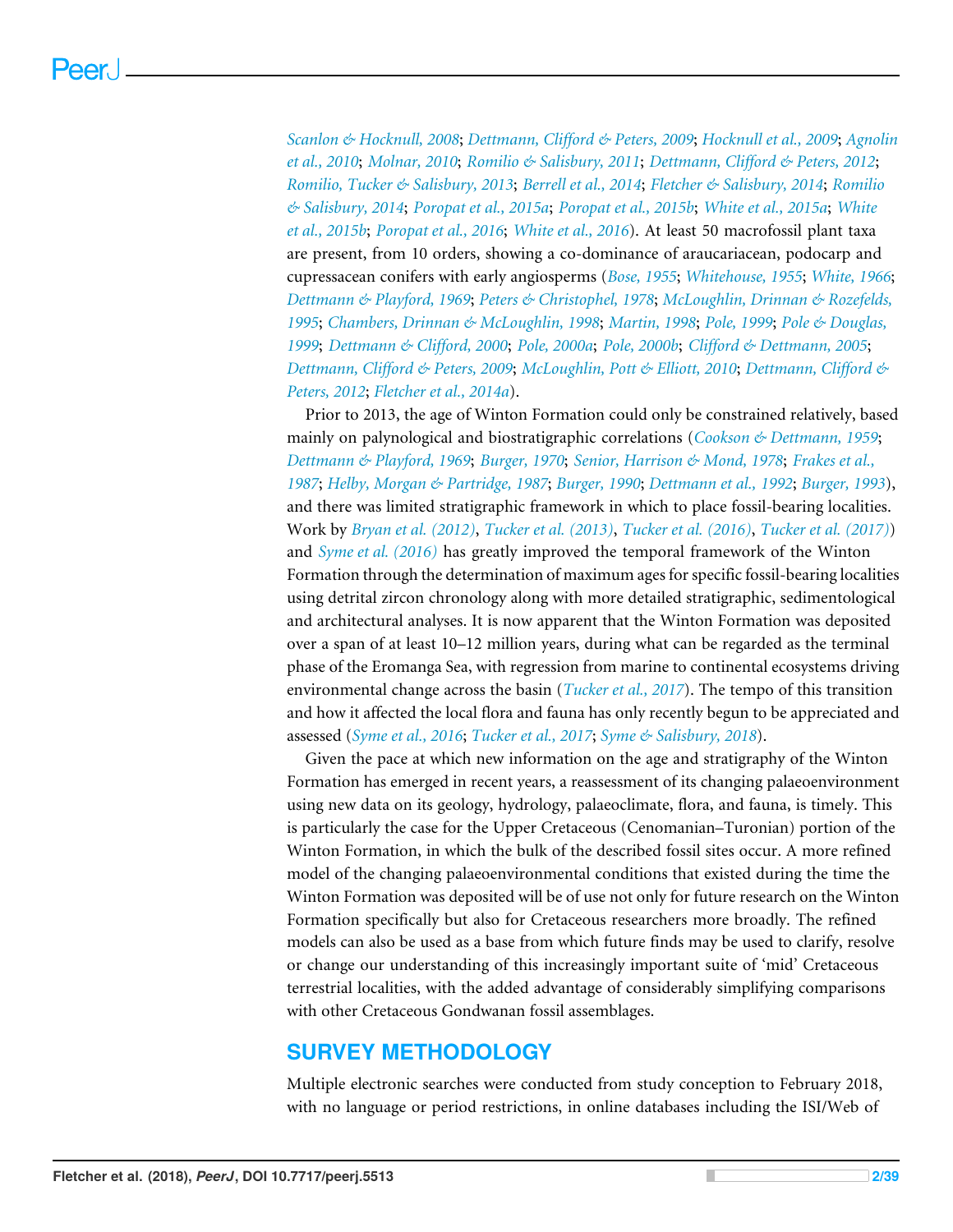Science, Scopus and Google Scholar. Initial search terms included 'Winton Formation', as well as combinations of 'Cretaceous', 'Queensland', and 'Australia'. The search included materials in peer-reviewed journal articles, geological reports, conference proceedings and academic books. Non-peer-reviewed sources such as unpublished theses, conference abstract volumes and popular articles were not included. We also searched the reference section of these publications, which aided discovery of older sources, particularly where the age and name of units has been reassigned since publication. Materials were included that were considered to inform the authors on the palaeoenvironment. Articles related to the Winton Formation, but on derived topics (e.g., biomechanics of Winton Formation dinosaurs), were only included if they also contributed to the broader palaeoenvironmental reconstruction.

## **GEOLOGY**

The Winton Formation covers a large geographic area of western Queensland, northeast South Australia and northwest New South Wales [\(Fig. 1;](#page-3-0) *[Gray, McKillop & MeKellar, 2002](#page-30-5)*) and has been the subject of interest for both economic geology and basic research [\(Table 1\)](#page-4-0). At the time the Upper Cretaceous portion of the formation was deposited, central western Queensland was at ∼50°S palaeolatitude (*[Li & Powell, 2001](#page-31-1)*). The Winton Formation conformably overlies the marine Mackunda Formation, forming the uppermost unit of the Manuka subgroup within the Rolling Downs Group in the intracratonic Eromanga Basin, and its surface is either exposed or overlain locally by Paleogene or younger strata [\(Fig. 2;](#page-6-0) *[McLoughlin, Pott & Elliott, 2010](#page-32-2)*). Deep weathering of the Winton Formation has oxidised palynomorphs in those parts close to the surface, limiting the capacity to estimate the youngest age of deposition (*[McLoughlin, Pott & Elliott, 2010](#page-32-2)*). The formation, as a whole, consists of volcanolithic sandstones, likely derived from the Whitsundays Volcanic Provence (*[Bryan et al., 1997](#page-25-3)*; *[Bryan et al., 2000](#page-26-5)*; *[Bryan et al., 2012](#page-26-4)*; *[Tucker et al.,](#page-37-0) [2013](#page-37-0)*; *[Tucker et al., 2016](#page-36-0)*; *[Tucker et al., 2017](#page-36-1)*), and facies that are complex and repetitive including fine- to medium-grained feldspatholithic or lithofeldspathic arenite, siltstone, mudstone, and claystone (*[Fielding, 1992](#page-28-3)*; *[Romilio & Salisbury, 2011](#page-35-1)*; *[Romilio, Tucker &](#page-35-2) [Salisbury, 2013](#page-35-2)*; *[Tucker et al., 2013](#page-37-0)*; *[Syme et al., 2016](#page-36-4)*; *[Tucker et al., 2016](#page-36-0)*; *[Tucker et al., 2017](#page-36-1)*) with very minor coal seams (*[Senior, Harrison & Mond, 1978](#page-35-4)*).

On the basis of detrital zircon chronology, stratigraphy, sedimentology, and architectural analysis, theWinton Formation is now informally divided into Upper and Lower Cretaceous parts (*[Tucker et al., 2013](#page-37-0)*; *[Tucker et al., 2016](#page-36-0)*; *[Tucker et al., 2017](#page-36-1)*). Fossil-bearing localities in the greater Winton area, such as those on Elderslie, Belmont and Lovelle Downs Stations, Lark Quarry Conservation Area, and Bladensburg National Park, come from a portion of the Winton Formation that was deposited during the early Late Cretaceous (late Cenomanian–early Turonian, ∼93.9 Ma), with a number of distinct horizons and facies associations that are fairly continuous across the region (*[Tucker et al., 2013](#page-37-0)*; *[Tucker](#page-36-1) [et al., 2017](#page-36-1)*). Other Winton Formation fossil-bearing localities, such those in the Isisford area (*[Salisbury et al., 2006](#page-35-5)*; *[Berrell et al., 2014](#page-25-1)*; *[Syme et al., 2016](#page-36-4)*; *[Syme & Salisbury, 2018](#page-36-5)*) were deposited some 10 million years earlier during late Early Cretaceous (late Albian to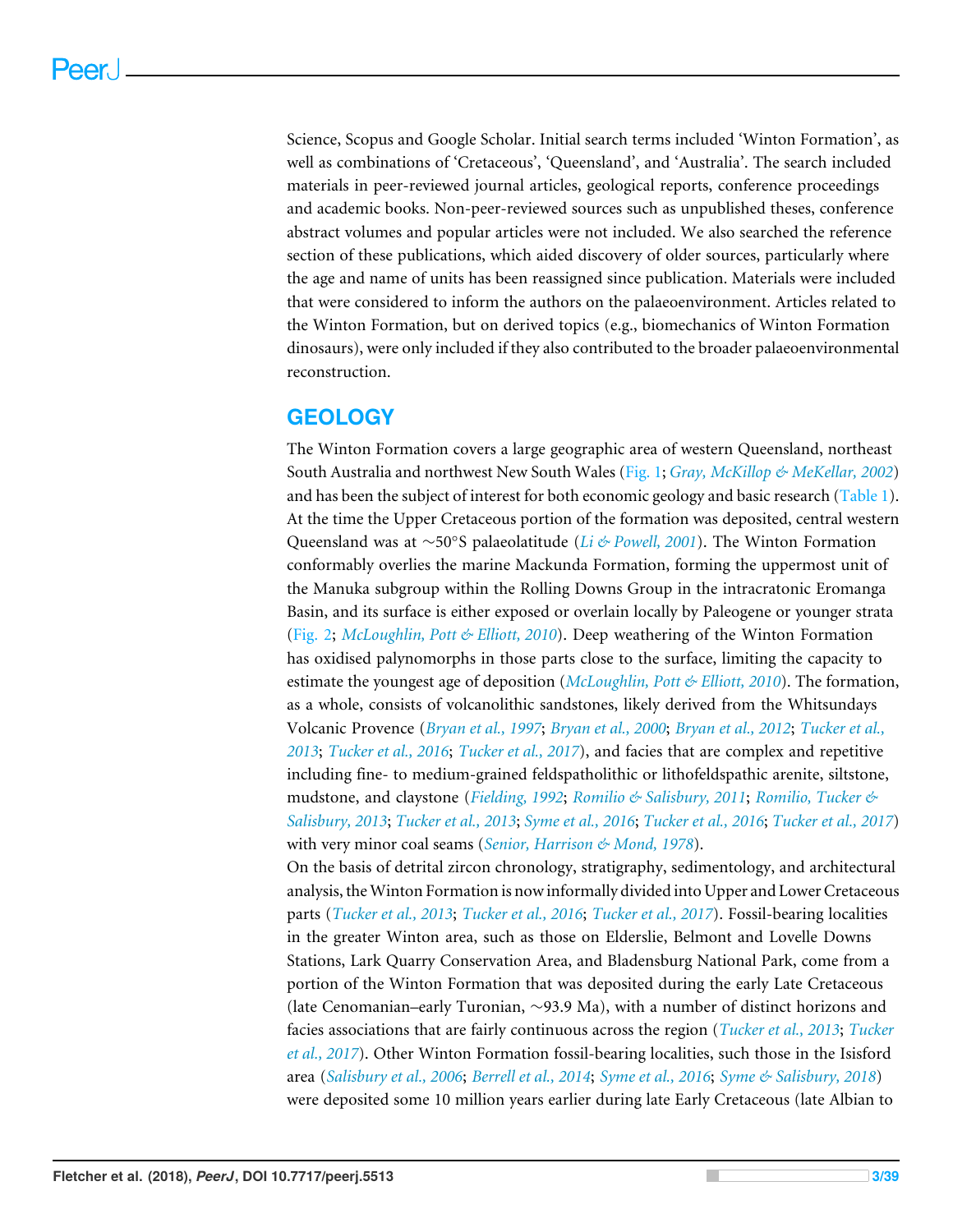<span id="page-3-0"></span>

**Figure 1 A map of the outcropping of the Winton Formation in Queensland, Australia.** This map of Australia shows the outcropping of the Winton Formation in Queensland (in grey), focusing on the fossiliferous area around Winton (enlarged; adapted from *[Fletcher et al., 2014a](#page-29-1)*). Coloured symbols indicate sites dated by detrital zircons (dark blue/red) or sites stratigraphically correlated to sites dated by detrital zircons (light blue/pink) in *[Tucker et al. \(2013\)](#page-37-0)* and *[Syme et al. \(2016\)](#page-36-4)*. Stars indicate surface samples; squares indicate Geologic Survey of Queensland (QSQ) cores; circles are correlated surface exposures. (A) Bladensburg National Park; (B) Lark Quarry Conservation Area—Eureaka sample; (C) Lark Quarry Conservation Area—Hades Hill sample; (D) Isisford concretion; (E) GSQ Eromanga 1; (F) GSQ Longreach 1-1B; (G) GSQ McKinlay 1 (Sample 2 and 16); (H) GSQ Blackall 1; (I) GSQ Blackall 2; (J) Lovelle Downs/Elderslie Station (QM L311); (K) Alni Station; (L) Belmont Station. QLD, Queensland; NSW, New South Wales; ACT, Australian Capital Territory; VIC, Victoria; SA, South Australia; NT, Northern Territory; QM L, Queensland Museum Locality.

Full-size DOI: [10.7717/peerj.5513/fig-1](https://doi.org/10.7717/peerj.5513/fig-1)

early Cenomanian, ∼103–100.5 Ma). Using the same approach, *[Tucker et al. \(2016\)](#page-36-0)* were able to constrain the upper Mackunda Formation to the latest Albian (∼104–102 Ma). The onset of deposition of the lowest parts of the Winton Formation can therefore be no older than this. Fossil-bearing sites in the Lower Cretaceous portion of the Winton Formation, near Isisford, are stratigraphically much lower than those that occur in the Upper Cretaceous portion despite having similar modern altitudes to localities farther north (Winton area) and south (Eromanga) due to local faulting (*[Tucker et al., 2013](#page-37-0)*; *[Tucker et](#page-36-1) [al., 2017](#page-36-1)*). Whereas the younger sites occur in sediments indicative of a freshwater alluvial plain (*[Exon & Senior, 1976](#page-28-4)*; *[Senior, Harrison & Mond, 1978](#page-35-4)*; *[Moore & Pitt, 1984](#page-33-2)*; *[Fielding,](#page-28-3) [1992](#page-28-3)*; *[Romilio, Tucker & Salisbury, 2013](#page-35-2)*; *[Tucker et al., 2017](#page-36-1)*), the older ones are thought to have been deposited in brackish waters in a tidally influenced fluvial-deltaic setting near the shores of the still present Eromanga Sea (*[Berrell et al., 2014](#page-25-1)*; *[Syme et al., 2016](#page-36-4)*; *[Tucker](#page-36-1) [et al., 2017](#page-36-1)*). Accordingly, *[Tucker et al. \(2017\)](#page-36-1)* informally refer to this part of the Winton Formation as the 'lower Winton Formation'. Earlier studies of core samples (e.g., *[Pole, 1999](#page-34-4)*; *[Pole, 2000a](#page-34-6)*; *[Pole, 2000b](#page-34-7)*) did not have as well constrained dates, but demonstrated that there is up to 300 m of stratigraphic thickness of fossil-bearing Winton Formation deposition below the now dated 93 million year old sites, corroborating the 'upper' designation for this part of the formation proposed by *[Tucker et al. \(2017\)](#page-36-1)*. For example, the cores from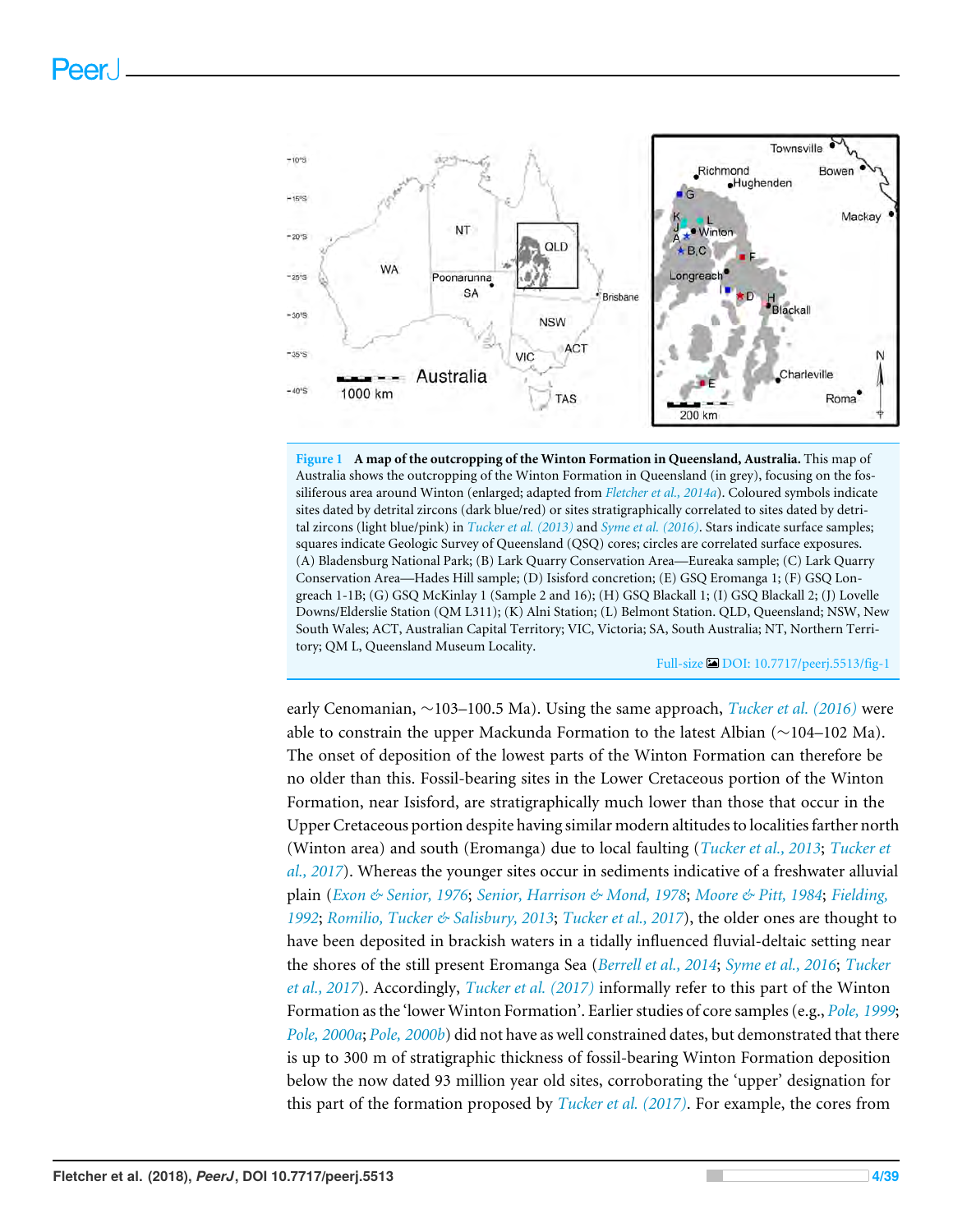| Topic           |                           | Reference                          |  |
|-----------------|---------------------------|------------------------------------|--|
| Sedimentology   |                           | Dunstan (1916)                     |  |
|                 |                           | Wopfner (1963)                     |  |
|                 |                           | Vine et al. (1967)                 |  |
|                 |                           | Casey (1970)                       |  |
|                 |                           | Senior & Mabbutt (1979)            |  |
|                 |                           | Coote (1987)                       |  |
|                 |                           | Fielding (1992)                    |  |
|                 |                           | Draper (2002)                      |  |
|                 |                           | Tucker et al. (2017)               |  |
| Stratigraphy    |                           | Dunstan (1916)                     |  |
|                 |                           | Exon & Senior (1976)               |  |
|                 |                           | Senior, Harrison & Mond (1978)     |  |
|                 |                           | Henderson & Stephenson (1980)      |  |
|                 |                           | Fielding (1992)                    |  |
|                 |                           | Draper (2002)                      |  |
|                 |                           | Gray, McKillop & MeKellar (2002)   |  |
|                 |                           | Mavromatidis & Hillis (2005)       |  |
|                 |                           | Tucker et al. (2017)               |  |
| Age             | Palynology                | Dettmann & Playford (1969)         |  |
|                 |                           | <b>Burger</b> (1986)               |  |
|                 |                           | Frakes et al. (1987)               |  |
|                 |                           | Helby, Morgan & Partridge (1987)   |  |
|                 |                           | <b>Burger</b> (1990)               |  |
|                 |                           | <b>Burger</b> (1993)               |  |
|                 |                           | Partridge (2006)                   |  |
|                 |                           | Clifford & Dettmann (2005)         |  |
|                 |                           | Dettmann, Clifford & Peters (2009) |  |
|                 |                           | Dettmann, Clifford & Peters (2012) |  |
|                 | Geo-chronological methods | Bryan et al. (2012)                |  |
|                 |                           | Tucker et al. (2013)               |  |
|                 |                           | Tucker et al. (2016)               |  |
|                 |                           | Tucker et al. (2017)               |  |
| Source material |                           | Bryan et al. (1997)                |  |
|                 |                           | Bryan et al. (2000)                |  |
|                 |                           | Bryan et al. (2012)                |  |
|                 |                           | MacDonald et al. (2013)            |  |
|                 |                           | Tucker et al. (2013)               |  |
|                 |                           | Tucker et al. (2016)               |  |
|                 |                           | Tucker et al. (2017)               |  |

<span id="page-4-0"></span>

(*continued on next page*)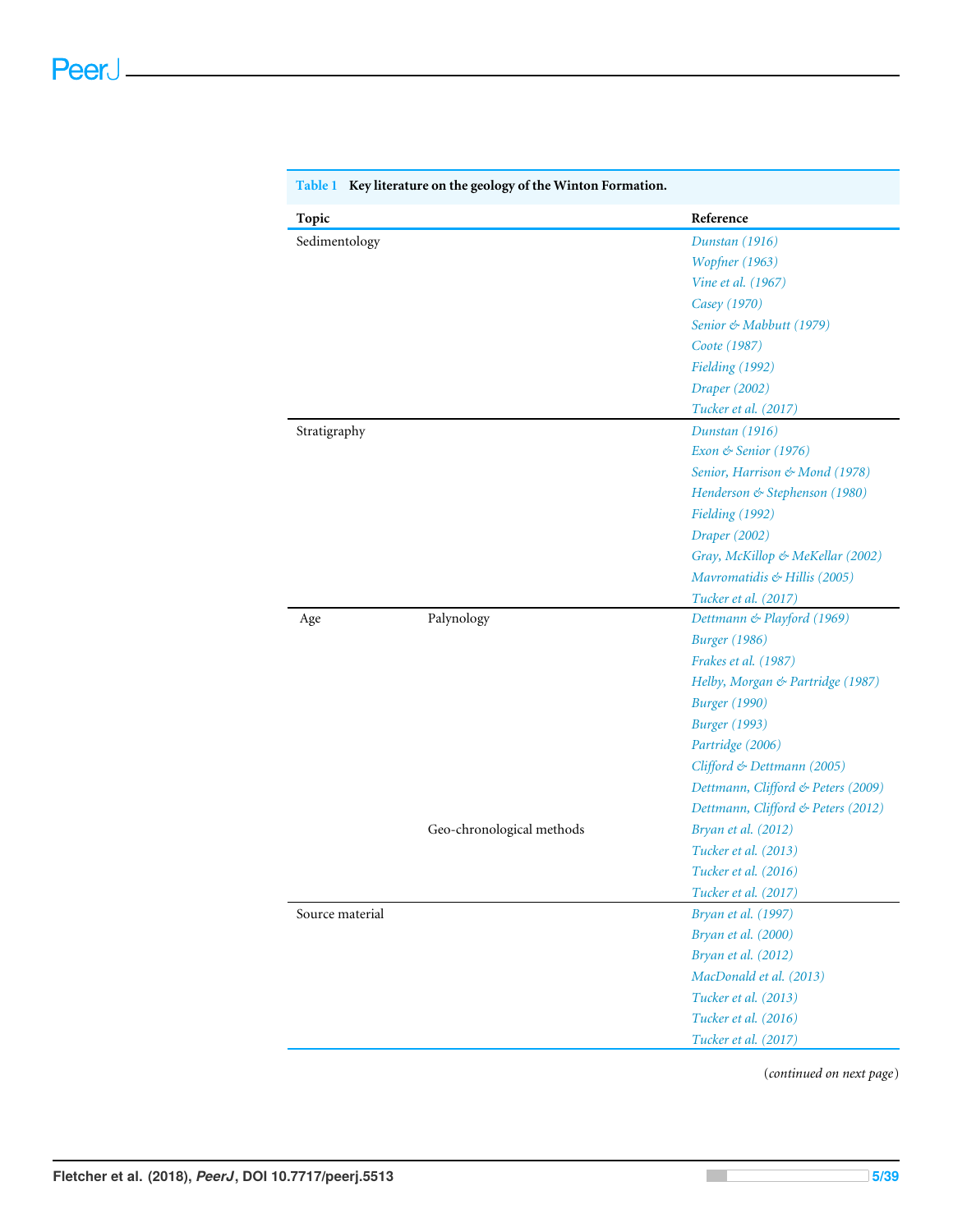| Topic                       | Reference                                      |  |
|-----------------------------|------------------------------------------------|--|
| Geomorphology and Tectonics | Casey (1967a)                                  |  |
|                             | Casey (1967b)                                  |  |
|                             | Casey (1970)                                   |  |
|                             | Hawkins & Harrison (1978)                      |  |
|                             | <b>Mathur</b> (1983)                           |  |
|                             | Moss $\&$ Wake-Dyster (1983)                   |  |
|                             | Moore $\&$ Pitt (1984)                         |  |
|                             | <i>Wopfner</i> (1985)                          |  |
|                             | <i>Finlayson, Leven &amp; Etheridge (1988)</i> |  |
|                             | Murray, Scheibner & Walker (1989)              |  |
|                             | Green et al. (1991)                            |  |
|                             | Cartwright & Lonergan (1997)                   |  |
|                             | Veevers $(2000)$                               |  |
|                             | Veevers (2006)                                 |  |
|                             | Hower (2011)                                   |  |
|                             | MacDonald et al. (2013)                        |  |
|                             | <i>Tucker et al.</i> (2013)                    |  |
|                             | Moya et al. (2015)                             |  |
|                             | Tucker et al. (2016)                           |  |

**Table 1** (*continued*)

GSQ Maneroo, although shallower, are stratigraphically equivalent to deeper samples from GSQ Thargomindah (*[Pole, 1999](#page-34-4)*; *[Pole & Douglas, 1999](#page-34-5)*; *[Pole, 2000a](#page-34-6)*; *[Pole, 2000b](#page-34-7)*) as a result of uplift of the Maneroo Platform. Based on palynology, these units were likely deposited at close to the Albian-Cenomanian boundary, and appear to contain a different plant community that is overwhelmingly dominated by conifers (*[Pole, 2000a](#page-34-6)*) distinct from the conifer-angiosperm co-dominant outcropping localities of the Upper Cretaceous portion of the Winton Formation (*[McLoughlin, Pott & Elliott, 2010](#page-32-2)*).

## **HYDROLOGY**

It is clear from surface sediment localities in the greater Winton region that the Upper Cretaceous portion of the Winton Formation was derived from terrestrial and freshwater depositional environments [\(Table 2;](#page-7-0) *[Tucker et al., 2013](#page-37-0)*; *[Syme et al., 2016](#page-36-4)*; *[Tucker et al.,](#page-36-1) [2017](#page-36-1)*). This is also confirmed by the presence of freshwater gastropods (*[Cook, 2005](#page-27-6)*) and freshwater bivalves (*[Hocknull, 1997](#page-30-0)*; *[Hocknull, 2000](#page-30-1)*). Although some earlier studies (e.g., *[Thulborn & Wade, 1979](#page-36-2)*; *[Thulborn & Wade, 1984](#page-36-3)*) proposed that lakes may have been present at sites such as near Lovelle Downs Station (QM L311) and the Lark Quarry Conservation Park, more recent work has shown lacustrine sedimentation did not occur either before and during the formation of the track-bearing surface at Lark Quarry (*[Romilio,](#page-35-2) [Tucker & Salisbury, 2013](#page-35-2)*) and that lakes were a relatively minor component of a landscape that primarily comprised channels and floodplains (*[Tucker et al., 2013](#page-37-0)*; *[Tucker et al., 2017](#page-36-1)*). The great thickness of the Winton Formation (up to 1,000 m in some areas; see *[Tucker et al.,](#page-37-0) [2013](#page-37-0)*; *[Tucker et al., 2017](#page-36-1)*), suggests a massive river system that, over at least 10 million years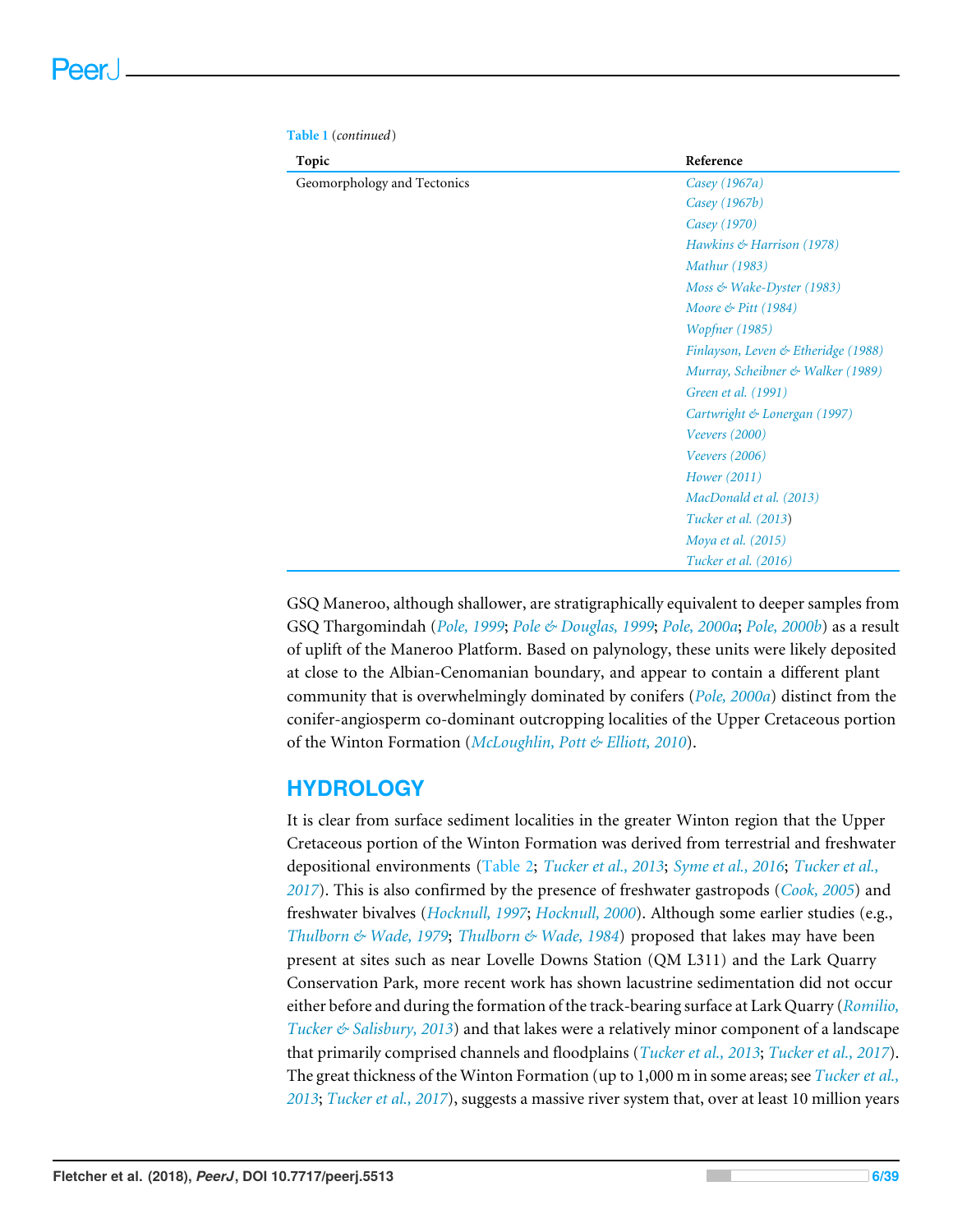<span id="page-6-0"></span>

**Figure 2 Stratigraphic column showing the relative position of the Upper and Lower Cretaceous portions of the Winton Formation.**

**Full-size [DOI: 10.7717/peerj.5513/fig-2](https://doi.org/10.7717/peerj.5513/fig-2)**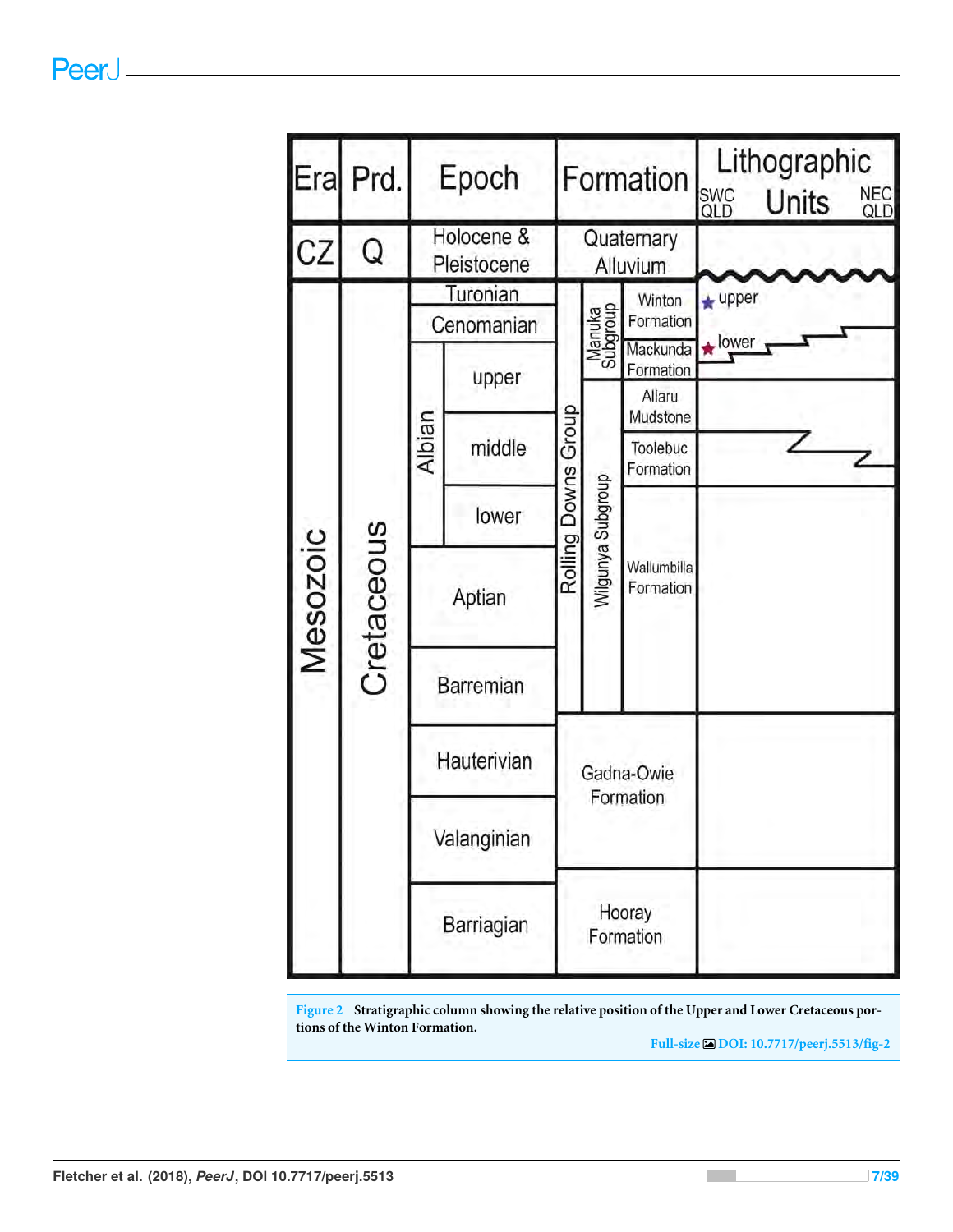| Evidence type | Feature                                                                                   | Water chemistry                                | <b>Flow rate</b>                                                                                                        | <b>Winton citation</b>                        |
|---------------|-------------------------------------------------------------------------------------------|------------------------------------------------|-------------------------------------------------------------------------------------------------------------------------|-----------------------------------------------|
| Sedimentology | Sedimentary structures<br>such as crossbedding, rip-<br>ple marks etc                     |                                                | Expansive fluvial flood-<br>plain system, changing over<br>time with waxing and wan-<br>ing flow to low flow.           | Tucker et al. (2013),<br>Tucker et al. (2017) |
|               | Lithology such as fine-<br>grained sandstones, silt-<br>stones and mudstones              |                                                | Low flow river with minor<br>lacustrine component in-<br>cluding oxbow lakes                                            | <i>Tucker et al.</i> (2013)                   |
|               | Lithology and sedimentary<br>structures                                                   |                                                | Main channel deposits with<br>flood plains and small lakes<br>suggesting variability tem-<br>porally and geographically | Fielding (1992)                               |
| Faunal        | Gastropods<br>Melanoides sp.                                                              | Freshwater but some<br>species saline tolerant | Widely tolerant                                                                                                         | Cook (2005)                                   |
|               | <b>Bivalves</b><br>Alathyria jaqueti<br>Megalovirgus wintonensis<br>Hyridella macmichaeli | Freshwater                                     | Widely tolerant                                                                                                         | Hocknull (1997),<br>Hocknull (2000)           |
|               | Lungfish<br>Metaceratodus ellioti<br>Metaceratodus wollastoni                             | Freshwater                                     | Still to slow flow                                                                                                      | <i>Kemp</i> (1997)                            |
|               | Turtles                                                                                   | Freshwater                                     | Widely tolerant                                                                                                         | <b>Molnar</b> (1991)                          |
|               | Crocodyliforms<br>Crocodyliformes indet.                                                  | Fresh or saline                                | Widely tolerant                                                                                                         | Hocknull et al. (2009)                        |

<span id="page-7-0"></span>**Table 2 Key literature that informs the interpretation of the hydrology of the Upper Cretaceous portion of the Winton Formation.**

and in various forms, filled the epicontinental Eromanga Sea, whilst during distinct periods, also flowing south-west as part of the continental Ceduna River system (*[Lloyd et al., 2016](#page-31-3)*). The sediments directly associated with the plant-bearing horizons that are considered in this study were predominantly siltstone (*[McLoughlin, Drinnan & Rozefelds, 1995](#page-32-0)*), with mudstone and dolostone also present at QM L311 (*[Dettmann, Clifford & Peters, 2009](#page-27-1)*). This, added to the sedimentary features identified in outcrops, including current ripple cross-lamination, trough and tabular cross-stratification (*[Tucker et al., 2013](#page-37-0)*; *[Tucker et al.,](#page-36-1) [2017](#page-36-1)*), and the probable ox-bow lakes (*[Hocknull et al., 2009](#page-30-3)*; *[Tucker et al., 2017](#page-36-1)*) suggests a meandering river system, and has been confirmed by the more detailed sedimentological assessments presented in *[Tucker et al. \(2017\)](#page-36-1)*.

The movement, distribution, and quality of water and how these characters change through time, are important determinants of the biota and ecological processes in fluvial systems (e.g., *[Gorman & Karr, 1978](#page-29-4)*; *[Allan, 1995](#page-25-4)*; *[Richter et al., 1996](#page-35-7)*; *[Matthaei,](#page-32-6) [Peacock & Townsend, 1999](#page-32-6)*). Thus, the composition of biota left by a system can inform interpretation of the hydrology of the system. The presence or absence of animals that have specific hydrological requirements are the most useful faunal evidence. The most informative amongst the fauna is the presence of lungfish tooth plates (*[Kemp, 1997](#page-31-0)*). The Australian lungfish *Neoceratodus forsteri* Krefft, 1870, a living example from the family Neoceratodontidae to which the Cretaceous lungfish found in the Winton Formation belong, live in low-flow to still waters and require a low-flow regime in spring for egg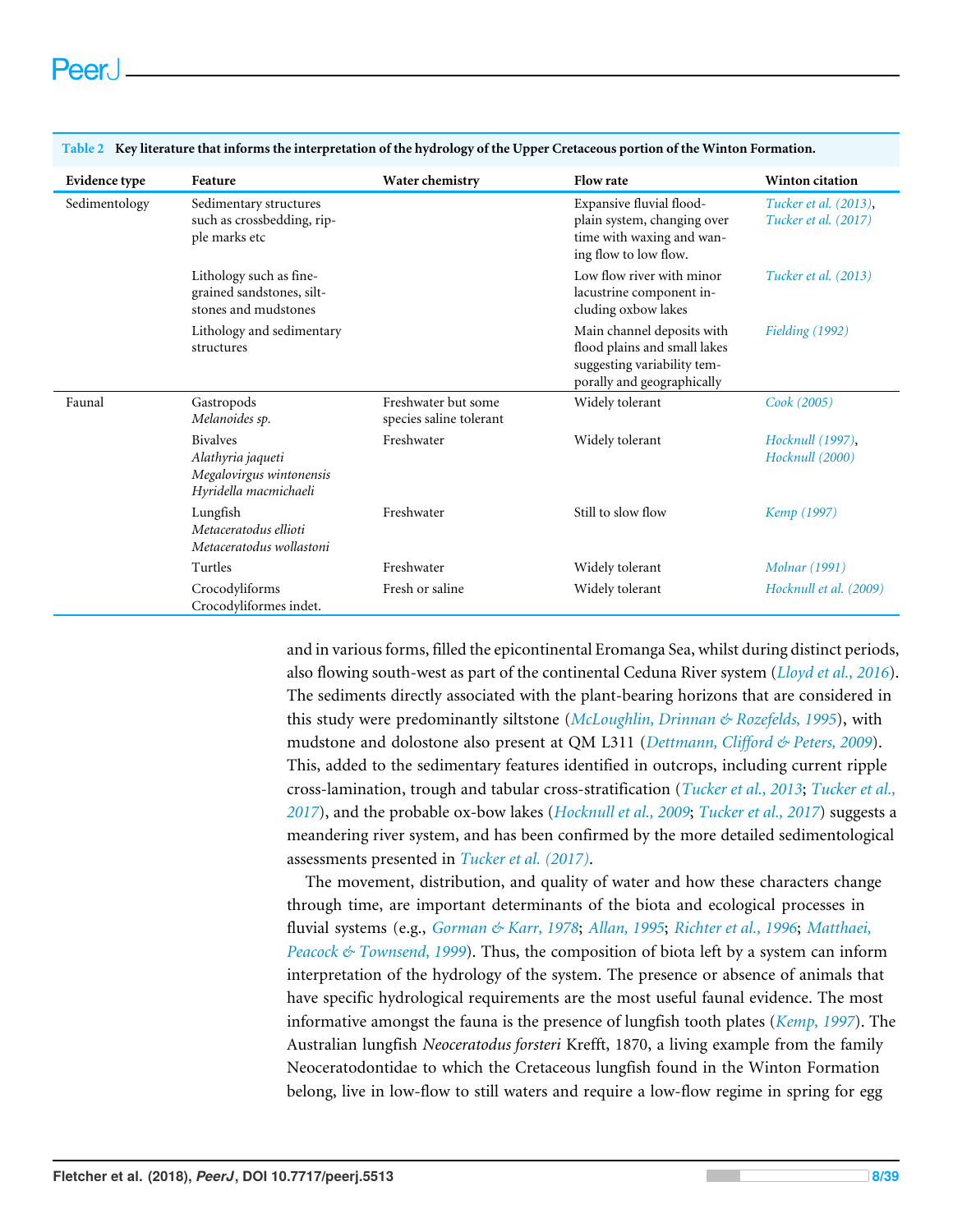laying on shallow-water plants (*[Espinoza, Marshall & McDougall, 2013](#page-28-7)*). The African lungfishes, of the genus *Protopterus* Owen, 1839*,* also live in low energy environments such as swamps, marshes and lakes, with a preference for shallow, inshore waters, with only some large adults found offshore in large lake systems (*[Chapman et al., 1996](#page-27-7)*; *[Goudswaard, Witte](#page-30-10) [& Chapman, 2002](#page-30-10)*). The final genus of lungfish with extant examples, *Lepidosiren* from South America, also live in swamps and lakes (*[Johansen & Lenfant, 1967](#page-31-4)*), cumulatively suggesting a conserved habitat preference. No evidence of lungfish has been found among the semi-articulated teleosts (*[Berrell et al., 2014](#page-25-1)*) of the marginal marine-deltaic system that formed the Lower Cretaceous (upper Albian–lower Cenomanian) portion of the Winton Formation (*[Tucker et al., 2017](#page-36-1)*), despite substantial sampling. This suggests that modern habitat preferences hold for Cretaceous lungfish (*[Berrell et al., 2014](#page-25-1)*). Other key aquatic fauna from the Upper Cretaceous portion of the Winton Formation have wide tolerances amongst their modern analogues and so were not informative. For example, modern crocodiles such as *Crocodylus johnstoni* Krefft, 1873—an analogue for *Isisfordia duncani*—live in a wide range of hydrological environments (*[Webb, Manolis & Sack,](#page-37-7) [1983](#page-37-7)*) including tidal and saline waters (*[Messel et al., 1981](#page-32-7)*). The brackish conditions of the depositional setting associated with the Lower Cretaceous portion of the Winton formation that was inhabited by *I. ducani* (*[Syme & Salisbury, 2018](#page-36-5)*) is consistent with this range of environmental tolerance. Freshwater turtles have differing responses to flow rates due to how they use the habitat, with some preferring higher velocity water flow and others slow (*[Lenhart, Naber & Nieber, 2013](#page-31-5)*). A slow, but flowing freshwater hydrologic regime, such as a meandering river system, is in keeping with the geology of the Upper Cretaceous sediments, the composition of the aquatic fauna, and the gradual dip of the infilling flood plain.

## **PALAEOCLIMATE**

Previous palaeoclimatic assessments of the Winton Formation treated it as one palaeoenvironment, generally regarded as warm temperate (e.g., *[Dettmann & Playford,](#page-28-1) [1969](#page-28-1)*), and although the presence of coal suggested humidity, *[Dettmann et al. \(1992\)](#page-28-2)* interpreted the composition of the floral community to be indicative of overall dry conditions. The refined higher resolution dating of the floral and faunal communities and the addition of fossils discovered in the last 25 years, provides an opportunity to investigate the climate at a higher resolution.

Recently, quantitative methods have been applied to investigate the palaeoclimate of the Upper Cretaceous portion of the Winton Formation in greater detail [\(Table 3\)](#page-9-0). These studies have shown that the palaeoclimate of these localities was generally warm (∼16 ◦C mean annual temperature) and wet  $(>1,300$  mm mean annual precipitation) as estimated by the foliar physiognomic methods of Leaf Area Analysis, Leaf Margin Analysis and Climate Leaf Analysis Multivariate Program, and mutual climatic range methods from the floral assemblage (*[Fletcher, Moss & Salisbury, 2013](#page-29-5)*; *[Fletcher et al., 2014b](#page-29-6)*). Although precipitation appears to have been high and seasonal, it was not as high as what is experienced in some high elevation modern forests today, nor with extremes of wet and dry as is associated with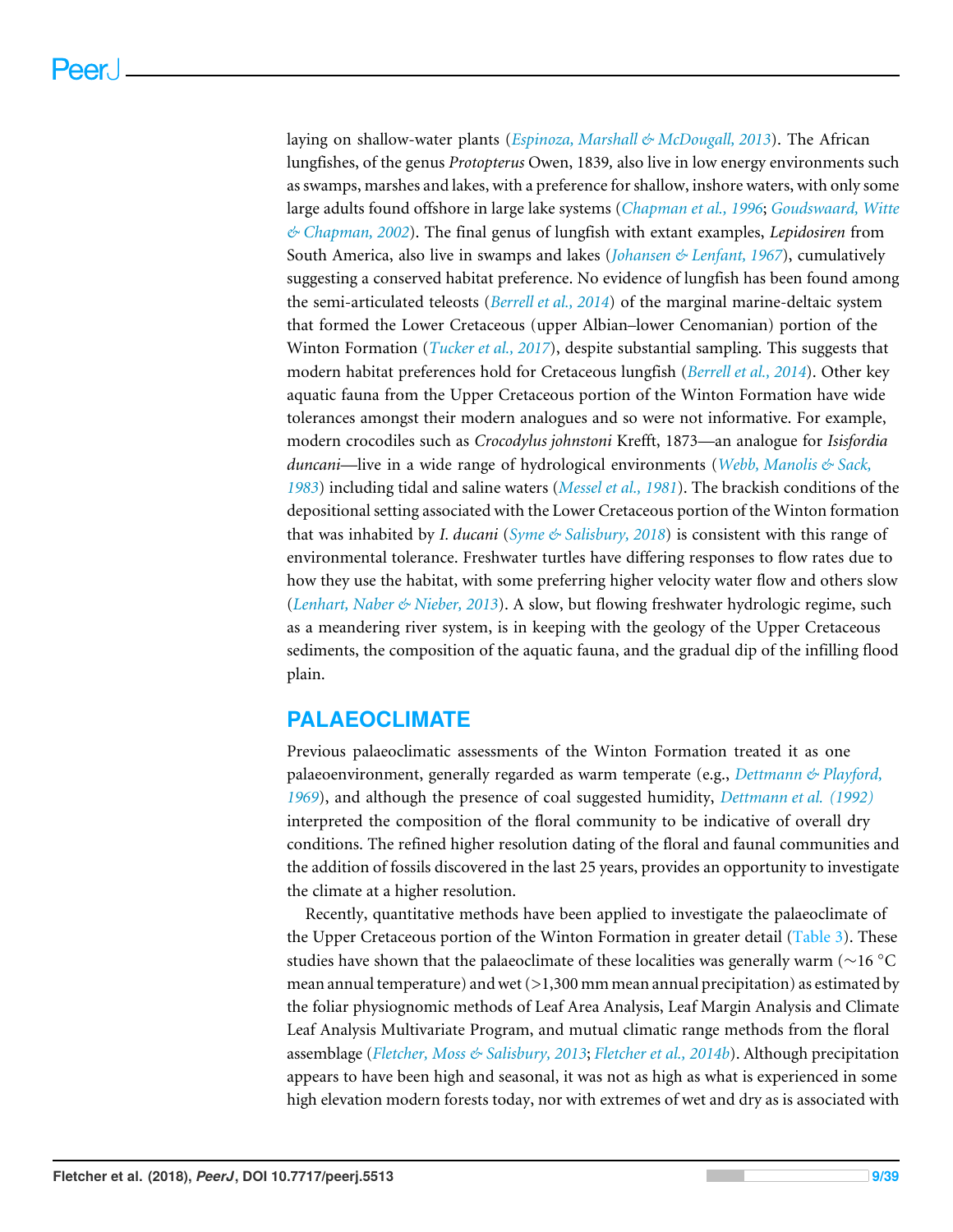| Climate variable                   |                      | Estimate                                           | <b>Evidence source</b>               | Reference                         |
|------------------------------------|----------------------|----------------------------------------------------|--------------------------------------|-----------------------------------|
| Temperature                        | Mean annual          | $>16\degree C$                                     | Crocodilians                         | Hocknull et al. (2009)            |
|                                    |                      | >16 °C (tropical to<br>subtropical)                | Lungfish                             | Kemp (1997)                       |
|                                    |                      | $16.4\text{ °C} \pm 5\text{ °C}$                   | Leaf Margin Analysis - LQ            | Fletcher, Moss & Salisbury (2013) |
|                                    |                      | $16^{\circ}$ C $\pm$ 2 $^{\circ}$ C                | CLAMP - LQ                           | Fletcher, Moss & Salisbury (2013) |
|                                    |                      | $13.6 \pm 2$ °C                                    | <b>CLAMP - OM</b>                    | Fletcher et al. (2014b)           |
|                                    |                      | $15.9 \pm 1.2$ °C                                  | <b>Bioclimatic Analysis</b>          | Fletcher et al. (2014b)           |
|                                    | Warmest mean monthly | $20.3 \pm 2$ °C                                    | <b>Bioclimatic Analysis</b>          | Fletcher et al. (2014b)           |
|                                    |                      | $21.2 \pm 2.7$ °C                                  | CLAMP - QM                           | Fletcher et al. (2014b)           |
|                                    |                      | $>17.5$ °C                                         | Freshwater turtles                   | <b>Molnar</b> (1991)              |
|                                    | Coldest mean monthly | $10.3 \pm 1$ °C                                    | <b>Bioclimatic Analysis</b>          | Fletcher et al. (2014b)           |
|                                    |                      | $6.7 \pm 3.4$ °C                                   | CLAMP - QM                           | Fletcher et al. (2014b)           |
| Growth Season Length               |                      | 9 months                                           | CLAMP - LQ                           | Fletcher, Moss & Salisbury (2013) |
|                                    |                      | $7.8 \pm 1.1$ months                               | CLAMP - QM                           | Fletcher et al. (2014b)           |
| Precipitation                      | Mean annual          | $1,321$ mm $+413$<br>$mm-315$ mm                   | Leaf Area Analysis-LQ                | Fletcher, Moss & Salisbury (2013) |
|                                    |                      | $1,646 \pm 370$ mm                                 | <b>Bioclimatic Analysis</b>          | Fletcher et al. (2014b)           |
|                                    | Growth season        | $1,073 \pm 483$ mm                                 | CLAMP - LO                           | Fletcher, Moss & Salisbury (2013) |
|                                    | Growth season        | $1,289 \pm 483$ mm                                 | CLAMP - QM                           | Fletcher et al. (2014b)           |
|                                    | 3 driest months      | $268 \pm 137$ mm                                   | <b>CLAMP - OM</b>                    | Fletcher et al. (2014b)           |
|                                    | 3 wettest months     | $630 \pm 206$ mm                                   | CLAMP - QM                           | Fletcher et al. (2014b)           |
| Inter and intra-annual variability |                      | Wet season double<br>dry season precipi-<br>tation | <b>CLAMP</b>                         | Fletcher et al. (2014b)           |
|                                    |                      | 'High seasonality'                                 | Ring markedness index                | Fletcher, Moss & Salisbury (2015) |
|                                    |                      | High inter-annual<br>variability                   | Mean sensitivity $>0.3$ (ring index) | Fletcher, Moss & Salisbury (2015) |
| Sea Surface temperatures           |                      | 'Warm'                                             | Dolichosaurs                         | Scanlon & Hocknull (2008)         |

<span id="page-9-0"></span>**Table 3 Key literature that informs the palaeoclimatic interpretation of the Upper Cretaceous portion of the Winton Formation.**

the modern monsoon. For example, in modern Darwin, which is subject to monsoonal weather systems, the cumulative three wettest months receive 1,120 mm on average and the three driest receive 8.1 mm (BOM, [http://www.bom.gov.au/climate/data-services/,](http://www.bom.gov.au/climate/data-services/) date accessed: 26/01/2014). Compare this with the Upper Cretaceous portion of the Winton Formation, which is estimated to have received  $630 \pm 206$  mm during the three wettest months and  $268 \pm 137$  mm during the three driest months (*[Fletcher et al., 2014b](#page-29-6)*). The growth indices of the fossil wood also indicate that climate variables differed between years to the extent that it had a notable influence on ring width in the podocarp-like wood at the locality (*[Fletcher, Moss & Salisbury, 2015](#page-29-7)*). This variability appears to be non-random and oscillatory, and may indicate that phenomena similar to the Pacific Decadal Oscillation (*[Mantua & Hare, 2002](#page-31-6)*; *[McGowan et al., 2009](#page-32-8)*) were driving patterns of climate in the early Late Cretaceous.

In addition to botanical indicators, elements of the fauna are climatically informative. Crocodyliform remains have been reported in the Upper Cretaceous portion of the Winton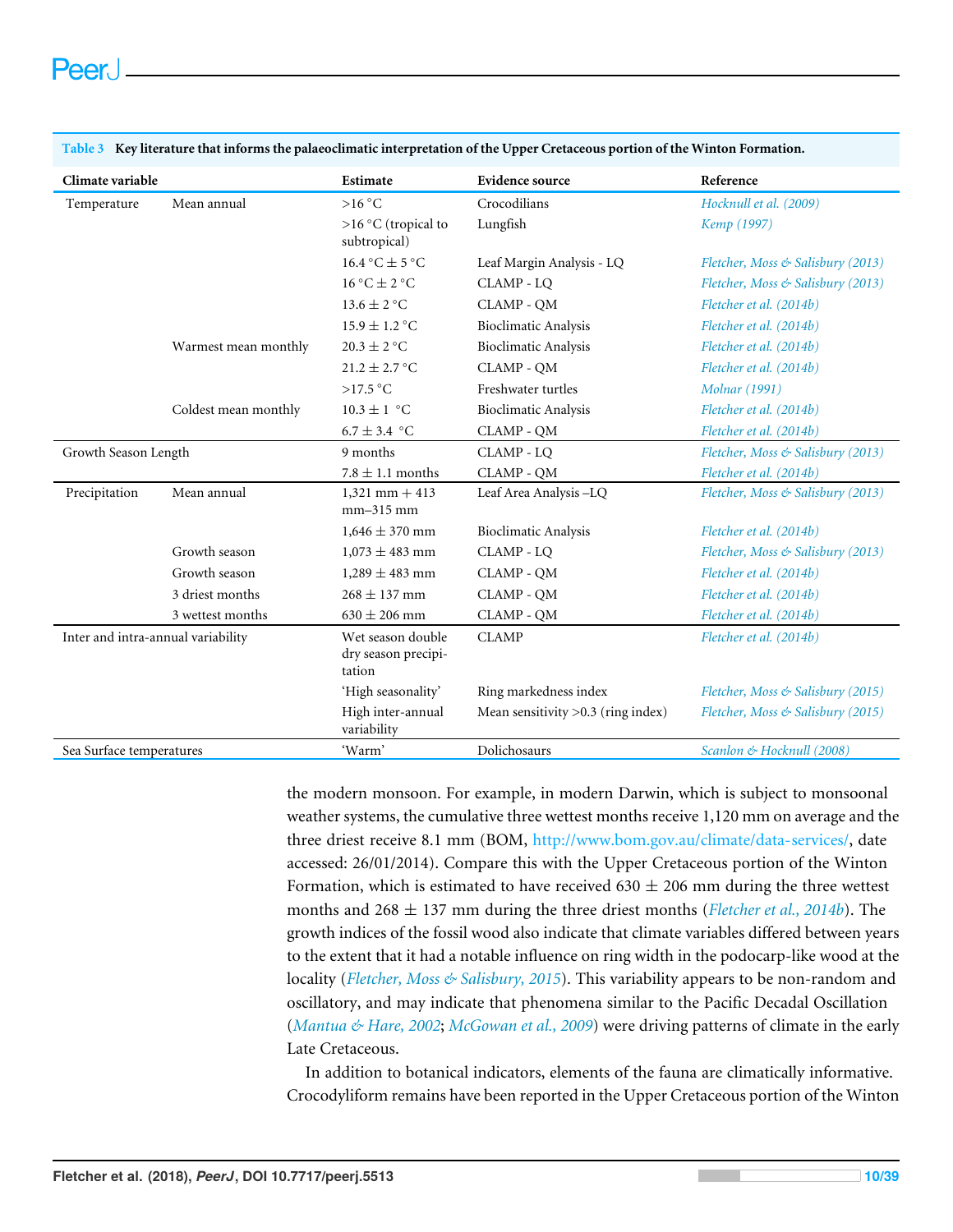Formation at AOD L-85, on Elderslie Station approximately 60 km north-wet of Winton (*[Hocknull et al., 2009](#page-30-3)*). Assuming this material is assignable to *Isisfordia duncani* or a closely related species, and if eusuchians are accepted as paleothermometers (*[Markwick,](#page-32-9) [1994](#page-32-9)*; *[Markwick, 1998](#page-32-10)*) their presence supports a MAT of ≥16 ◦C. Modern lungfish, as analogues for *Metaceratodus ellioti* (*[Kemp, 1997](#page-31-0)*) from the Upper Cretaceous portion of the Winton Formation, have a distribution limited to the tropics and subtropics. Freshwater turtles from the upper portion of the Winton Formation (*[Molnar, 1991](#page-32-5)*) also suggest warmth as even cold-adapted modern turtles require warmest mean monthly temperatures over 17.5 ◦C (*[Tarduno et al., 1998](#page-36-6)*). Finally, the presence of dolichosaurs in the Upper Cretaceous portion of the Winton Formation suggests sea surface temperatures conducive to oceanic dispersal, in keeping with warming through to the end of the Turonian (*[Scanlon](#page-35-0) [& Hocknull, 2008](#page-35-0)*).

## **FLORA**

## **Macrofloral composition**

Although the geological evidence suggests a broadly connected and coeval sedimentary layer, some of the plant-bearing fossil localities in the Upper Cretaceous portion of the Winton Formation are over 100 km apart and are not likely to represent one continuous flora. Although regarding the Winton Formation as a whole, *[McLoughlin, Pott & Elliott](#page-32-2) [\(2010\)](#page-32-2)* noted the variation in plant assemblages across sites in the 16 major studies of the Winton macroflora. Indeed, the Lark Quarry locality conifer leaf impressions suggest a dominance of multiple species of araucarians (*[Fletcher, Moss & Salisbury, 2013](#page-29-5)*), while at QM L311 *Protophyllocladoxylon owensii* Fletcher et al., with likely podocarp affinities, appears dominant, both in terms of wood remains and from a frequency count of pollen (*[Dettmann, Clifford & Peters, 2009](#page-27-1)*; *[Fletcher, Moss & Salisbury, 2015](#page-29-7)*). This suggests a heterogeneous distribution of plant communities across the landscape [\(Fig. 3\)](#page-11-0).

The podocarp-dominated plant community at QM L311 is of particular palaeoecological interest as such communities are rare in modern systems. In modern forests podocarps are universally slow growing and are usually only a significant component in communities growing on nutrient-poor soils (*[Coomes & Bellingham, 2011](#page-27-8)*). These species mitigate the problem of low nutrient availability by limiting mineral loss through long leaf retention times (*[Monk, 1966](#page-33-7)*) and through nutrient uptake via endomycorrhizal symbionts (*[Baylis,](#page-25-5) [McNabb & Morrison, 1963](#page-25-5)*; *[Baylis, 1969](#page-25-6)*; *[Russell, Bidartondo & Butterfield, 2002](#page-35-8)*). Indeed, *[Baylis, McNabb & Morrison \(1963\)](#page-25-5)* found that on poor nutrient soils, podocarps are dependent on mycorrhizal fungi. *[Cantrill & Falcon-Lang \(2001\)](#page-26-11)* reported impressions of nodules on roots similar to those seen in podocarps as early as the Albian. Thus, it is likely that associations between conifer roots and fungi were present in the Late Cretaceous. In addition, it was found that *P. owensii* had a likely leaf retention time (∼3–6 years) similar to modern podocarps, including those that grow on low nutrient soils (*[Fletcher,](#page-29-7) [Moss & Salisbury, 2015](#page-29-7)*). However, the fluvial plains of volcanically derived sediments that constitute the upper portion of the Winton Formation were unlikely to be low in nutrients, and thus modern centres of podocarp diversity, such as New Caledonia (*[Contreras-Medina](#page-27-9) [& Vega, 2002](#page-27-9)*; *[Mutke & Barthlott, 2005](#page-33-8)*) are unlikely to be good analogues.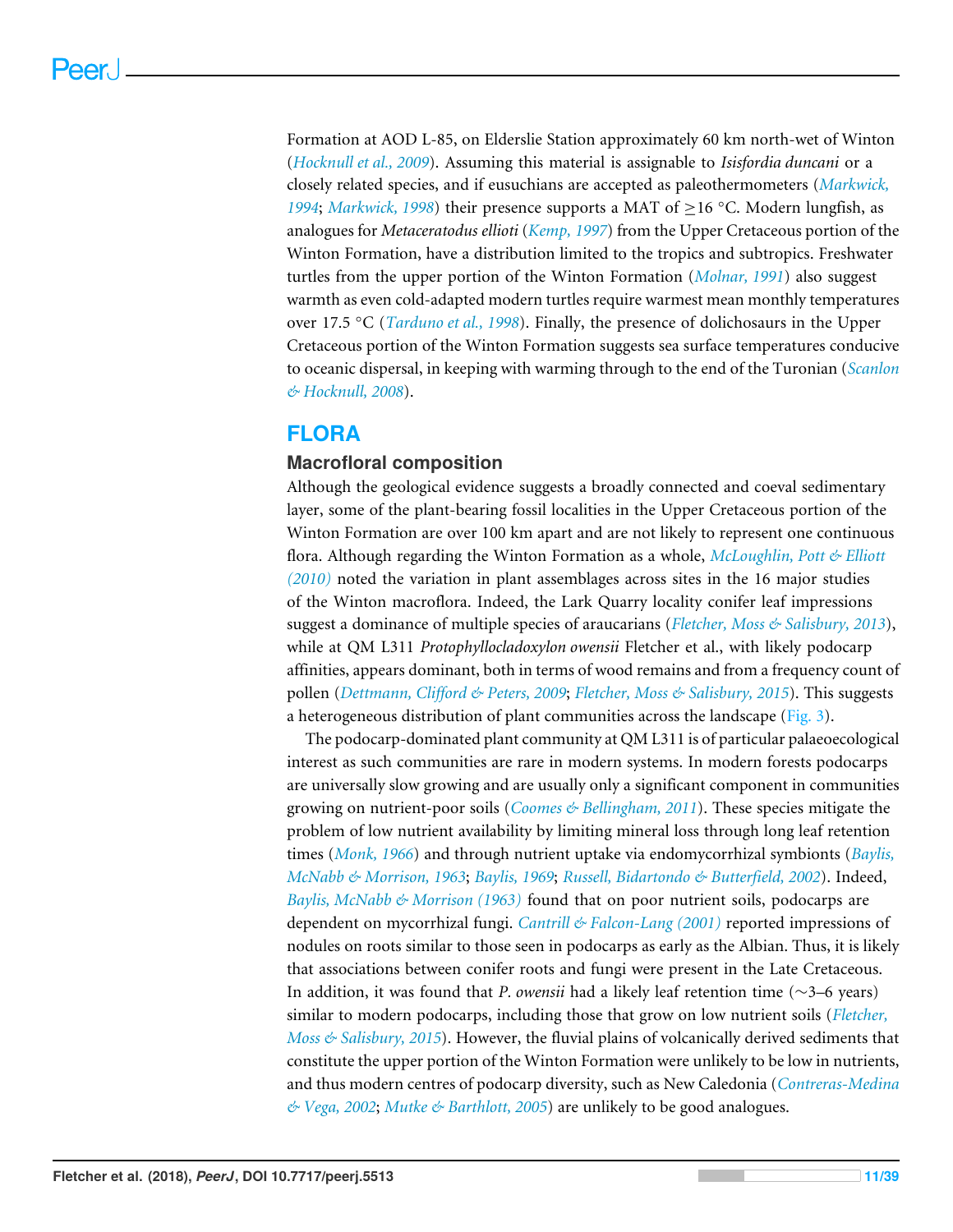<span id="page-11-0"></span>

**Figure 3 A sample of the variety of taxa, organs, and preservation of plant fossils from the Upper Cretaceous portion of the Winton Formation.** (A) A transverse section of *Protophyllocladoxylon owensii* Fletcher et al. showing repeated crushing in early wood, QM F44336 (Fig. 2A; *[Fletcher, Moss & Salisbury,](#page-29-7) [2015](#page-29-7)*) 1 ; (B) Winton Formation Leaf morphotype B, QM F32459 (Fig. 3D; *[Fletcher, Moss & Salisbury,](#page-29-5)* [2013](#page-29-5)); (C) Winton Formation Leaf morphotype C, QM F32510 (continued on next page...) Full-size [DOI: 10.7717/peerj.5513/fig-3](https://doi.org/10.7717/peerj.5513/fig-3)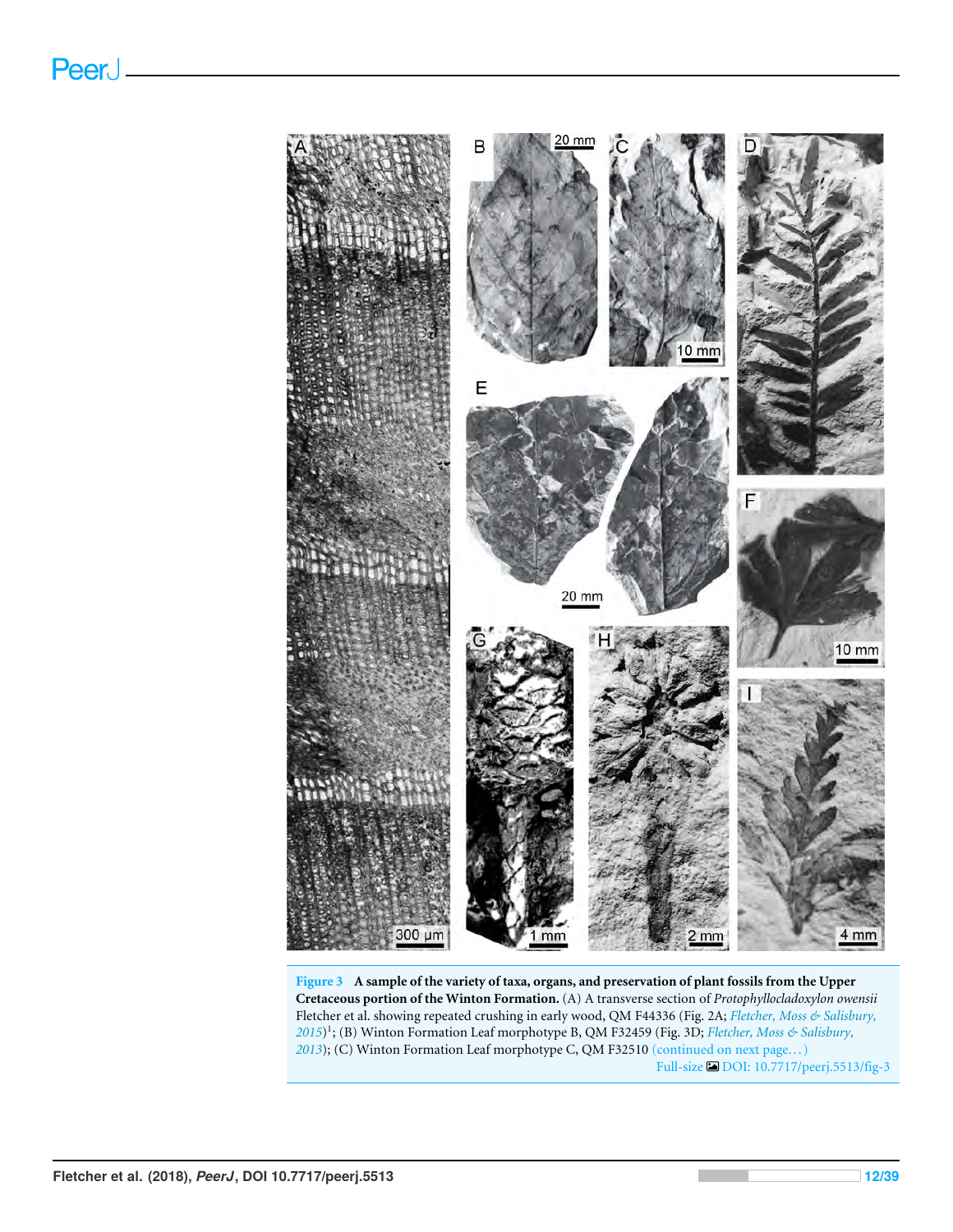#### **Figure 3 (...continued)**

(Fig. 2D; *[Fletcher, Moss & Salisbury, 2013](#page-29-5)*); (D) *Araucaria sp*. cf. *A. mesozoica* Walkom foliage, QM F32561 (Fig. 8F; *[McLoughlin, Drinnan & Rozefelds, 1995](#page-32-0)*); (E) Part and counterpart of leaf impression from Lark Quarry Conservation Area, UQL-LQ-III 24 (Fig 2A; *[Fletcher, Moss & Salisbury, 2013](#page-29-5)*); (F) *Ginko wintonensis* McLoughlin et al. holotype leaf impression, QM F32478b (Photo: T.F.); (G) *Austrosequoia wintonensis* Peters and Christophel, silicified ovulate cone and terminal leaves, QM F9509 (Fig 2; *[Peters &](#page-34-3) [Christophel, 1978](#page-34-3)*); (H) cf. *A. wintonensis* longitudinal imprint of a terminal cone and stem with scale-like leaves, QM F3250 (Fig. 11G; *[McLoughlin, Drinnan & Rozefelds, 1995](#page-32-0)*); (I) *Sphenopteris sp.* fragmentary frond, UQL-LQ-III 2 (Photo: T.F.).1 Reprinted from Palaeogeography, Palaeoclimatology, Palaeoecology, 417, T. Fletcher, P.T. Moss, S.W. Salisbury, Wood growth indices as climate indicators from the Upper Cretaceous (Cenomanian–Turonian) portion of the Winton Formation, Australia, 35–42., Copyright 2015, with permission from Elsevier.

The exceptions to this low-nutrient rule are the three podocarp species that dominate the forests of the alluvial flood plains in south-western New Zealand: *Dacrycarpus dacrydioides* (A.Rich.) de Laub., *Prumnopitys taxifolia* (Sol. ex D.Don) de Laub., and *Podocarpus totara* G.Benn. ex D.Don (*[Coomes & Bellingham, 2011](#page-27-8)*). The success of these species can be linked to catastrophic disturbances (earthquakes and floods) by their single age stands (*[Duncan,](#page-28-8) [1991](#page-28-8)*; *[Duncan, 1993](#page-28-9)*; *[Wells, Duncan & Stewart, 2001](#page-37-8)*) and by the effect of long periods without disturbance. Where *[Wardle \(1974\)](#page-37-9)* was able to locate undisturbed forest, canopy spaces generated by windfall etc. of the dominant *D. dacrydioides* were replaced by tree ferns and broad-leafed angiosperm species. Otherwise, a frequency of disturbance in the order of hundreds of years is sufficient for these podocarps to remain dominant due to their longevity (*[Coomes & Bellingham, 2011](#page-27-8)*). *[Holloway \(1954\)](#page-30-11)* described these resulting podocarp forests as patchworks containing many kinds of podocarp communities, some of which were specialised to particular sites and soils, as well as different severity of disturbance (*[Duncan, 1993](#page-28-9)*).

Given that this portion of the Winton Formation comprises alluvial sediments that are generally considered nutrient rich, it seems likely the podocarp-dominated forests were driven by successional patterns as part of a broader disturbance regime. Thus, despite the differences in climate, the south-western New Zealand podocarp forests may be the best modern analogue for the Upper Cretaceous podocarp-dominated flora. That no modern flora is a good analogue for the Winton flora may not indicate taphonomic bias, but rather that the role of podocarps in the depositional setting of the Upper Cretaceous portion of the Winton Formation is taken by tall woody angiosperms in modern systems.

A Cretaceous example of a similarly heterogeneous community structure, with a dominant podocarp component, is described by *[Falcon-Lang, Cantrill & Nichols \(2001\)](#page-28-10)*. Within the Lower Cretaceous (upper Albian) Triton Point Member of the Neptune Glacier Formation on Alexander Island, there appears to be two distinct communities based around a braided alluvial plain system and a meander-belt coastal plain, yet both comprise a number of sub-communities: broken podocarp woodland, gymnosperm-fernangiosperm thickets, cycadophyte-conifer scrub, and liverwort mats in the braid-plain system, and podocarp-araucarian climax forest, fern thickets/conifer woodland, and ginkgo-conifer scrub in the coastal meander-belt system (*[Falcon-Lang, Cantrill & Nichols,](#page-28-10) [2001](#page-28-10)*). Although the composition of the plant communities and the kind of fluvial setting in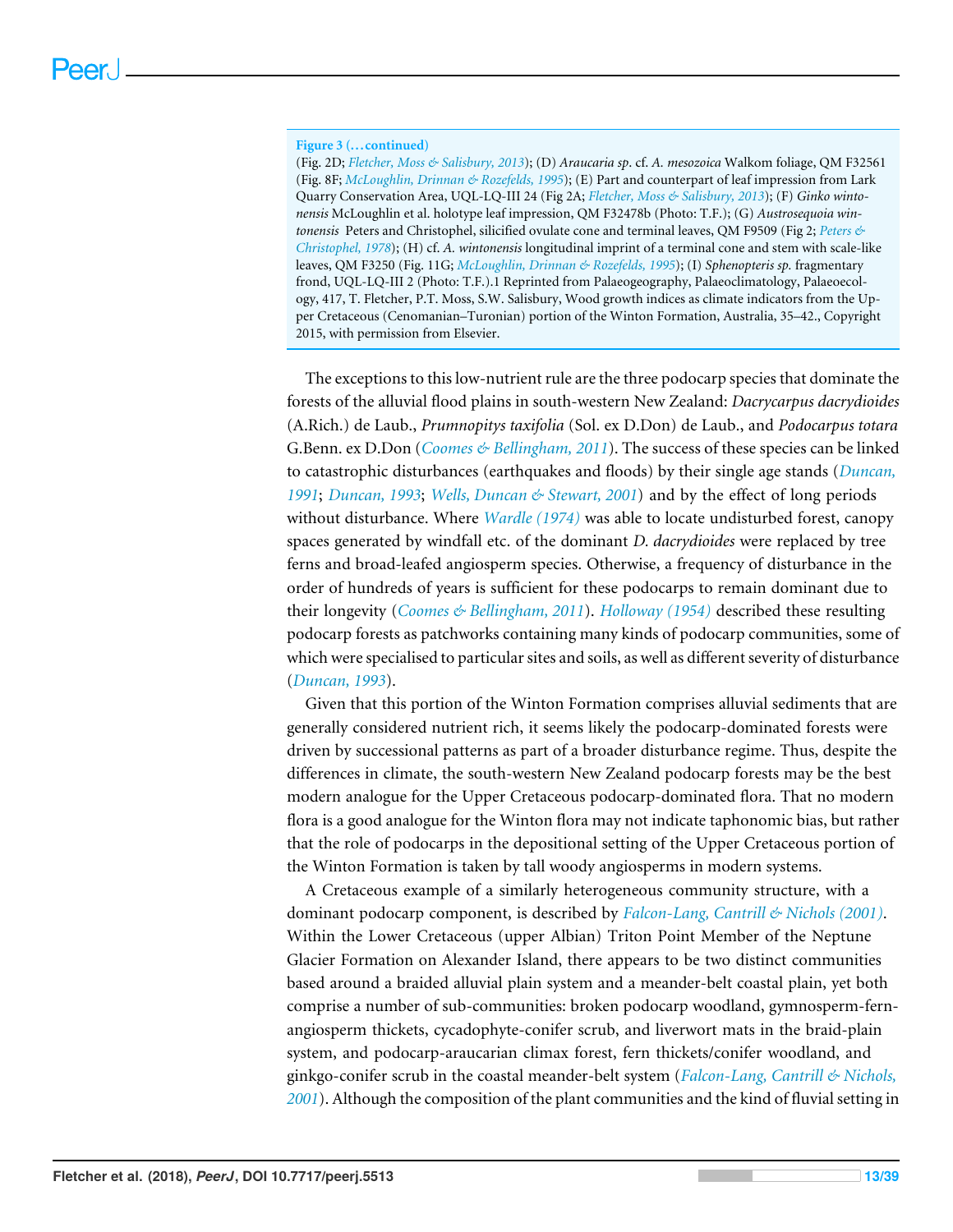the Upper Cretaceous portion of the Winton Formation is somewhat different from these, it provides a framework to understand the difference in floral composition between sites. The general low diversity may suggest we do not have climax forest preserved amongst the Upper Cretaceous plant localities, although such sites may have existed within the palaeo-landscape. QM L311 may represent an ecosystem similar to the broken podocarp woodland of *[Falcon-Lang, Cantrill & Nichols \(2001\)](#page-28-10)*, or the podocarp dominated alluvial plains and wetlands of south-western New Zealand (*[Wardle, 1974](#page-37-9)*; *[Duncan, 1991](#page-28-8)*; *[Duncan,](#page-28-9) [1993](#page-28-9)*; *[Wells, Duncan & Stewart, 2001](#page-37-8)*).

Compared with the majority of sites in the upper portion of the Winton Formation, QM L311 is also unusual in its preservation and lithology. The majority of sites of this age are now thought to have been deposited in meandering river systems and flood plains, comprising predominantly leaf impressions in siltstone. In contrast, the cones, fruits and palynomorphs of QM L311 are silica-replaced and preserved in silica-rich claystone, suggesting a very slow flow or lacustrine environment. Although the taphonomic history of these localities has not been systematically evaluated, it appears the material was deposited in a silica-rich, anaerobic environment (*[Dettmann, Clifford & Peters, 2009](#page-27-1)*). Given there is no evidence for volcanic or hydrothermal conditions that are thought to cause rapid silicification (*[Spicer, 1991](#page-36-7)*; *[Locatelli, 2017](#page-31-7)*), it is likely that anaerobic conditions were stable such that decay was slow enough to allow slow silicification. This suggests a lacustrine deposition and requires that either the lake did not overturn and was deep compared to its surface area (*[Hutchinson, 1957](#page-30-12)*) or that it had a high perimeter to surface area, resulting in high organic input and limited surface gas exchange (*[Spicer, 1991](#page-36-7)*). Given that the floral material entering a lake generally reflects the waterside flora (*[Greenwood, 1991](#page-30-13)*), QM L311 likely reflects a local snapshot of the vegetation. Some podocarps survive well in swampy, poorly drained soils that may have occurred around the lake edge, and so may dominate the local signal.

The somewhat more diverse leaf impression assemblages of the Lark Quarry plant localities and of the localities from which *[McLoughlin, Drinnan & Rozefelds \(1995\)](#page-32-0)* and *[McLoughlin, Pott & Elliott \(2010\)](#page-32-2)* sourced material, may reflect more diverse, perhaps more mature, stands in which succession has taken place, more intensely sampled material, the lumping of these sites of similar deposition environments, or the increased natural sampling of a flora that occurs in a stream system as opposed to a lake (*[Burnham, 1989](#page-26-12)*; *[Greenwood,](#page-30-13) [1991](#page-30-13)*). Fluvial systems are biased to the river edge flora (*[Christophel & Greenwood, 1988](#page-27-10)*) and thus the higher representation of angiosperm leaves may derive from their dominance of that niche. Early angiosperms are considered weedy in their growth habit (*[Royer et al.,](#page-35-9) [2010](#page-35-9)*) and common to disturbed, moist sites such as stream edges (*[Feild et al., 2004](#page-28-11)*; *[Feild](#page-28-12) [& Arens, 2005](#page-28-12)*). Although most of the angiosperm leaf impressions cannot be precisely identified, many are assigned to Fagales, with the most common reminiscent of Cretaceous *Nothofagus* from New Zealand, and another to a Cretaceous leaf type from New Zealand tentatively assigned to Betulaceae (*[McLoughlin, Drinnan & Rozefelds, 1995](#page-32-0)*). According to recent molecular studies (*[Xiang et al., 2014](#page-38-4)*), the upper portion of the Winton Formation was deposited at approximately the time of the first diversification of Fagales, but prior to the divergence of Nothofagaceae and Betulaceae proper. The broad distribution of the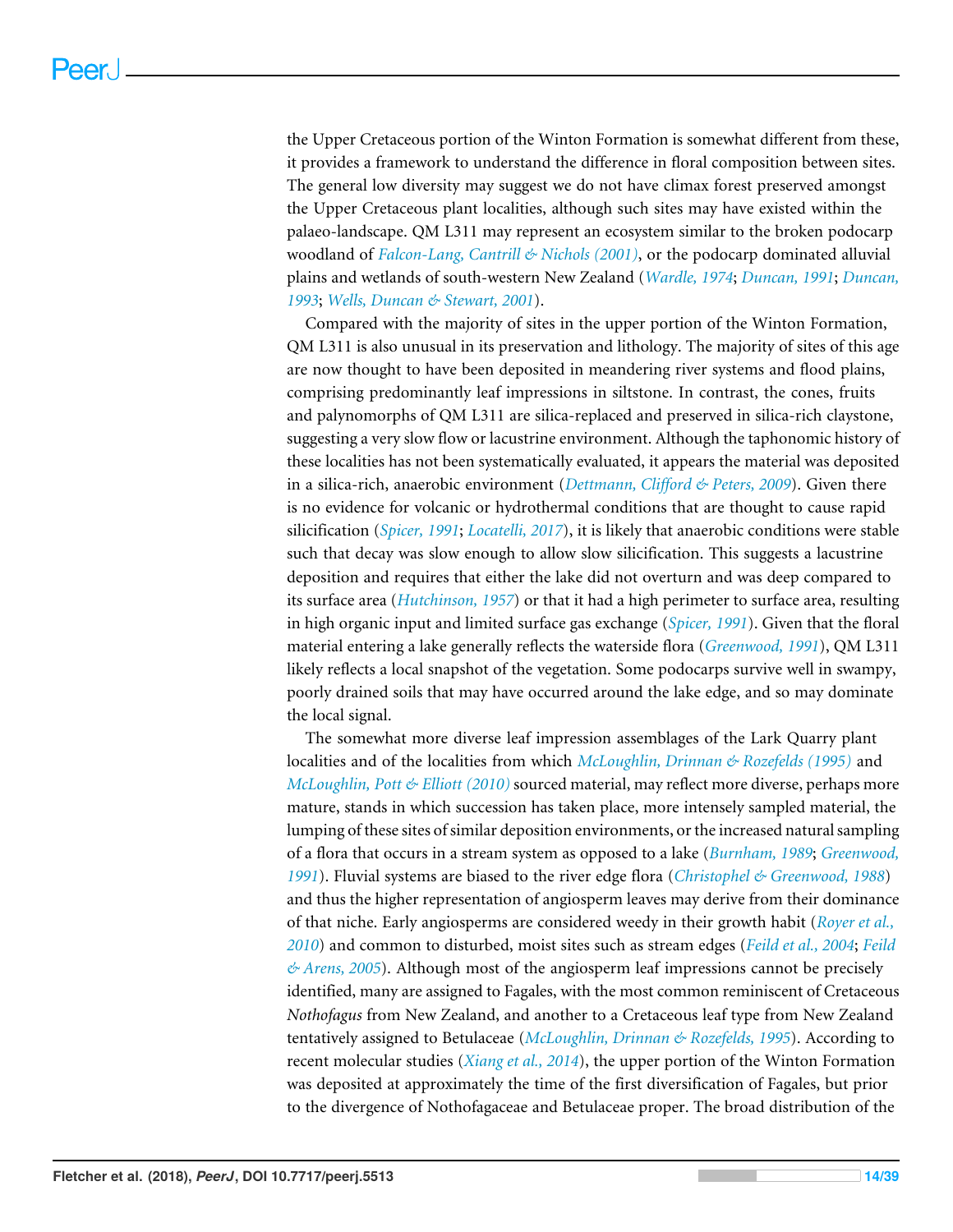Fagales, uncertainty in assignation and timing of diversification generally proclude further ecological interpretation based on these identifications, as opposed to those based on the leaf traits for early angiosperms more broadly. Similarly, the flower *Lovellea wintonensis* from QM L311, is assigned to Laurales, a diverse group with representatives from the tropics to the temperate regions. The higher representation of araucarians over podocarps in that setting may indicate very long leaf retention times in the podocarp species thus biasing against their proportional preservation, that these localities had not been subject to disturbance, for example by flood, as recently as QM L311 and thus succession taken place, or that the fluvial flora's soils were better drained than those near QM L311. Either way, the discrepancy in floras is likely a true signal, in that it represents a heterogeneous landscape comprising various plant sub-communities, likely determined by abiotic factors such as disturbance, depositional environment and local topography.

## **Diversity**

The apparent diversity of the macroflora of the Upper Cretaceous portion of the Winton Formation (<30 species; [Table 4\)](#page-15-0), is low when compared with many similar latitude and high latitude broadly coeval floras of both the Northern (Upper Cretaceous (Turonian) Raritan Formation, USA – 250+ species (*[Knowlton, 1919](#page-31-8)*; *[Martínez-Millán, Crepet &](#page-32-11) [Nixon, 2009](#page-32-11)* and references within); Upper Cretaceous (Cenomanian–Turonian) Sarbay flora, Kazakhstan – 100+ taxa (*[Frumin & Friis, 1999](#page-29-8)*; *[Frumin, Eklund & Friis, 2004](#page-29-9)*); Upper Cretaceous (Turonaian) Novaya Sibir', Russian High Arctic – ∼50 species (*[Herman &](#page-30-14) [Spicer, 2010](#page-30-14)*)) and Southern Hemisphere ('mid'-Cretaceous (Late Albian–Cenomanian) Warder Formation, New Zealand – 57+ species (*[Parrish et al., 1998](#page-33-9)*); Lower Cretaceous (upper Albian) Triton Point member of the Neptune Glacier Formation, Antarctica – 67 species (*[Falcon-Lang, Cantrill & Nichols, 2001](#page-28-10)*)) especially if accounting for the latitudinal biodiversity gradient [\(Fig. 4\)](#page-17-0). The most similar comparison found is that of the Upper Cretaceous portion of the Winton Formation flora to the Upper Cretaceous (Cenomanian– Coniacian) upper Mata Amarilla portion of Mata Amarilla Formation, Argentina. The two flora compare well in sedimentary environment—an inland flood-plain—and richness of angiosperm morphotypes—10 morphotypes—though *[Iglesias et al. \(2007\)](#page-30-15)*, note the large difference in the proportion of plant groups preserved (gymnosperms more frequent in the Winton flora) and differences in the size, shape, and diversity of forms of the angiosperm leaves.

#### *Causes of low diversity*

A potential cause of the low diversity is sampling intensity. *[Fletcher, Moss & Salisbury](#page-29-5) [\(2013\)](#page-29-5)* investigated specimens from two new sites at Lark Quarry Conservation Area [\(Fig. 1;](#page-3-0) *[Romilio & Salisbury, 2011](#page-35-1)*) and found no new taxa when compared with the known <30 species from 12 sites in the Upper Cretaceous portion of the Winton Formation [\(Table 4\)](#page-15-0). Ideally, rarefaction would be conducted to assess the impact of sampling; however, not all of the information necessary for comparative analysis is available. In a simplified system, if additional, as-yet unidentified species were present in the total sample pool at Lark Quarry, to have a significant probability ( $\geq$ 5%) of finding none of them in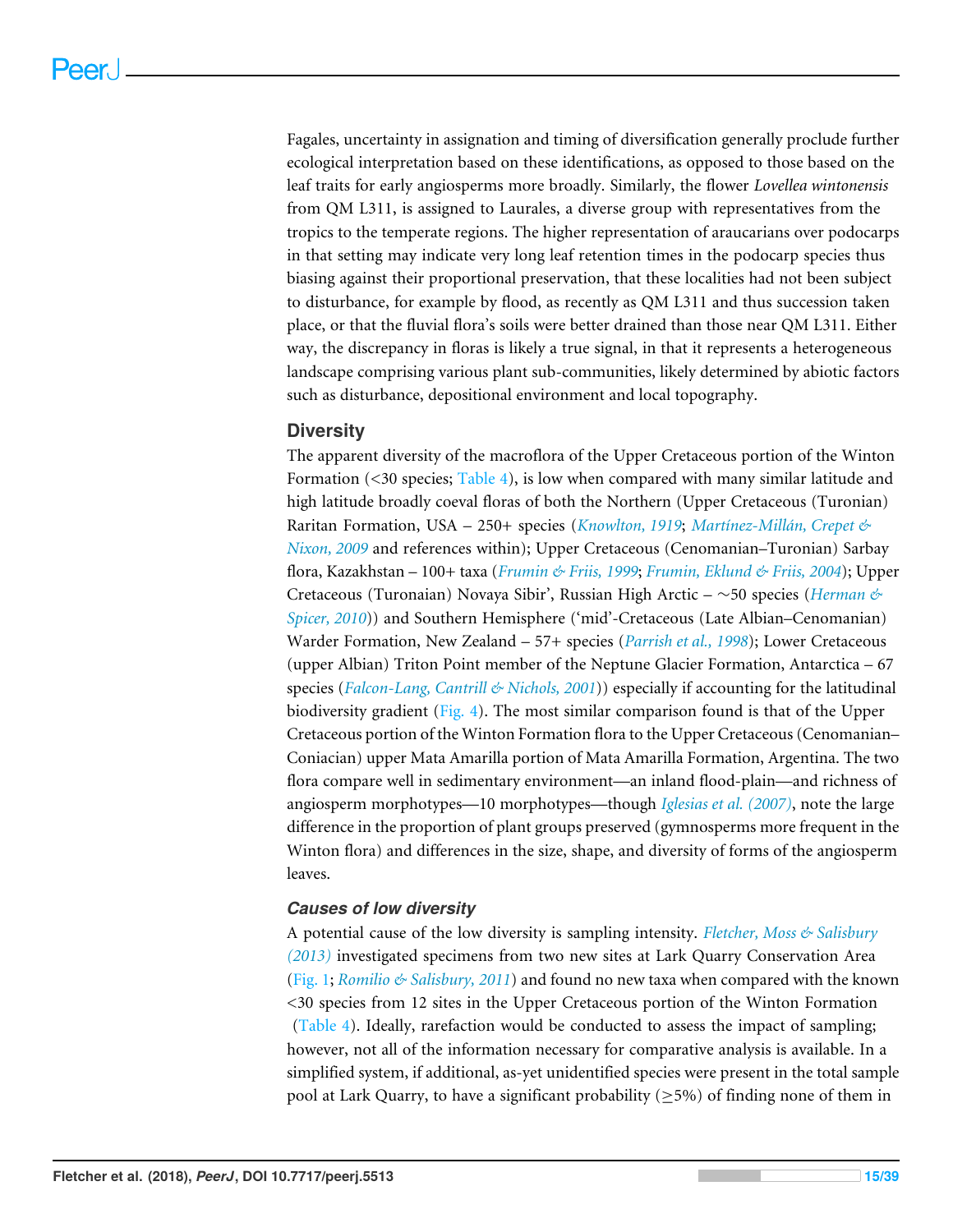## 

| Fossil type     | Taxonomic group                                        | Name                                                                                    | Reference                                                                                                   |
|-----------------|--------------------------------------------------------|-----------------------------------------------------------------------------------------|-------------------------------------------------------------------------------------------------------------|
| Wood            | Pinophyta; Podocarpaceae                               | Protophyllocladoxylon owensii                                                           | Fletcher et al. (2014a)                                                                                     |
| Flower          | Magnoliophyta; Laurales                                | Lovellea wintonensis                                                                    | Dettmann, Clifford & Peters (2012)                                                                          |
| Cone            | Pinophyta; Cupressaceae                                | Austrosequoia wintonensis                                                               | Peters & Christophel (1978)                                                                                 |
|                 | Pinophyta; Araucarian                                  | Emwadea microcarpa                                                                      | Dettmann, Clifford & Peters (2009)                                                                          |
| Leaf impression | Pterophyta                                             | Aff. Lygodium?                                                                          | Peters & Christophel (1978)                                                                                 |
|                 | Pterophyta; Osmundaceae                                | Phyllopteroides macclymontae                                                            | McLoughlin, Drinnan & Rozefelds (1995),<br>McLoughlin, Pott & Elliott (2010)                                |
|                 | Pterophyta; ?Osmundaceae                               | Cladophlebis sp.                                                                        | McLoughlin, Drinnan & Rozefelds (1995)                                                                      |
|                 | Pterophyta                                             | Microphyllopteris sp. cf. M. gle-<br>ichenoides                                         | McLoughlin, Drinnan & Rozefelds (1995)                                                                      |
|                 | Pterophyta                                             | Sphenopteris sp. cf. S. warragu-<br>lensis                                              | McLoughlin, Drinnan & Rozefelds (1995)                                                                      |
|                 | Pterophyta                                             | Sphenopteris sp.                                                                        | McLoughlin, Drinnan & Rozefelds (1995)                                                                      |
|                 | Pterophyta                                             | Indeterminate fern pinnule                                                              | McLoughlin, Drinnan & Rozefelds (1995)                                                                      |
|                 | Ginkgoales                                             | Ginko wintonensis                                                                       | McLoughlin, Drinnan & Rozefelds (1995)                                                                      |
|                 | Pinophyta                                              | c.f. Austrosequoia wintonensis                                                          | Peters & Christophel (1978);<br>McLoughlin, Drinnan & Rozefelds (1995)<br>McLoughlin, Pott & Elliott (2010) |
|                 | Pinophyta; Araucariaceae                               | Araucaria sp.<br>(scale-like leaves)                                                    | Bose (1955)<br>McLoughlin, Pott & Elliott (2010)                                                            |
|                 | Pinophyta; Araucariaceae                               | Araucaria sp.<br>(strap-like leaves)<br>cf. A. mesozoica                                | <b>White</b> (1974)<br>Dettmann & Clifford (1992)<br>McLoughlin, Drinnan & Rozefelds<br>(1995)              |
|                 | Pinophyta; Araucariaceae                               | Araucaria cf. fletcheri<br>(awl-like leaves)                                            | Bose (1955)<br>McLoughlin, Pott & Elliott (2010)                                                            |
|                 | Pinophyta; ?Podocarpaceae                              | Elatocladus plana                                                                       | McLoughlin, Drinnan & Rozefelds (1995)                                                                      |
|                 | Pentoxylales                                           | Taeniopteris sp.                                                                        | McLoughlin, Drinnan & Rozefelds (1995)                                                                      |
|                 | Bennetitales                                           | Otozamites sp. cf. Otozamites<br>bengalensis                                            | McLoughlin, Pott & Elliott (2010)                                                                           |
|                 | Bennetitales                                           | Ptilophyllum sp.                                                                        | McLoughlin, Pott & Elliott (2010)                                                                           |
|                 | Magnoliophyta; Magnoliopsida                           | Angiosperm morphotype A                                                                 | McLoughlin, Drinnan & Rozefelds (1995)                                                                      |
|                 | Magnoliophyta; Magnoliopsida;<br>Hamamelidae; ?Fagales | Angiosperm morphotype B                                                                 | McLoughlin, Drinnan & Rozefelds (1995)                                                                      |
|                 | Magnoliophyta; Magnoliopsida;<br>Hamamelidae; ?Fagales | Angiosperm morphotype C<br>'reminicient of' Nothofagus from<br>New Zealand (Pole, 1992) | McLoughlin, Drinnan & Rozefelds (1995)                                                                      |
|                 | Magnoliophyta; Magnoliopsida;<br>Hamamelidae; ?Fagales | Angiosperm morphotype D                                                                 | McLoughlin, Drinnan & Rozefelds (1995)                                                                      |
|                 | Magnoliophyta; Magnoliopsida;<br>Hamamelidae; ?Fagales | Angiosperm morphotype E                                                                 | McLoughlin, Drinnan & Rozefelds (1995)                                                                      |
|                 | Magnoliophyta; Magnoliopsida;<br>Hamamelidae; ?Fagales | Angiosperm morphotype F                                                                 | McLoughlin, Drinnan & Rozefelds (1995)                                                                      |

<span id="page-15-0"></span>**Table 4 Described elements of the macroflora of the Upper Cretaceous portion of the Winton Formation.**

(*continued on next page*)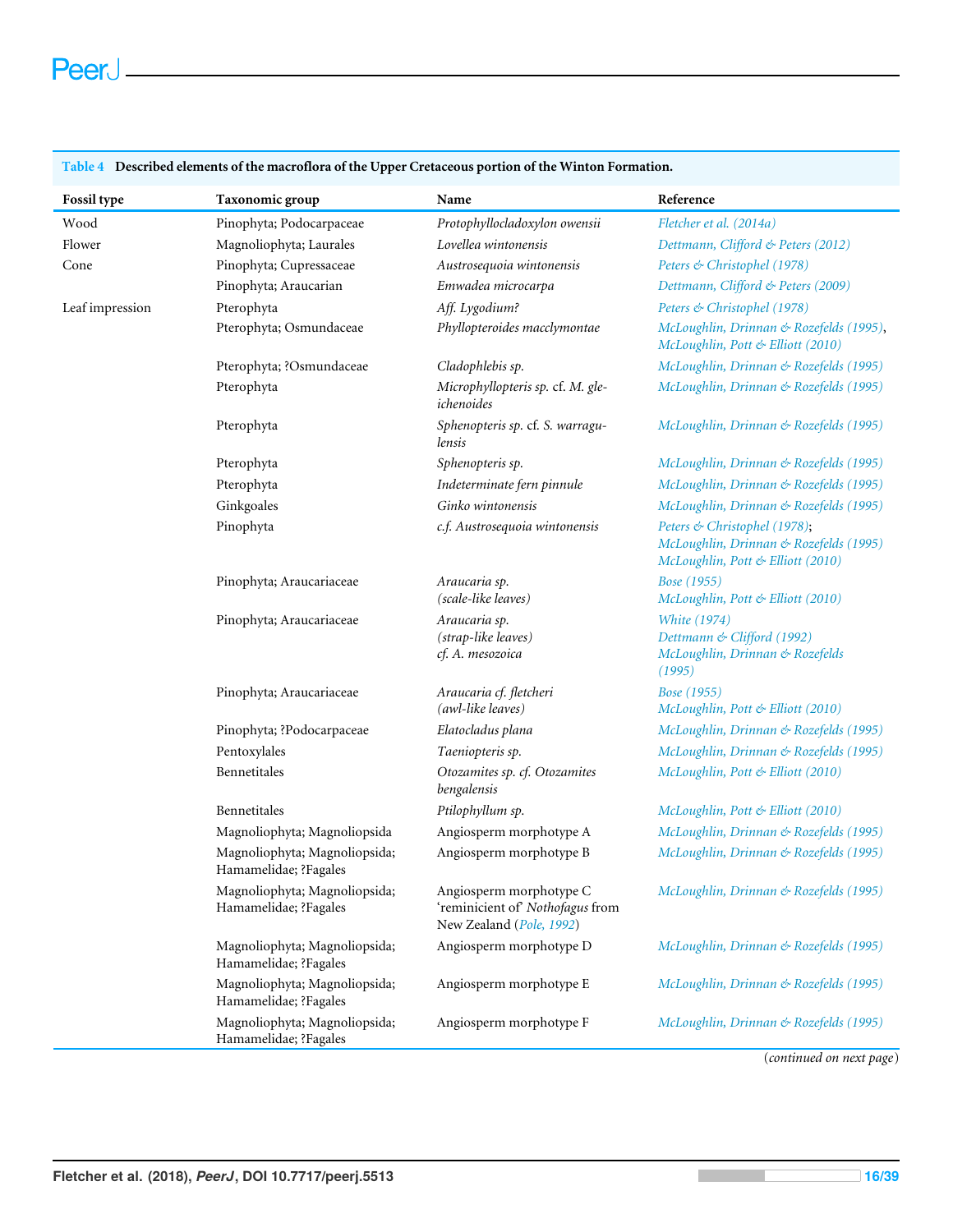#### **Table 4** (*continued*)

| <b>Fossil type</b> |                      | Taxonomic group                                        | Name                                                                                                      | Reference                              |
|--------------------|----------------------|--------------------------------------------------------|-----------------------------------------------------------------------------------------------------------|----------------------------------------|
|                    |                      | Magnoliophyta; Magnoliopsida;<br>Hamamelidae; ?Fagales | Angiosperm morphotype G<br>Similar to a NZ specimen<br>tenatitvely assigned to Betulaceae<br>(Pole, 1992) | McLoughlin, Drinnan & Rozefelds (1995) |
|                    |                      | Magnoliophyta; Magnoliopsida;<br>Hamamelidae; ?Fagales | Angiosperm morphotype H                                                                                   | McLoughlin, Drinnan & Rozefelds (1995) |
|                    |                      | Magnoliophyta - dicotyledon                            | Angiosperm morphotype I                                                                                   | McLoughlin, Pott & Elliott (2010)      |
| Other              | Axes and             | Equisitales                                            | Equisetites sp.                                                                                           | <i>Bose</i> (1955).                    |
|                    | nodal di-<br>aphrams |                                                        |                                                                                                           | McLoughlin, Pott & Elliott (2010)      |
|                    | False trunk          | Pterophyta; Tempskyaceae                               | Tempskya judithae                                                                                         | Clifford & Dettmann (2005)             |
|                    | Gammae               | Hepaticales                                            | Marchantites marguerita                                                                                   | Dettmann & Clifford (2000)             |

150 samples, the new species would need to comprise less than 2% of the total sample pool (0.98<sup>150</sup> = 0.048). By comparison, *[Iglesias et al.](#page-30-15)*'s (*[2007](#page-30-15)*) revision of the flora from the Cenomanian–Coniacian Mata Amarilla Formation report on >500 leaf specimens, >300 from the Mata Amarilla Level. While the use of macrofossils in palaeoecological studies of diversity is an area in need of greater research (*[Birks et al., 2016](#page-25-7)*), the probability suggests it is reasonable that other factors may have contributed to the apparent low diversity of the flora in the Upper Cretaceous portion of the Winton Formation.

Taphonomy also must be accounted for, which may bias preservation of parts of a palaeo-landscape over others, and can result in a low apparent diversity of the death assemblage. The Turonian Raritan Formation (*[Christopher, 1979](#page-27-11)*), for example, exhibits exquisite preservation in clays that lends itself to identification and quantification of the diversity of the flora in detail, while the Upper Cretaceous Winton Formation flora is variable in preservation, with many sites consisting of partial leaf impressions in silts or leaf impressions that are difficult to prepare whole (cf. QM L311). This argument cannot be made for all of the sites to which we have compared the Winton Formation flora herein; the plant materials in upper Albian Triton Point Member of Alexander Island, Antarctica, for example, exhibit similar preservation with no cuticle present and complete specimens rare (*[Cantrill & Nichols, 1996](#page-26-13)*).

The effect of taphonomy can be investigated by comparing apparent diversity of different types of fossils. If we compare the angiosperm macrofossil record from the Upper Cretaceous portion of the Winton Formation to angiosperm pollen regionally from borehole studies, it seems pollen is recording a higher diversity (∼30 angiosperm palynomorphs; *[Burger, 1993](#page-26-3)*). Yet difficulty assessing ages of the samples in light of new understanding of the temporal deposition of the Winton Formation, may mean this is a sum of 10 million years of deposition, artificially inflating the apparent diversity. Instead we compared different kinds of fossils at one site: pollen, wood and leaf impressions. For example, at QM L311, all of the wood is assigned to the podocarp, *Protophyllocladoxylon owensii* (*[Fletcher et al., 2014a](#page-29-1)*) and in agreement, 87% of the pollen is referred to Podocarpaceae (*[Dettmann, Clifford & Peters, 2009](#page-27-1)*). Pollen is considered to represent the diversity of the palaeo-landscape, even if not at a 1:1 ratio due to differences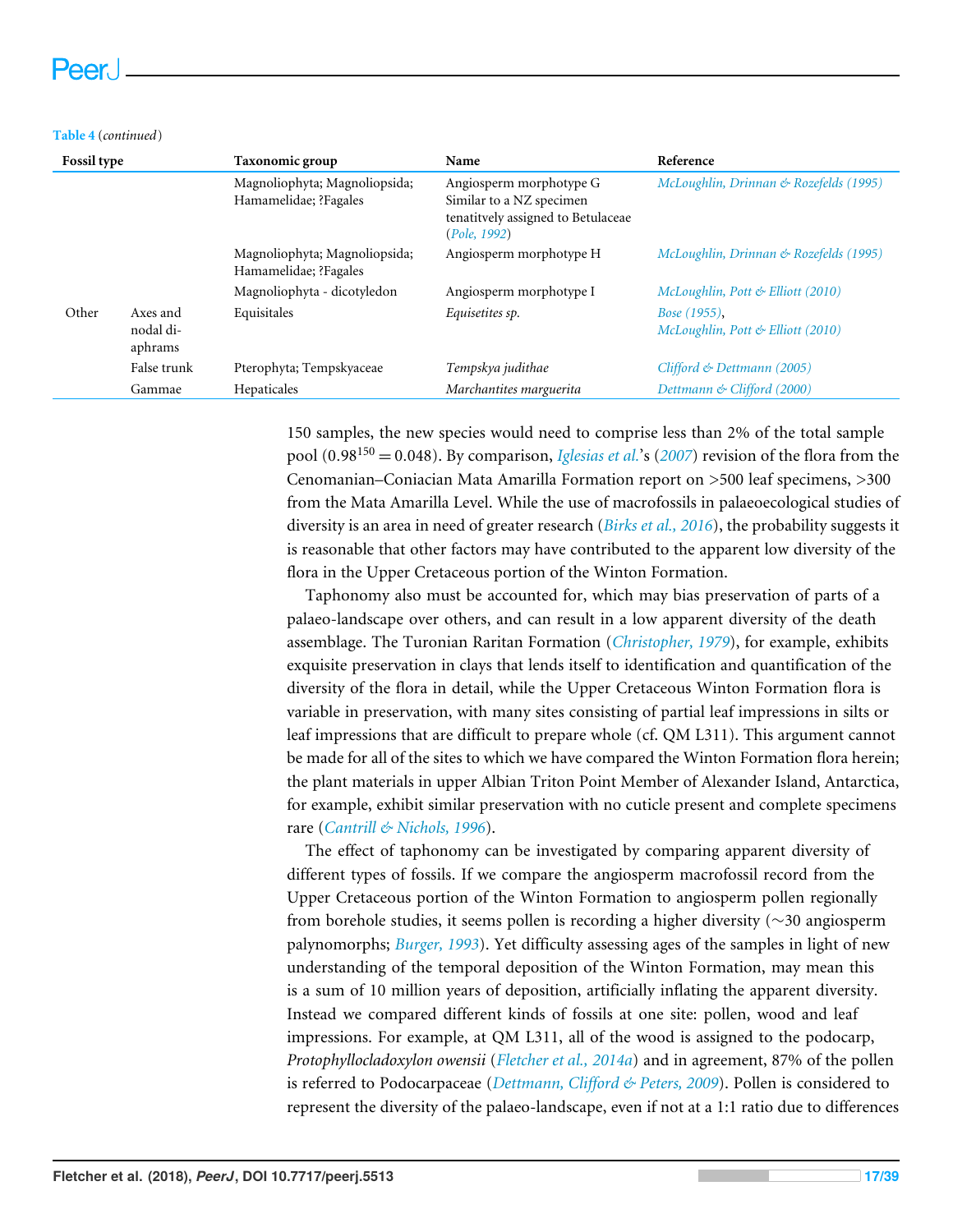<span id="page-17-0"></span>



in pollen syndromes and low morphological distinctiveness within some groups (*[Birks](#page-25-7) [et al., 2016](#page-25-7)*). In a modern system, different genera of podocarp pollen were found to either truly represent the prevalence or under-represent the prevalence of podocarps in a system (*[Pocknall, 1978](#page-34-9)*). Thus, although a taphonomic influence on the apparent diversity cannot be disproven, the congruence of microfossil and macrofossil evidence, and the fine sediments and preservation of microfossils at some localities, suggests other factors may also be causing the apparent low diversity.

Of the 12 factors that may influence diversity in modern systems compiled from *[Brown](#page-25-8) [\(1988\)](#page-25-8)*, *[Roy et al. \(1998\)](#page-35-10)*, and *[Krebs \(2001\)](#page-31-9)*, two palaeoclimatic influences are proposed to have affected the diversity of the flora of the Upper Cretaceous portion of the Winton Formation in addition to taphonomy and sampling: super-annual climatic variability—in particular a potential multi-year cycle of wet and dry years—and related to this cycle,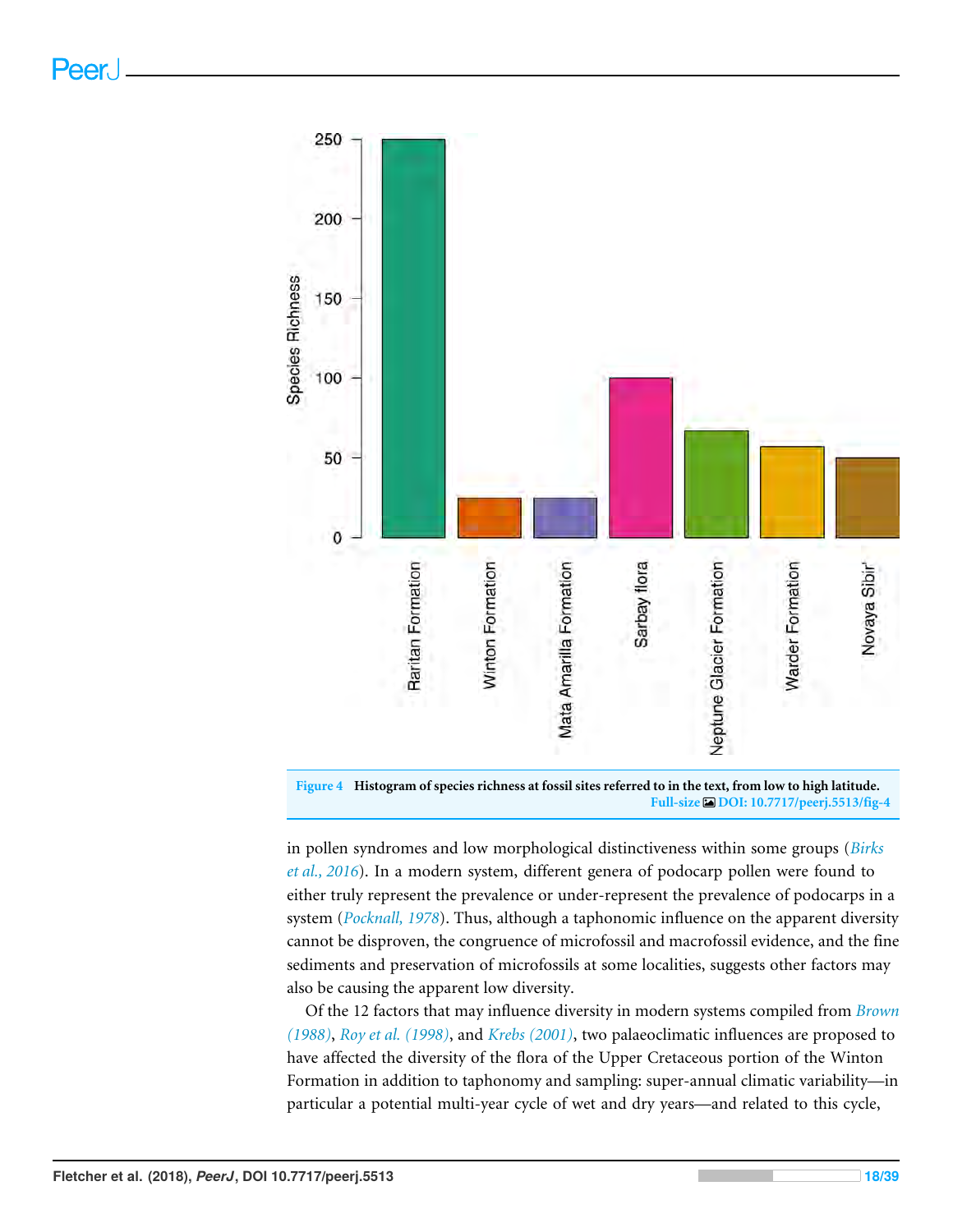disturbance through flood events. Evidence for these influences in the environment comes from the sedimentary geology of the region (*[Tucker et al., 2013](#page-37-0)*), growth indices in fossil wood (*[Fletcher, Moss & Salisbury, 2015](#page-29-7)*), comparison of the fossil floral community composition with modern ecosystems (e.g., *[Holloway, 1954](#page-30-11)*; *[Duncan, 1991](#page-28-8)*; *[Duncan, 1993](#page-28-9)*; *[Jaffré, 1995](#page-31-10)*) and similarly low angiosperm diversity represented in the flood plain ecosystem of the coeval Mata Amarilla Formation (*[Iglesias et al., 2007](#page-30-15)*). Whilst low diversity within a locality may frustrate some attempts to understand the palaeoenvironment e.g., diversity thresholds for using certain leaf physiognomic methods for palaeoclimatology (*[Spicer,](#page-36-8) [Herman & Kennedy, 2005](#page-36-8)*) the low diversity itself may be a palaeoenvironmental indicator, if one can account for the effects of sampling intensity and taphonomy. Future studies, particularly of well constrained palynological samples, may disprove the hypothesis posited here that the flora of the Upper Cretaceous portion of the Winton Formation was low diversity; however, evidence from the sediments, wood and analogous floral communities are consistent with a diversity depressed by disturbance in the form of floods, and super-annual climate variability.

## **FAUNA**

The current faunal list of the Upper Cretaceous (Cenomanian–Turonian) portion of the Winton Formation [\(Table 5;](#page-19-0) [Fig. 5\)](#page-20-0) includes evidence of invertebrates such as dragonflies and mecopteroids (*[Jell, 2004](#page-31-11)*), freshwater bivalves (*[Hocknull, 1997](#page-30-0)*; *[Hocknull,](#page-30-1) [2000](#page-30-1)*), freshwater gastropods (*[Cook, 2005](#page-27-6)*), and oribatid mites (*[Fletcher & Salisbury, 2014](#page-29-0)*). Vertebrates are represented by turtles (*[Molnar, 1991](#page-32-5)*), eusuchian crocodyliforms (*[Salisbury](#page-35-5) [et al., 2006](#page-35-5)*), semi-aquatic lizards (*[Scanlon & Hocknull, 2008](#page-35-0)*), dipnoan lungfishes (*[Kemp,](#page-31-0) [1997](#page-31-0)*), and dinosaurs such as small and large ornithopods (*[Thulborn & Wade, 1979](#page-36-2)*; *[Thulborn & Wade, 1984](#page-36-3)*)—represented by a single tooth (see *[Hocknull & Cook, 2008](#page-30-2)*) and primarily through tracks (see *[Romilio & Salisbury, 2011](#page-35-1)*; *[Romilio, Tucker & Salisbury,](#page-35-2) [2013](#page-35-2)*; *[Thulborn, 2013](#page-36-9)*; *[Romilio & Salisbury, 2014](#page-35-3)*; *[Thulborn, 2017](#page-36-10)*)—an indeterminate ankylosaurian (*[Leahey & Salisbury, 2013](#page-31-12)*), titanosauriform sauropods (*[Coombs & Molnar,](#page-27-12) [1981](#page-27-12)*; *[Molnar, 2001](#page-33-10)*; *[Molnar & Salisbury, 2005](#page-33-0)*; *[Hocknull et al., 2009](#page-30-3)*; *[Molnar, 2010](#page-33-1)*; *[Molnar,](#page-33-11) [2011](#page-33-11)*; *[Poropat et al., 2015a](#page-34-0)*; *[Poropat et al., 2015b](#page-34-1)*; *[Poropat et al., 2016](#page-34-2)*) and a megaraptoran theropod (*[Hocknull et al., 2009](#page-30-3)*; *[Agnolin et al., 2010](#page-25-0)*; *[Benson et al., 2010](#page-25-9)*; *[White et al., 2012](#page-38-5)*; *[White et al., 2013](#page-37-11)*; *[White et al., 2016](#page-38-0)*).

As well as the climatic (see Palaeoclimatology) and hydrological (see Hydrology) needs of the animals for which we have modern analogues, the environmental preferences of some of the groups that have no modern analogue (e.g., non-avian dinosaurs) are also informative. Some nodosaurid ankylosaurs seem to have a broad range of ecological tolerances (*[Coombs & Deméré, 1996](#page-27-13)*) and examples of ankylosaurians can be found living from polar latitudes (*[Molnar & Wiffen, 1994](#page-33-12)*) to at least sub-tropical areas (*[Amiot et al., 2010](#page-25-10)*) and from riparian (*[Wang et al., 1989](#page-37-12)*; *[Amiot et al., 2010](#page-25-10)*) to coastal environments (*[Molnar](#page-33-12) [& Wiffen, 1994](#page-33-12)*; *[Coombs & Deméré, 1996](#page-27-13)*; *[Petti et al., 2010](#page-34-10)*). However, what seems to link them is a preference for wet and well-vegetated environments (*[Vickaryous, Maryanska &](#page-37-13) [Weishampel, 2004](#page-37-13)*). Three titanosaurian and one non-titanosaurian titanosauriform are currently recognised from the Upper Cretaceous portion of the Winton Formation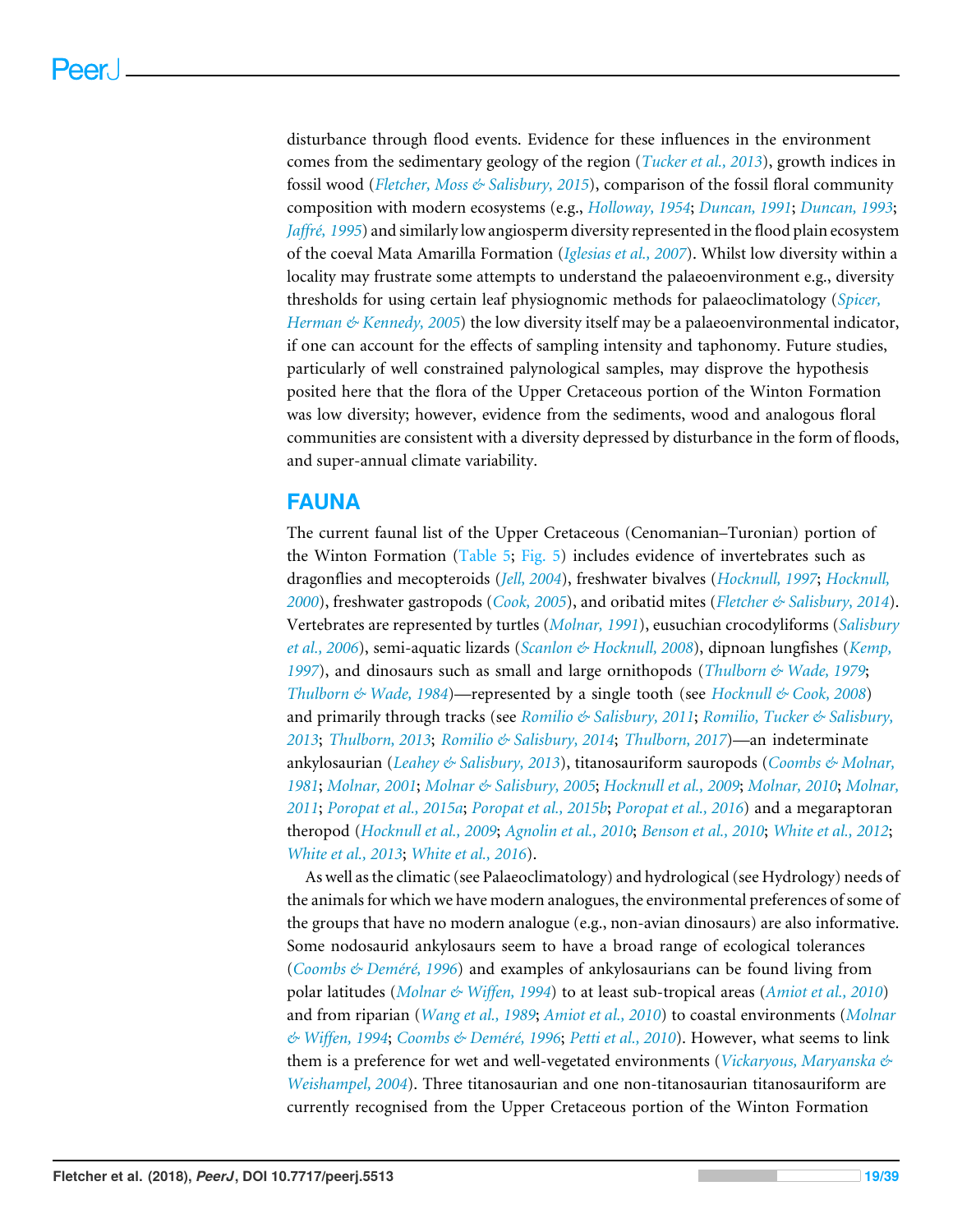| <b>Fossil type</b>  |                         | Taxonomic group                                       | Name                                                                   | Reference                                                                                                                                                                                                                        |
|---------------------|-------------------------|-------------------------------------------------------|------------------------------------------------------------------------|----------------------------------------------------------------------------------------------------------------------------------------------------------------------------------------------------------------------------------|
| Body fossil         | Mollusca                | Bivalvia                                              | Alathyria jaqueti<br>Megalovirgus wintonensis<br>Hyridella macmichaeli | Hocknull (1997)<br>Hocknull (2000)                                                                                                                                                                                               |
|                     |                         | Gastropoda                                            | Melanoides sp.                                                         | Cook (2005)                                                                                                                                                                                                                      |
|                     | Insecta                 | Mecoptera                                             | 2 mecopteroid insects                                                  | Jell $(2004)$                                                                                                                                                                                                                    |
|                     |                         | Odonata;<br>Anisoptera                                | 1 dragonfly                                                            |                                                                                                                                                                                                                                  |
|                     | Osteichthyes            | Sarcopterygii; Dipnoi                                 | Metaceratodus ellioti<br>Metaceratodus wollastoni                      | Kemp (1997)                                                                                                                                                                                                                      |
|                     | Reptilia                | Squamata;<br>Pythonomorpha;<br>?Dolichosauridae       | cf. Coniasaurus                                                        | Scanlon & Hocknull (2008)                                                                                                                                                                                                        |
|                     |                         | Crocodiliformes;<br>Mesoeucrocodylia;<br>Eusuchia     | Crocodyliformes indet.                                                 | Hocknull et al. (2009)                                                                                                                                                                                                           |
|                     | Reptilia;<br>Dinosauria | Megaraptora                                           | Australovenator wintonensis                                            | Hocknull et al. (2009)                                                                                                                                                                                                           |
|                     |                         | Titanosauriformes;<br>Titanosauria                    | Diamantinasaurus matildae                                              | Hocknull et al. (2009)<br>Poropat et al. (2015b)                                                                                                                                                                                 |
|                     |                         |                                                       | Savannasaurus elliottorum                                              | Poropat et al. (2016)                                                                                                                                                                                                            |
|                     |                         |                                                       | unnamed                                                                | Coombs & Molnar (1981)<br><b>Molnar</b> (2001)<br><b>Molnar</b> (2011)                                                                                                                                                           |
|                     |                         | Titanosauriformes;<br>Somphospondyli                  | Wintonotitan wattsi                                                    | Coombs & Molnar (1981)<br><b>Molnar</b> (2001)<br>Molnar & Salisbury (2005)<br>Hocknull et al. (2009)<br>Poropat et al. (2015a)                                                                                                  |
|                     |                         | Ankylosauria indet.                                   | 'hypsilophodontid'                                                     | Leahey & Salisbury (2013)                                                                                                                                                                                                        |
|                     |                         | Ornithischia:<br>Ornithopoda                          | [=Ornithopoda indet.]                                                  | Hocknull & Cook (2008)                                                                                                                                                                                                           |
| <b>Trace fossil</b> | Insecta                 | Arachnid                                              | Oribatid mite                                                          | Fletcher & Salisbury (2014)                                                                                                                                                                                                      |
|                     | Dinosauria              | Ornithischia; large-bodied<br>ornithopod trace        | cf. Iguanodontipus                                                     | Romilio & Salisbury (2011),<br>Romilio & Salisbury (2014)<br>Romilio, Tucker & Salisbury (2013)<br>cf.<br>Thulborn (2013)<br>Thulborn & Wade (1979)<br>Thulborn & Wade (1984)<br>Thulborn (2017)<br>White, Cook & Rumbold (2017) |
|                     |                         | Ornithischia;<br>small-medium-bodied ornithopod trace | Wintonopus latomorum                                                   | Thulborn & Wade (1984)<br>Romilio, Tucker & Salisbury (2013)                                                                                                                                                                     |

<span id="page-19-0"></span>**Table 5 Described elements of the fauna of the Upper Cretaceous portion of the Winton Formation.**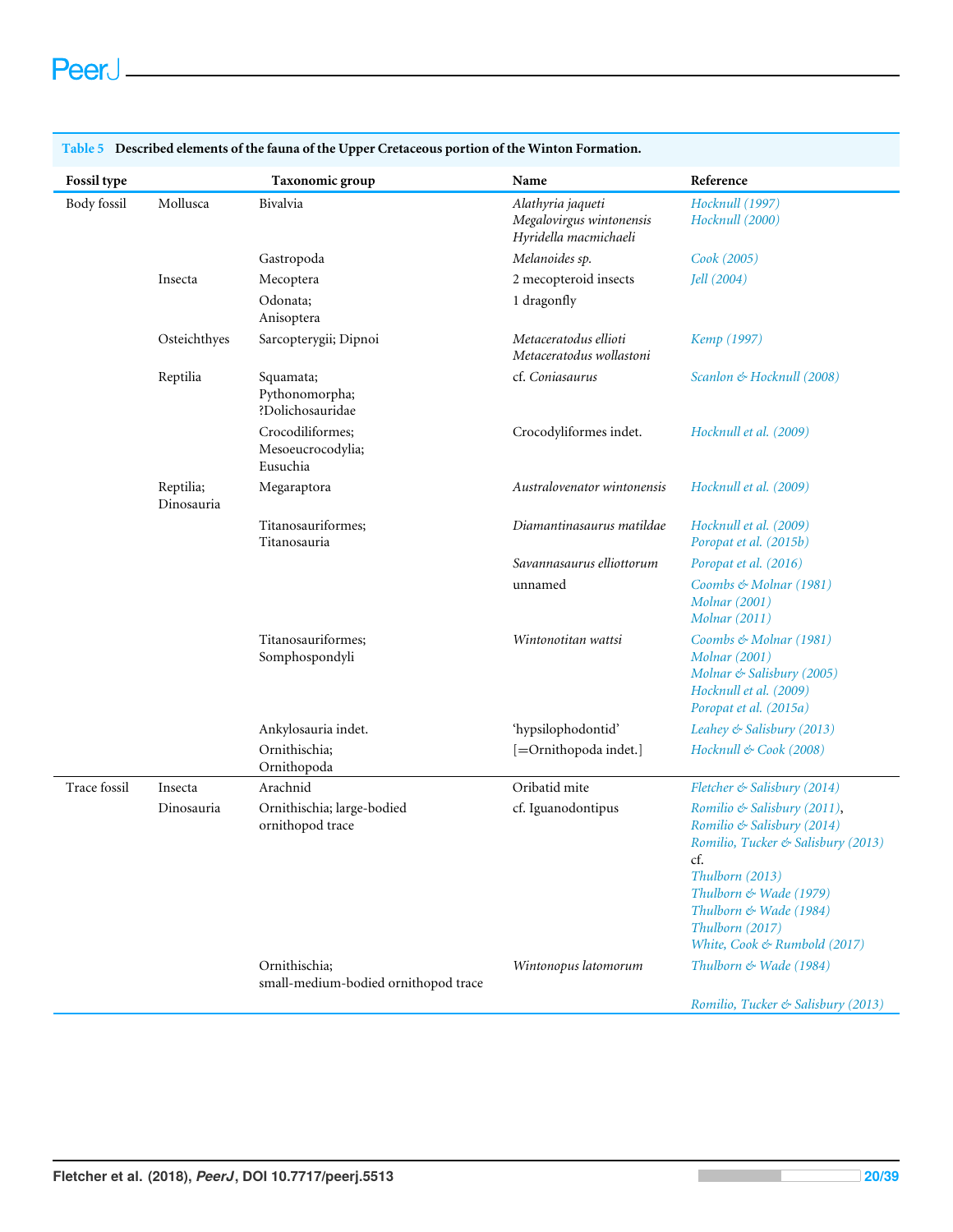<span id="page-20-0"></span>

**Figure 5 Representative animal fossils from the Upper Cretaceous portion of the Winton Formation.** (A) *Melanoides sp.,* QM F49451 (Fig. 1; *[Cook, 2005](#page-27-6)*); (B) *Alathyria jaqueti* Newton, QM F103903 (Fig. 2M; *[Hocknull, 2000](#page-30-1)*); (C) *Diamantinasaurus matildae* Hocknull et al., right humerus in lateral view, AODF 603 (Fig. 5D; *[Hocknull et al., 2009](#page-30-3)*); (D) *Metaceratodus ellioti*, Kemp, QM F14971 (Photo: Rodney Berrell); (E) Probable oribatid mite trace, QM F44338 (continued on next page... )

Full-size DOI: [10.7717/peerj.5513/fig-5](https://doi.org/10.7717/peerj.5513/fig-5)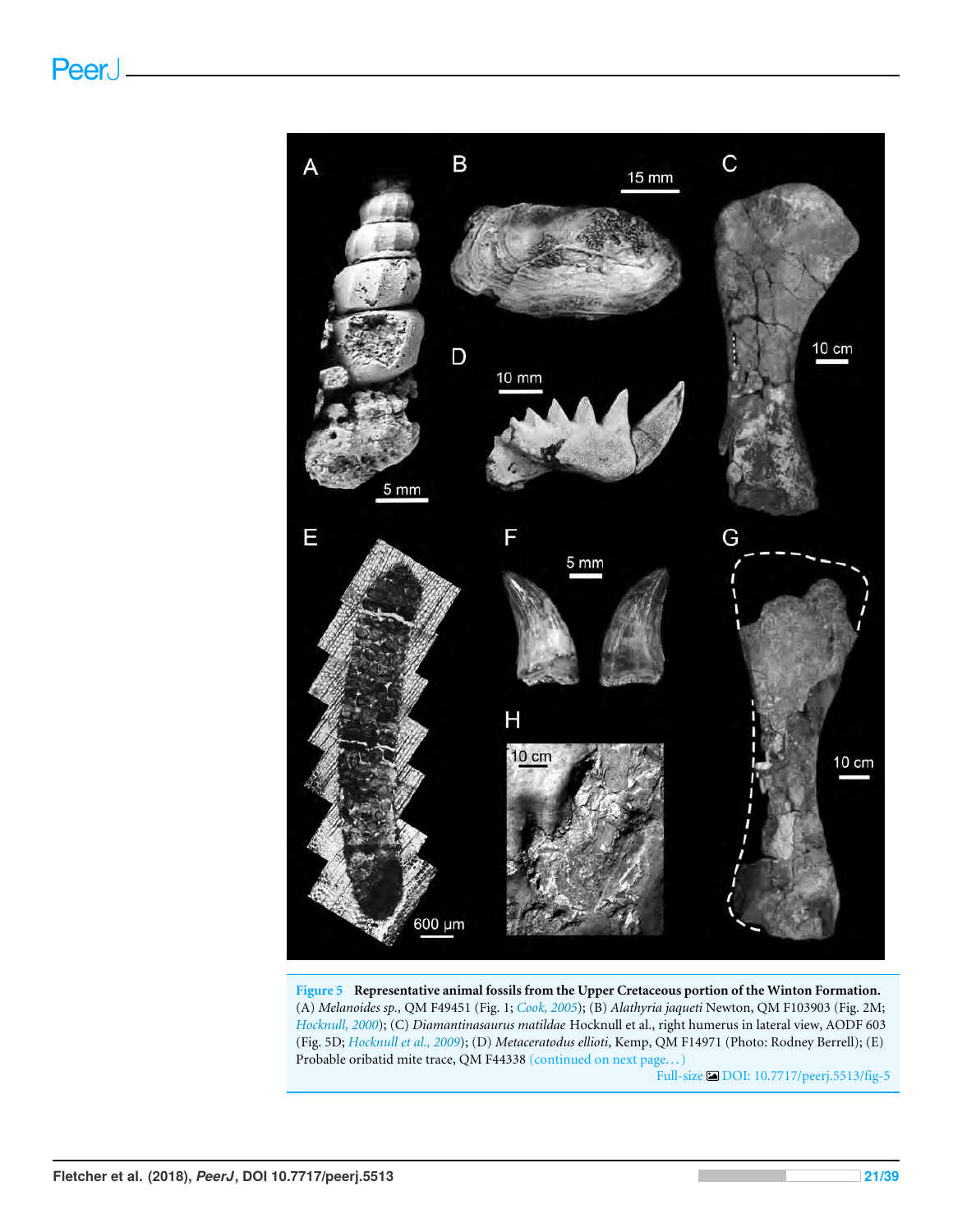#### **Figure 5 (...continued)**

(Fig.2 ; *[Fletcher & Salisbury, 2014](#page-29-0)*) 1 ; (F) *Australovenator wintonensis* Hocknull et al. dentary teeth in labial view, AODF 604 (Fig. 20E, F; *[Hocknull et al., 2009](#page-30-3)*); (G) *Wintonotitan wattsi* Hocknull et al., reconstructed right humerus in posterior view, QM F7292 (Fig. 16F; *[Hocknull et al., 2009](#page-30-3)*); (H) cf. *Igunodontipus*, track 3 (L2), left pedal impression (contested; Fig. 5D; *[Romilio & Salisbury, 2014](#page-35-3)*) 2 . <sup>1</sup>Probable oribatid mite (Acari: Oribatida) tunnels and faecal pellets in silicified conifer wood from the Upper Cretaceous (Cenomanian–Turonian) portion of the Winton Formation, central-western Queensland, Australia, T.L. Fletcher and S.W. Salisbury, Alcheringa, copyright ©Association of Australasian Palaeontologists, reprinted by permission of Taylor & Francis Ltd, <www.tandfonline.com> on behalf of Association of Australasian Palaeontologists. <sup>2</sup>Reprinted from Cretaceous Research, 51, A. Romilio and S.W. Salisbury, Large dinosaurian tracks from the Upper Cretaceous (Cenomanian–Turonian) portion of the Winton Formation, Lark Quarry, central-western Queensland, Australia: 3D photogrammetric analysis renders the 'stampede trigger' scenario unlikely, 186–207, Copyright (2014), with permission from Elsevier.

[\(Table 5\)](#page-19-0). The presence of titanosaurians in the Upper Cretaceous portion of the Winton Formation is considered indicative of inland, fluvio-lacustrine environments, as opposed to coastal plains (*[Mannion & Upchurch, 2010](#page-31-13)*). However, the presence of the non-titanosauriform somphospondyl *Wintonotitan wattsi* is contra this pattern. In their study of sauropod environmental preferences *[Mannion & Upchurch \(2010\)](#page-31-13)* found eight localities that also had a mixed sauropod fauna. Although there is strong evidence of environmental preference, sauropod habitats were not strictly exclusive. Ornithopods have been shown to exploit a range of humid region habitats including wetlands (*[Nadon, 1993](#page-33-13)*), lacustrine (*[Platt & Meyer, 1991](#page-34-11)*), fluvial and riparian settings (*[Vila et al., 2013](#page-37-14)*; *[Herne et al.,](#page-30-16) [2018](#page-30-16)*), and coastal environments (*[Diedrich, 2011](#page-28-13)*) including lagoons (*[Vila et al., 2013](#page-37-14)*). Both large and small ornithopods have been found in polar environments, with some potentially overwintering there, through to temperate climates (*[Rich & Rich, 1989](#page-34-12)*; *[Chinsamy, Rich](#page-27-14) [& Vickers-Rich, 1998](#page-27-14)*; *[Chinsamy et al., 2012](#page-27-15)*; *[Herne et al., 2018](#page-30-16)*; *[Woodward, Rich & Vickers-](#page-38-7)[Rich, 2018](#page-38-7)*). Ornithopods appear to dominate high latitude to temperate localities, while saurichians, particularly sauropods, seem to dominate low latitude 'tropical' climate zones (*[Matsukawa, Lockley & Jianjun, 2006](#page-32-12)*), although both extend beyond these ranges, as demonstrated by Antarctic (*[Cerda & Chinsamy, 2012](#page-26-14)*) and Patagonian (*[Apesteguía,](#page-25-11) [2004](#page-25-11)*; *[Salgado, Apesteguía & Heredia, 2005](#page-35-11)*; *[Filippi & Garrido, 2012](#page-28-14)* and others) sauropods. Evidence from other localities suggests habitat partitioning between sauropods and ornithopods at the same latitude (*[Vila et al., 2013](#page-37-14)*), but the co-occurrence of both is also known from the ichnological data (*[Salisbury et al., 2017](#page-35-12)*). As such, ornithopods are not a strong indicator of palaeoenvironmental conditions.

There does not seem to be a clear pattern of distribution of megaraptoran theropods, but that they are almost always found in association with other dinosaurs (*[Smith et al.,](#page-36-11) [2008](#page-36-11)*; *[Novas et al., 2013](#page-33-14)*), from polar localities (*[Molnar, Flannery & Rich, 1981](#page-33-15)*; *[Benson et](#page-25-12) [al., 2012](#page-25-12)*) to lower latitudes (*[Bell et al., 2016](#page-25-13)*). This suggests that as long as the environment can support the necessary sized prey animals, they will find it suitable and are unlikely a specific indicator of palaeoenvironment.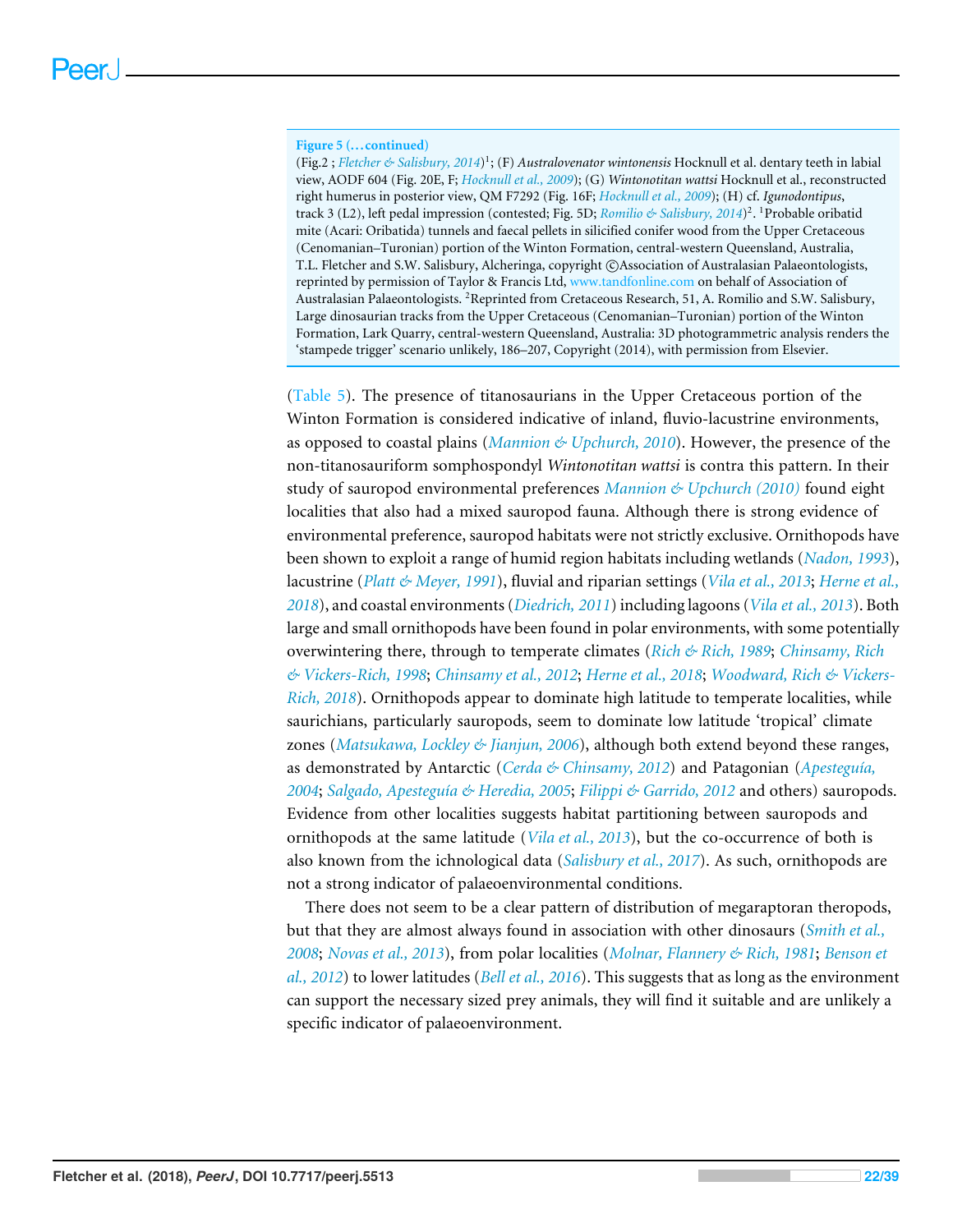## **GAPS AND FUTURE DIRECTIONS**

QM L311 comprises the most well-preserved flora of the Upper Cretaceous portion of the Winton Formation, and although investigation of this flora has been pursued (e.g., *[Peters](#page-34-3) [& Christophel, 1978](#page-34-3)*; *[Dettmann, Clifford & Peters, 2009](#page-27-1)*; *[Dettmann, Clifford & Peters, 2012](#page-28-0)*), undescribed material remains. Further investigation of its diversity and taphonomy may increase our understanding of the diversity of the Winton Formation and its place in the early evolution of the angiosperms. In addition, although much interest in the Winton Formation has centered around its faunal communities, prospecting for additional sites with similar lithology to QM L311 should continue in order to uncover similarly preserved, rich floral deposits.

The insect record is also very poor for the Winton Formation, likely due to the rapid destruction of specimens by weathering once exposed (*[Jell, 2004](#page-31-11)*). The same kinds of exposures that could improve our floral record—fine matrix, newly exposed, silicified material—are also key sites to explore for insect body and trace fossils. Although some unreported specimens have been found, increased awareness among researchers and landholders that work in the region regarding the rarity and importance of these fossils may also improve the chances of increasing our understanding of this group given the current record comprises serendipitous finds uncovered during dam building (*[Jell, 2004](#page-31-11)*).

Upper portions of the Winton Formation are the most likely to have been exposed to the extensive Cenozoic weathering that hampers understanding of the palaeoecology of this unit and surface exposures of the Winton Formation are very limited. Much of the detailed stratigraphic work to date, identifying Upper and Lower Cretaceous portions of the unit, has been conducted on data core logs or surface concretions. Many of the fossil-bearing localities, particularly those around Winton, do not have site-specific sedimentological and stratigraphic data associated with them, so broad scale stratigraphic correlations that include these sites are tentative and limited to a few key sites (namely Lark Quarry Conservation Park and Bladensburg National Park). This problem is exacerbated by extensive vertical faulting throughout the area. Continued investigation of the stratigraphy, sedimentology, and geomorphology of the region, along with the application of absolute dating methods to fossil-bearing localities within the Winton exposures, are key steps to guide future prospecting and to inform interpretation of the palaeoecology and palaeoenvironement of this important Australian Cretaceous formation.

## **CONCLUSION: PALAEOENVIRONMENTAL RECONSTRUCTION**

When all of the current evidence—sedimentological, taphonomic, floristic, vertebrate, and invertebrate—is combined, a coherent yet complex image of the climate and environment of the Upper Cretaceous portion of the Winton Formation is apparent. The temperatures were warm, mesothermal, and probably similar to those of the sub-tropics today despite the palaeolatitude of ∼50◦ S. This was in keeping with globally high temperatures that supported forest in the southern polar regions during the Cretaceous (*[Cantrill & Falcon-](#page-26-11)[Lang, 2001](#page-26-11)*; *[Falcon-Lang, Cantrill & Nichols, 2001](#page-28-10)*; *[Korasidis et al., 2016](#page-31-14)*; *[Tosolini et al.,](#page-36-12)*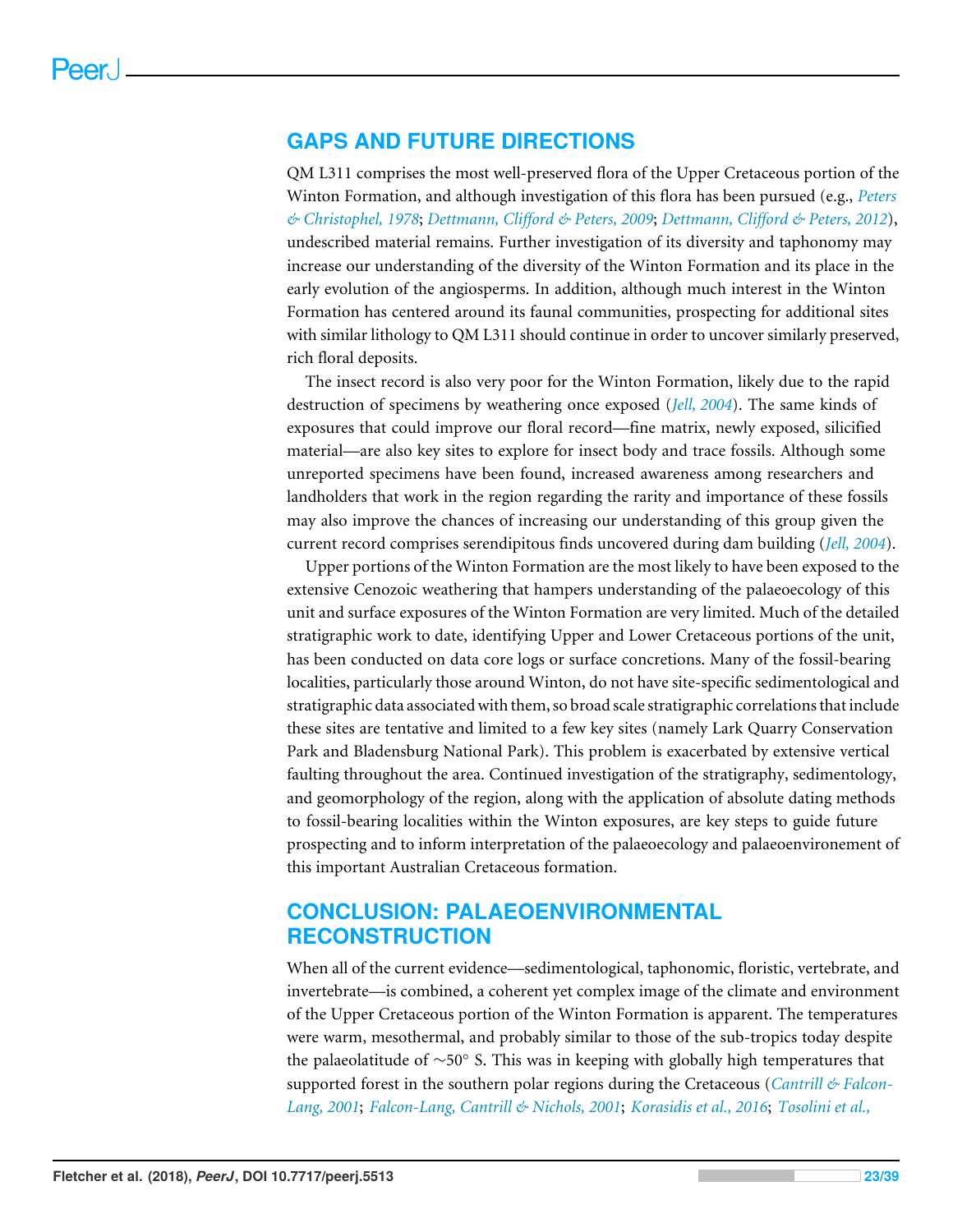*[2018](#page-36-12)*) at atmospheric CO<sup>2</sup> as high as 1000 ppm (*[Franks et al., 2014](#page-29-10)*). Precipitation was high and seasonal but not with extremes of wet and dry as is associated with the monsoon. The changing communities and ecology of the region over the 10 Ma deposition of the total Winton Formation was affected by the massive sediment loads derived from Whitsundays volcanism that infilled the inland sea (*[Tucker et al., 2016](#page-36-0)*). This resulted in at least two distinct systems—an esturine, near-coastal system of higher energy, and a freshwater, inland, lower energy meandering river and flood plain—that must be considered separately.

The landscape that is preserved at the many sites where the Upper Cretaceous portion of the Winton Formation is exposed may be broadly continuous both temporally and stratigraphically, but in terms of their floral communities, they are heterogeneous. In some parts of the palaeolandscape, low diversity appears to be linked to a disturbance regime that may have comprised primarily flooding events. These flooding events were likely infrequent and possibly scouring in places when they occurred, leading to the establishment of long-lived podocarp stands that excluded other plants early in their establishment on the barren sediment. Other parts of the landscape were either less affected by flood events, or were affected at different times, such that their floral community was comprised of a different combination and abundance. These communities appear to have been more diverse, although not as diverse as would be expected of a forest climax community, and not as high or as diverse as at the other Late Cretaceous mid-latitude fossil floras to which it has been compared.

Comparing the range of communities recorded within the Upper Cretaceous portion of the Winton Formation to the other well-studied Australian Cretaceous plant localities, the older Albian Otway Basin flora, the Winton communities and their sediments are not as distinct as the six biofacies recorded in the Otway Basin (*[Tosolini et al., 2018](#page-36-12)*). Whereas *[Tosolini et al. \(2018\)](#page-36-12)* record broad leafed araucarians as part of a hinterland, high energy riverine and fire dominated systems, and flood plains, the outcroppings of the Upper Cretaceous portion of the Winton Formation represent a broadly continuous meandering river and flood plain system that dominated the landscape. The semi-aquatic reptiles, fish and invertebrates that were present are consistent with this system and accompanying minor lacustrine components. This created a landscape with high densities of vegetation necessary to support large, herd-living herbivorous dinosaurs in wet, riparian environments. In contrast to the small ornithopod and theropod polar dinosaurs that characterise the Otway fauna (*[Rich & Rich, 1989](#page-34-12)*; *[Rich, Vickers-Rich & Gangloff, 2002](#page-34-13)*), the Winton Formation was abundant in large sauropods, ornithopods and therapods perhaps reflecting differences in primary productivity not mirrored by diversity.

The disturbance events suggested to have shaped this palaeoenvironment may be linked to the influence of a 'Pacific Decadal Oscillation'-like cycle affecting Queensland during the Late Cretaceous. This may have influenced both precipitation and temperature covariantly, as in modern climate systems. It is likely that precipitation varied between years, possibly on an oscillation of relative drought years and years of higher precipitation similar to the Pacific Decadal Oscillation. Thus, during the earliest part of the Late Cretaceous, when the rocks that now form the Upper Cretaceous portion of the Winton Formation were deposited, this part of eastern Gondwana was a dynamic and heterogeneous environment.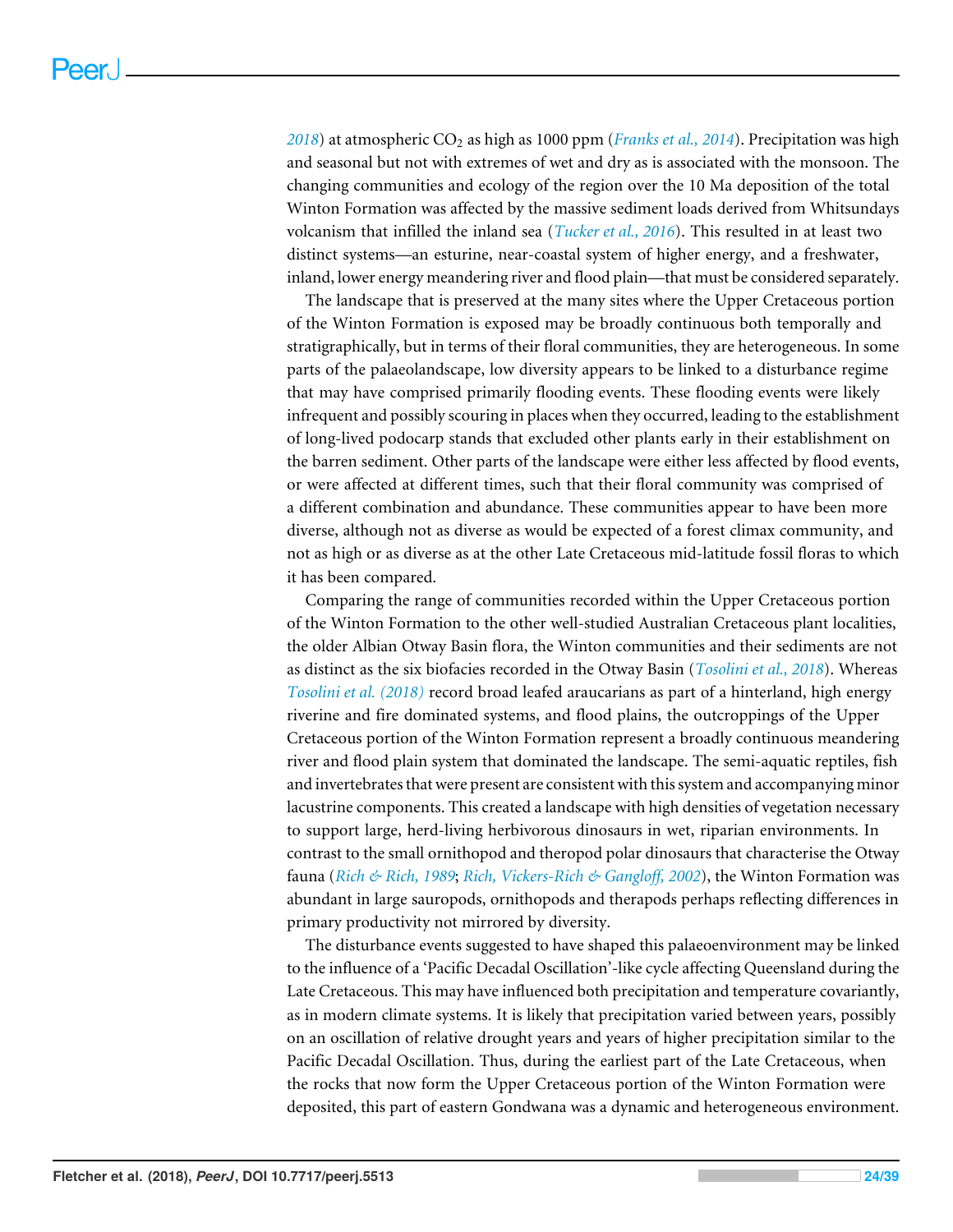#### **Institutional Abbreviations**

| <b>OML</b>   | Queensland Museum Field locality           |
|--------------|--------------------------------------------|
| <b>AOD</b> L | Australian Age of Dinosaurs field locality |

## **ACKNOWLEDGEMENTS**

The main body of work for this article was conducted during the first author's doctoral studies at The University of Queensland. The authors would like to thank the editor, Barry Brook, Tom Rich, Scott Hocknull, and an anonymous reviewer, whose guidance greatly improved this manuscript.

## <span id="page-24-0"></span>**ADDITIONAL INFORMATION AND DECLARATIONS**

## **Funding**

Tamara Fletcher was supported by an Australian Postgraduate Award with additional funds from the School of Biological Sciences Graduate Travel Scheme; the Graduate School International Travel Award; the School of Geography Field Support and Longreach Regional Council. This research was also funded in part by the Australian Research Council (LP0347332 and LP0776851) and The University of Queensland (to Steven W. Salisbury). There was no additional external funding received for this study. The funders had no role in study design, data collection and analysis, decision to publish, or preparation of the manuscript.

## **Grant Disclosures**

The following grant information was disclosed by the authors: School of Biological Sciences Graduate Travel Scheme. Graduate School International Travel Award. School of Geography Field Support and Longreach Regional Council. Australian Research Council: LP0347332, LP0776851. The University of Queensland.

## **Competing Interests**

The authors declare there are no competing interests.

## **Author Contributions**

- [Tamara L. Fletcher](#page-0-4) analyzed the data, prepared figures and/or tables, authored or reviewed drafts of the paper, approved the final draft.
- [Patrick T. Moss](#page-0-5) and [Steven W. Salisbury](#page-0-6) authored or reviewed drafts of the paper, approved the final draft.

## **Data Availability**

The following information was supplied regarding data availability: This review article did not generate any data or code.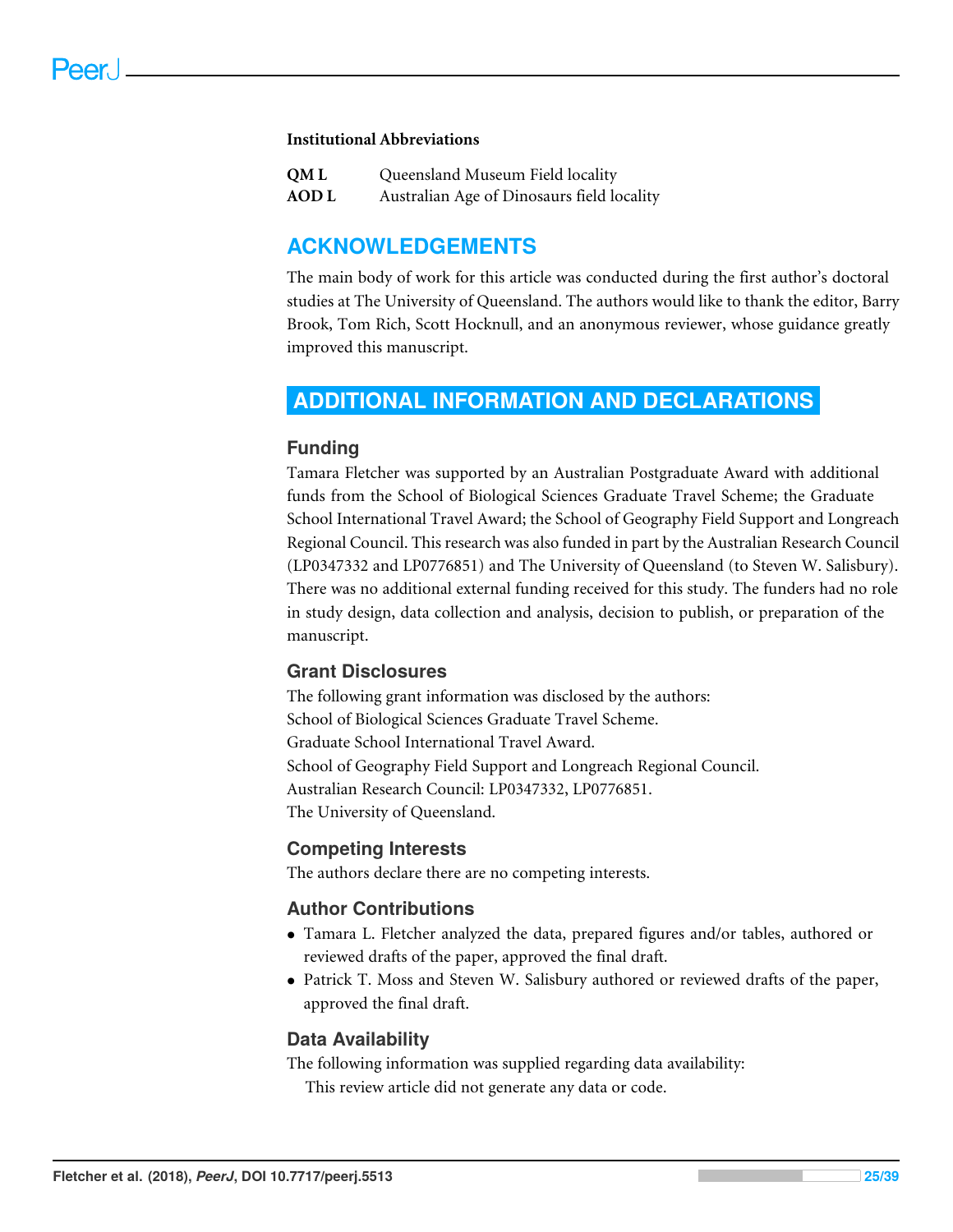## **REFERENCES**

- <span id="page-25-0"></span>**Agnolin FL, Ezcurra MD, Pais DF, Salisbury SW. 2010.** A reappraisal of the Cretaceous non-avian dinosaur faunas from Australia and New Zealand: evidence for their Gondwanan affinities. *Journal of Systematic Palaeontology* **8**:257–300 [DOI 10.1080/14772011003594870.](http://dx.doi.org/10.1080/14772011003594870)
- <span id="page-25-4"></span>**Allan JD. 1995.** *Stream ecology: structure and function of running waters*. London: Chapman & Hall.
- <span id="page-25-10"></span>**Amiot R, Kusuhashi N, Xu X, Wang Y. 2010.** Isolated dinosaur teeth from the Lower Cretaceous Shahai and Fuxin formations of northeastern China. *Journal of Asian Earth Sciences* **39**:347–358 [DOI 10.1016/j.jseaes.2010.04.017.](http://dx.doi.org/10.1016/j.jseaes.2010.04.017)
- <span id="page-25-11"></span>**Apesteguía S. 2004.** *Bonitasaura salgadoi* gen. et sp. nov.: a beaked sauropod from the Late Cretaceous of Patagonia. *Naturwissenschaften* **91**:493–497 [DOI 10.1007/s00114-004-0560-6.](http://dx.doi.org/10.1007/s00114-004-0560-6)
- <span id="page-25-6"></span>**Baylis GTS. 1969.** Mycorrhizal nodules and growth of *Podocarpus* in nitrogen-poor soil. *Nature* **223**:1385–1386 [DOI 10.1038/2231385a0.](http://dx.doi.org/10.1038/2231385a0)
- <span id="page-25-5"></span>**Baylis GTS, McNabb RFR, Morrison TM. 1963.** The mycorrhizal nodules of podocarps. *Transactions of the British Mycological Society* **46**:378–384 [DOI 10.1016/S0007-1536\(63\)80031-5.](http://dx.doi.org/10.1016/S0007-1536(63)80031-5)
- <span id="page-25-13"></span>**Bell PR, Cau A, Fanti F, Smith ET. 2016.** A large-clawed theropod (Dinosauria: Tetanurae) from the Lower Cretaceous of Australia and the Gondwanan origin of megaraptorid theropods. *Gondwana Research* **36**:473–487 [DOI 10.1016/j.gr.2015.08.004.](http://dx.doi.org/10.1016/j.gr.2015.08.004)
- <span id="page-25-9"></span>**Benson RB, Barrett PM, Rich TH, Vickers-Rich P. 2010.** A southern tyrant reptile. *Science* **327**:1613–1613 [DOI 10.1126/science.1187456.](http://dx.doi.org/10.1126/science.1187456)
- <span id="page-25-12"></span>**Benson RB, Rich TH, Vickers-Rich P, Hall M. 2012.** Theropod fauna from southern Australia indicates high polar diversity and climate-driven dinosaur provinciality. *PLOS ONE* **7**:e37122 [DOI 10.1371/journal.pone.0037122.](http://dx.doi.org/10.1371/journal.pone.0037122)
- <span id="page-25-1"></span>**Berrell RW, Alvarado-Ortega J, Yabumoto Y, Salisbury SW. 2014.** The first record of the ichthyodectiform fish *Cladocyclus* from eastern Gondwana: a new species from the Lower Cretaceous of Queensland, Australia. *Acta Palaeontologica Polonica* **59**:903–920.
- <span id="page-25-7"></span>**Birks HJB, Felde VA, Bjune AE, Grytnes J-A, Seppä H, Giesecke T. 2016.** Does pollen-assemblage richness reflect floristic richness? A review of recent developments and future challenges. *Review of Palaeobotany and Palynology* **228**:1–25 [DOI 10.1016/j.revpalbo.2015.12.011.](http://dx.doi.org/10.1016/j.revpalbo.2015.12.011)
- <span id="page-25-2"></span>**Bose NM. 1955.** Some tertiary plant remains from Queensland, Australia. *Botaniska Notiser* **108**:381–390.
- <span id="page-25-8"></span>**Brown JH. 1988.** Species diversity. In: Myers AA, Giller PS, eds. *Analytical biogeography: an integrated approach to the study of animal and plant distributions*. London: Chapman and Hall, 57–89.
- <span id="page-25-3"></span>**Bryan SE, Constantine AE, Stephens CJ, Ewart A, Schön RW, Parianos J. 1997.** Early Cretaceous volcano-sedimentary successions along the eastern Australian continental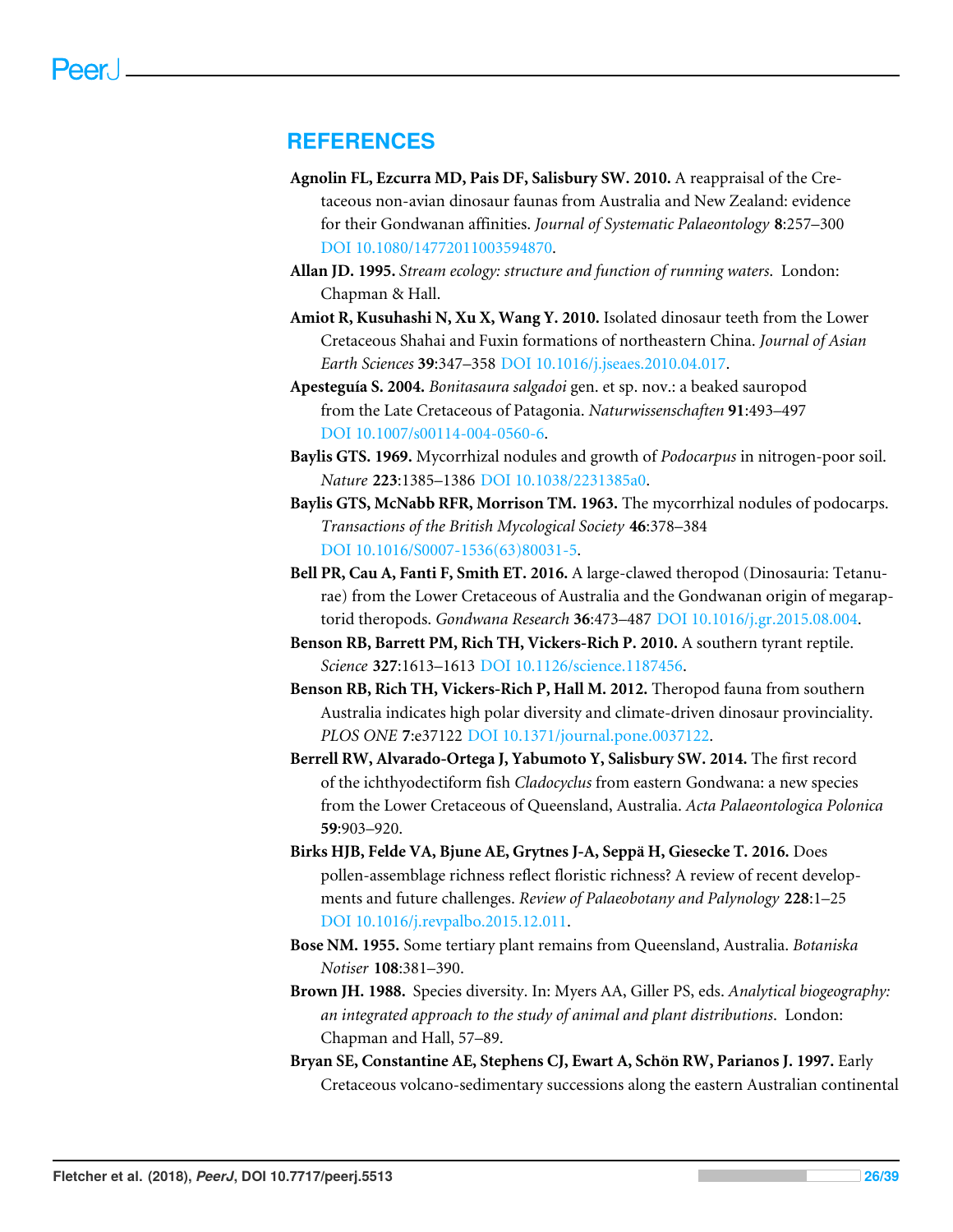margin: implications for the break-up of eastern Gondwana. *Earth and Planetary Science Letters* **153**:85–102 [DOI 10.1016/S0012-821X\(97\)00124-6.](http://dx.doi.org/10.1016/S0012-821X(97)00124-6)

- <span id="page-26-4"></span>**Bryan SE, Cook A, Allen CM, Siegel C, Purdy D, Greentree J, Uysal T. 2012.** Early-mid Cretaceous tectonic evolution of eastern Gondwana: from silicic LIP magmatism to continental rupture. *Episodes* **35**:142–152.
- <span id="page-26-5"></span>**Bryan SE, Ewart A, Stephens CJ, Parianos J, Downes PJ. 2000.** The Whitsunday Volcanic Province, central Queensland, Australia: lithological and stratigraphic investigations of a silicic-dominated large igneous province. *Journal of Volcanology and Geothermal Research* **99**:55–78 [DOI 10.1016/S0377-0273\(00\)00157-8.](http://dx.doi.org/10.1016/S0377-0273(00)00157-8)
- <span id="page-26-1"></span>**Burger D. 1970.** Early Cretaceous angiosperm pollen grains from Queensland. *Australian Bueau of Mineral Resources, Geology and Geophysics Bulletin* **189**:1–15.
- <span id="page-26-7"></span>**Burger D. 1986.** Palynology, cyclic sedimentation, and palaeoenvironments in the Late Mesozoic of the Eromanga Basin. *Geological Society Special Publication* **12**:53–70.
- <span id="page-26-2"></span>**Burger D. 1990.** Early Cretaceous angiosperms from Queensland, Australia. *Review of Palaeobotany and Palynology* **65**:153–163 [DOI 10.1016/0034-6667\(90\)90066-R.](http://dx.doi.org/10.1016/0034-6667(90)90066-R)
- <span id="page-26-3"></span>**Burger D. 1993.** Early and middle Cretaceous angiosperm pollen grains from Australia. *Review of Palaeobotany and Palynology* **78**:183–234 [DOI 10.1016/0034-6667\(93\)90065-3.](http://dx.doi.org/10.1016/0034-6667(93)90065-3)
- <span id="page-26-12"></span>**Burnham RJ. 1989.** Relationships between standing vegetation and leaf litter in a paratropical forest: implications for paleobotany. *Review of Palaeobotany and Palynology* **58**:5–32 [DOI 10.1016/0034-6667\(89\)90054-7.](http://dx.doi.org/10.1016/0034-6667(89)90054-7)
- <span id="page-26-11"></span>**Cantrill DJ, Falcon-Lang HJ. 2001.** Cretaceous (Late Albian) coniferales of Alexander Island, Antarctica. 2. Leaves, reproductive structures and roots. *Review of Palaeobotany and Palynology* **115**:119–145 [DOI 10.1016/S0034-6667\(01\)00053-7.](http://dx.doi.org/10.1016/S0034-6667(01)00053-7)
- <span id="page-26-13"></span>**Cantrill DJ, Nichols GJ. 1996.** Taxonomy and palaeoecology of Early Cretaceous (Late Albian) angiosperm leaves from Alexander Island, Antarctica. *Review of Palaeobotany and Palynology* **92**:1–28 [DOI 10.1016/0034-6667\(95\)00105-0.](http://dx.doi.org/10.1016/0034-6667(95)00105-0)
- <span id="page-26-10"></span>**Cartwright J, Lonergan L. 1997.** Seismic expression of layer-bound fault systems of the Eromanga and North Sea Basins. *Exploration Geophysics* **28**:323–331.
- <span id="page-26-8"></span>**Casey DJ. 1967a.** Subsurface geology of the Longreach 1:250,000 sheet area. Geological Survey of Queensland Records.
- <span id="page-26-9"></span>**Casey DJ. 1967b.** Subsurface geology of the Maneroo and Winton 1:250,000 sheet area. Geological Survey of Queensland Records.
- <span id="page-26-6"></span>**Casey DJ. 1970.** Northern Eromanga Basin. Geological Survey of Queensland, Report number 41.
- <span id="page-26-14"></span>**Cerda IA, Chinsamy A. 2012.** Biological implications of the bone microstructure of the Late Cretaceous Ornithopod Dinosaur *Gasparinisaura cincosaltensis*. *Journal of Vertebrate Paleontology* **32**:355–368 [DOI 10.1080/02724634.2012.646804.](http://dx.doi.org/10.1080/02724634.2012.646804)
- <span id="page-26-0"></span>**Chambers TC, Drinnan AN, McLoughlin S. 1998.** Some morphological features of Wollemi Pine (*Wollemia nobilis*: Araucariaceae) and their comparison to Cretaceous plant fossils. *International Journal of Plant Science* **159**:160–171 [DOI 10.1086/297534.](http://dx.doi.org/10.1086/297534)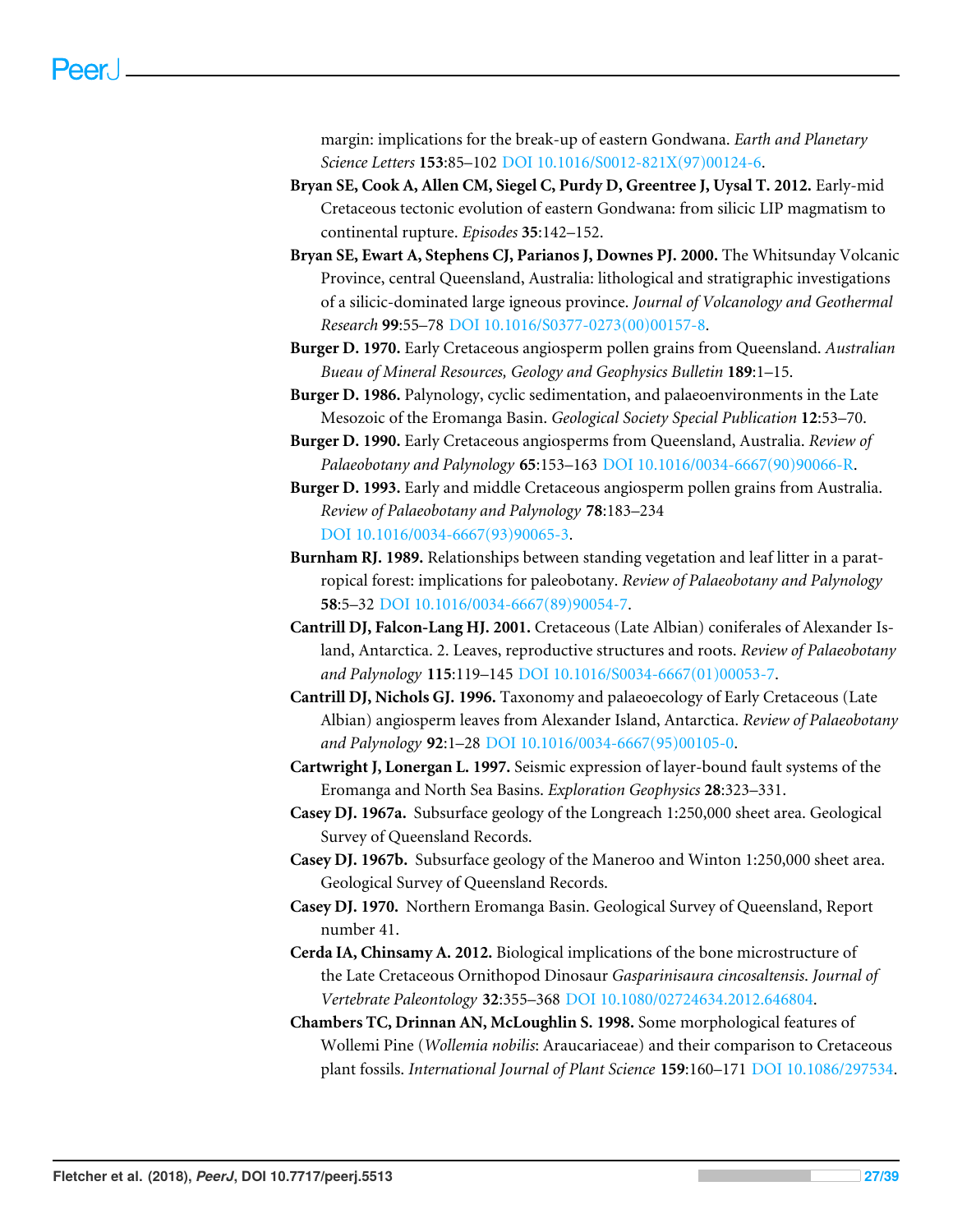- <span id="page-27-7"></span>**Chapman LJ, Chapman CA, Ogutu-Ohwayo R, Chandler M, Kaufman L, Keiter AE. 1996.** Refugia for endangered fishes from an introduced predator in Lake Nabugabo, Uganda. *Conservation Biology* **10**:554–561 [DOI 10.2307/2386870.](http://dx.doi.org/10.2307/2386870)
- <span id="page-27-14"></span>**Chinsamy A, Rich T, Vickers-Rich P. 1998.** Polar dinosaur bone histology. *Journal of Vertebrate Paleontology* **18**:385–390 [DOI 10.1080/02724634.1998.10011066.](http://dx.doi.org/10.1080/02724634.1998.10011066)
- <span id="page-27-15"></span>**Chinsamy A, Thomas DB, Tumarkin-Deratzian AR, Fiorillo AR. 2012.** Hadrosaurs were perennial polar residents. *Anatomical Record* **295**:610–614 [DOI 10.1002/ar.22428.](http://dx.doi.org/10.1002/ar.22428)
- <span id="page-27-10"></span>**Christophel D, Greenwood D. 1988.** A comparison of Australian tropical rainforest and Tertiary fossil leaf-beds. *Proceedings of the Ecological Society of Australia* **15**:139–148.
- <span id="page-27-11"></span>**Christopher RA. 1979.** Normapolles and triporate pollen assemblages from the Raritan and Magothy formations (Upper Cretaceous) of New Jersey. *Palynology* **3**:73–121 [DOI 10.1080/01916122.1979.9989185.](http://dx.doi.org/10.1080/01916122.1979.9989185)
- <span id="page-27-3"></span>**Clifford HT, Dettmann ME. 2005.** First record from Australia of the Cretaceous fern genus *Tempskya* and the description of a new species, *T. judithae*. *Review of Palaeobotany and Palynology* **134**:71–84 [DOI 10.1016/j.revpalbo.2004.12.001.](http://dx.doi.org/10.1016/j.revpalbo.2004.12.001)
- <span id="page-27-9"></span>**Contreras-Medina RL, Vega IL. 2002.** On the distribution of gymnosperm genera, their areas of endemism and cladistic biogeography. *Australian Systematic Botany* **15**:193–203 [DOI 10.1071/SB00004.](http://dx.doi.org/10.1071/SB00004)
- <span id="page-27-6"></span>**Cook AG. 2005.** First record of fossil freshwater gastropods within the Winton Formation. *Memoirs of the Queensland Museum* **51**:406.
- <span id="page-27-4"></span>**Cookson IC, Dettmann ME. 1959.** On *Schizosporis*, a new form genus from Australian Cretaceous deposits. *Micropaleontology* **5**:213–216 [DOI 10.2307/1484210.](http://dx.doi.org/10.2307/1484210)
- <span id="page-27-13"></span>**Coombs JWP, Deméré TA. 1996.** A Late Cretaceous nodosaurid ankylosaur (Dinosauria: Ornithischia) from marine sediments of coastal California. *Journal of Paleontology* **70**:311–326 [DOI 10.1017/S0022336000023404.](http://dx.doi.org/10.1017/S0022336000023404)
- <span id="page-27-12"></span>**Coombs WPJ, Molnar RE. 1981.** Sauropoda (Reptilia, Saurischia) from the Cretaceous of Queensland Australia. *Memoirs of the Queensland Museum* **20**:351–373.
- <span id="page-27-8"></span>**Coomes DA, Bellingham PJ. 2011.** Temperate and tropical podocarps: how ecologically alike are they? In: Turner BL, Cernusak LA, eds. *Ecology of the Podocarpaceae in tropical forests*. Washington, D.C.: Smithsonian Institution Scholarly Press, 119–140.
- <span id="page-27-5"></span>**Coote S. 1987.** GSQ Blackall 2. Preliminary lithologic log & composite log. Geological Survey of Queensland, Record 1987/12.
- <span id="page-27-0"></span>**Dettmann ME, Clifford HT. 1992.** Phylogeny and biogeography of *Ruffordia*, *Mohria* and *Anemia* (Schizaeaceae) and *Ceratopteris* (Pteridaceae): evidence from *in situ* and dispersed spores. *Alcheringa* **16**:269–314 [DOI 10.1080/03115519208619111.](http://dx.doi.org/10.1080/03115519208619111)
- <span id="page-27-2"></span>**Dettmann ME, Clifford HT. 2000.** Gemmae of the Marchantiales from the Winton Formation (mid-Cretaceous), Eromanga Basin, Queensland. *Memoirs of the Queensland Museum* **45**:285–292.
- <span id="page-27-1"></span>**Dettmann ME, Clifford HT, Peters M. 2009.** *Lovellea wintonensis* gen. et sp. nov.—Early Cretaceous (late Albian), anatomically preserved, angiospermous flowers and fruits from the Winton Formation, western Queensland, Australia. *Cretaceous Research* **30**:339–355 [DOI 10.1016/j.cretres.2008.07.015.](http://dx.doi.org/10.1016/j.cretres.2008.07.015)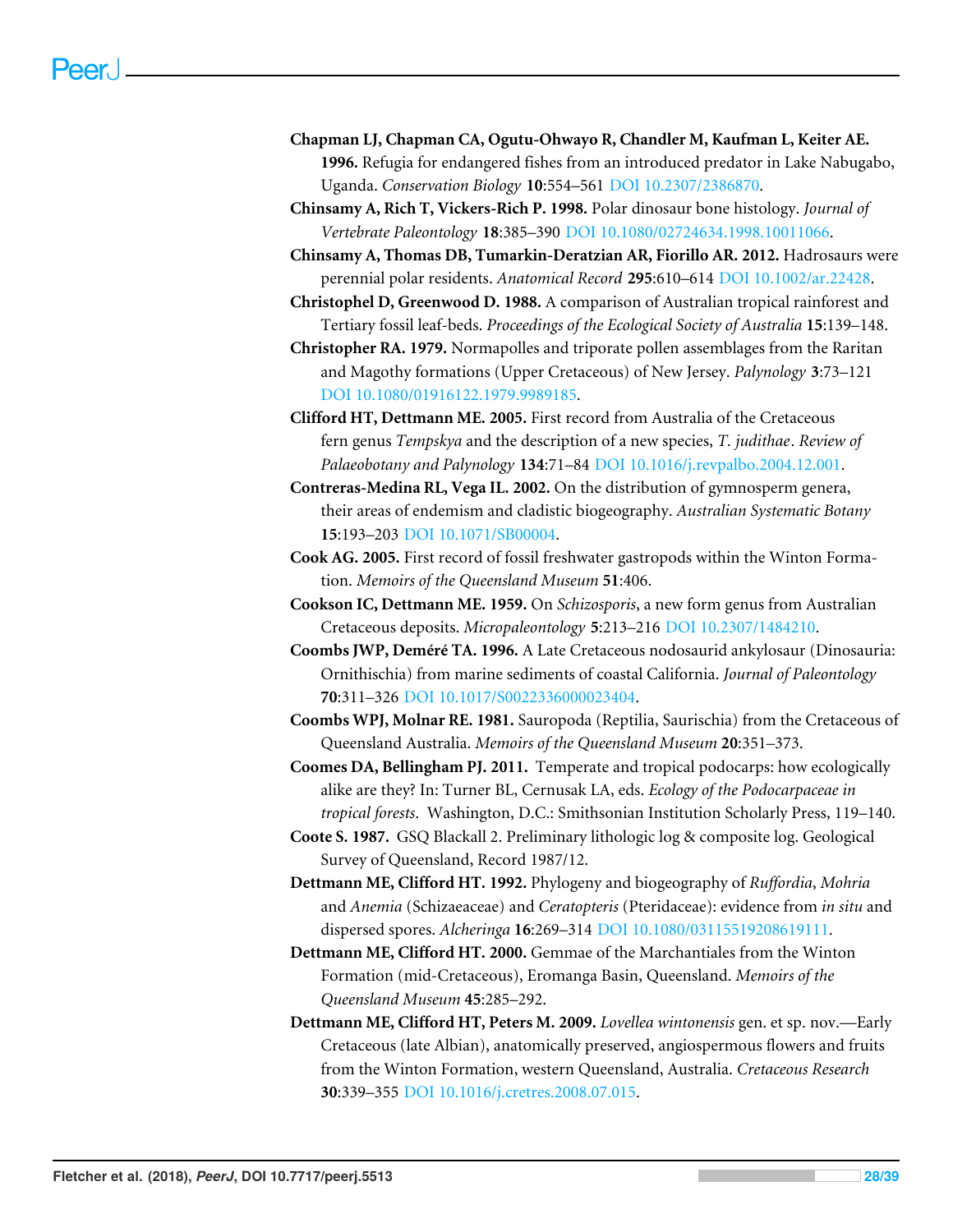- <span id="page-28-0"></span>**Dettmann ME, Clifford HT, Peters M. 2012.** *Emwadea microcarpa* gen. et sp. nov.—anatomically preserved araucarian seed cones from the Winton Formation (late Albian), western Queensland, Australia. *Alcheringa* **36**:217–237 [DOI 10.1080/03115518.2012.622155.](http://dx.doi.org/10.1080/03115518.2012.622155)
- <span id="page-28-2"></span>**Dettmann ME, Molnar RE, Douglas JG, Burger D, Fielding C, Clifford HT, Francis J, Jell P, Rich T, Wade M, Rich PV, Pledge N, Kemp A, Rozefelds A. 1992.** Australian Cretaceous terrestrial faunas and floras: biostratigraphic and biogeographic implications. *Cretaceous Research* **13**:207–262 [DOI 10.1016/0195-6671\(92\)90001-7.](http://dx.doi.org/10.1016/0195-6671(92)90001-7)
- <span id="page-28-1"></span>**Dettmann M, Playford G. 1969.** Palynology of the Australian Cretaceous. In: Campbell KSW, ed. *Stratigraphy and palaeontology essays in honour of Dorothy Hill*. Canberra: Australian National University Press, 174–210.
- <span id="page-28-13"></span>**Diedrich C. 2011.** Upper Jurassic tidal flat megatracksites of Germany—Coastal dinosaur migration highways between European islands, and a review of the dinosaur footprints. *Palaeobiodiversity and Palaeoenvironments* **91**:129–155 [DOI 10.1007/s12549-010-0044-y.](http://dx.doi.org/10.1007/s12549-010-0044-y)
- <span id="page-28-6"></span>**Draper JJE. 2002.** *Geology of the cooper and Eromanga basins*. Queensland: Queensland Department of Natural Resources and Mines.
- <span id="page-28-8"></span>**Duncan RP. 1991.** Competition and the coexistence of species in a mixed podocarp stand. *Journal of Ecology* **79**:1073–1084 [DOI 10.2307/2261099.](http://dx.doi.org/10.2307/2261099)
- <span id="page-28-9"></span>**Duncan RP. 1993.** Flood disturbance and the coexistence of species in a lowland podocarp forest, south Westland, New Zealand. *Journal of Ecology* **81**:403–416 [DOI 10.2307/2261519.](http://dx.doi.org/10.2307/2261519)
- <span id="page-28-5"></span>**Dunstan B. 1916.** Appendix B; Queensland geological formations. In: Harrap G, ed. *A school geography of Queensland*. Brisbane: Department of Public Instruction, 164–176.
- <span id="page-28-7"></span>**Espinoza T, Marshall SM, McDougall AJ. 2013.** Spawning of the endangered Australian lungfish (*Neoceratodus fosteri*) in a heavily regulated river: a pulse for life. *River Research and Applications* **29**:1215–1225 [DOI 10.1002/rra.2607.](http://dx.doi.org/10.1002/rra.2607)
- <span id="page-28-4"></span>**Exon NF, Senior BR. 1976.** The Cretaceous geology of the Eromanga and Surat Basins. *BMR Journal* **1**:33–50 [DOI 10.1136/bmj.1.6000.33.](http://dx.doi.org/10.1136/bmj.1.6000.33)
- <span id="page-28-10"></span>**Falcon-Lang HJ, Cantrill DJ, Nichols GJ. 2001.** Biodiversity and terrestrial ecology of a mid-Cretaceous, high-latitude floodplain, Alexander Island, Antarctica. *Journal of the Geological Society* **158**:709–724 [DOI 10.1144/jgs.158.4.709.](http://dx.doi.org/10.1144/jgs.158.4.709)
- <span id="page-28-12"></span>**Feild TS, Arens NC. 2005.** Form, function and environments of the early angiosperms: merging extant phylogeny and ecophysiology with fossils. *New Phytologist* **166**:383–408 [DOI 10.1111/j.1469-8137.2005.01333.x.](http://dx.doi.org/10.1111/j.1469-8137.2005.01333.x)
- <span id="page-28-11"></span>**Feild TS, Arens NC, Doyle JA, Dawson TE, Donoghue MJ. 2004.** Dark and disturbed: a new image of early angiosperm ecology. *Paleobiology* **30**:82–107 [DOI 10.1666/0094-8373\(2004\)030<0082:dadani>2.0.co;2.](http://dx.doi.org/10.1666/0094-8373(2004)030\lt 0082:dadani\gt 2.0.co;2)
- <span id="page-28-3"></span>**Fielding CR. 1992.** A review of Cretaceous coal-bearing sequences in Australia. *Geological Society of America Special Paper* **267**:303–324 [DOI 10.1130/SPE267-p303.](http://dx.doi.org/10.1130/SPE267-p303)
- <span id="page-28-14"></span>**Filippi LS, Garrido AC. 2012.** Nuevo Registro del Género Dinilysia (Squamata, Serpentes) Para la Formación Anacleto (Campaniano Inferior—Medio), Rincón de los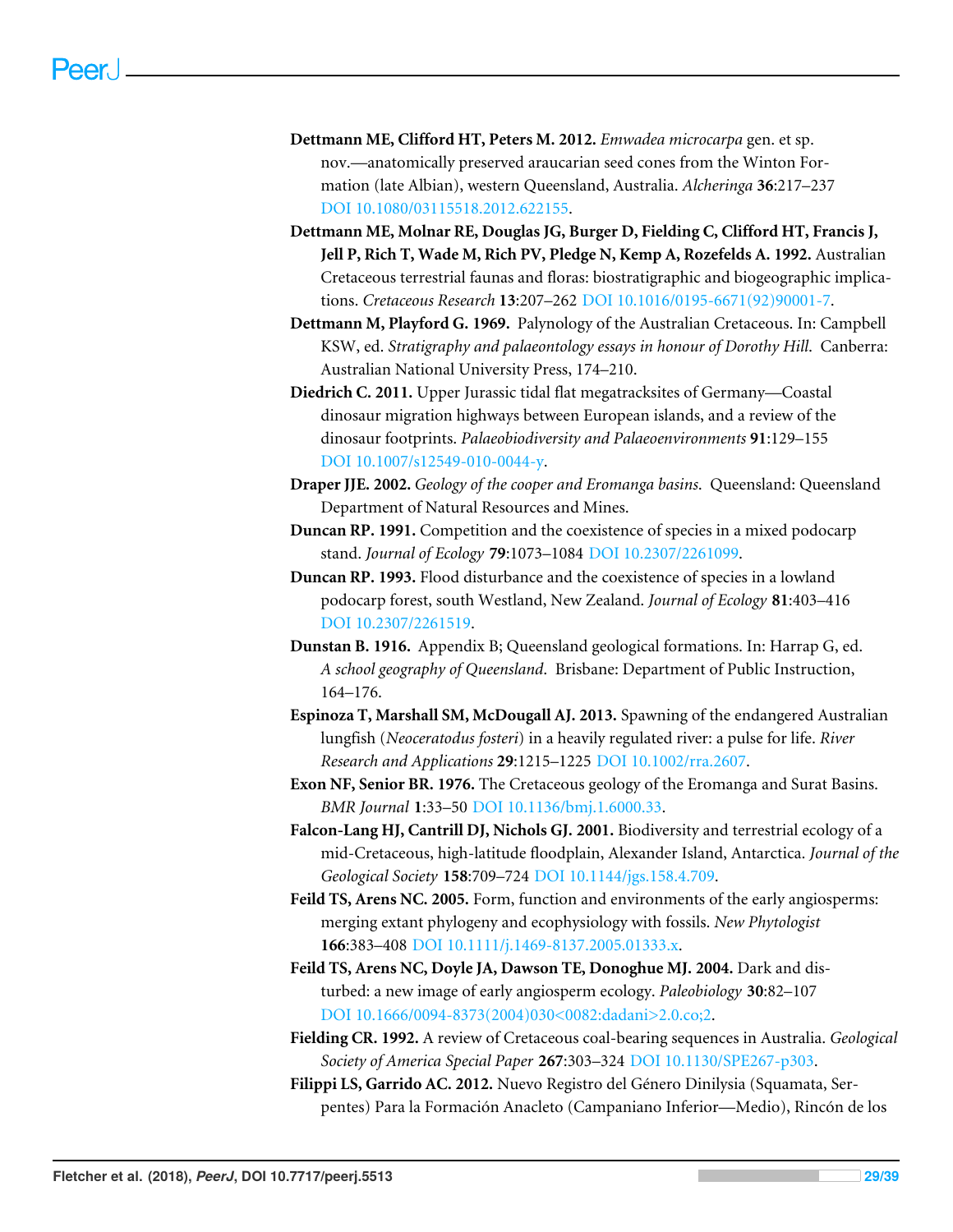Sauces, Neuquén, Argentina. *Ameghiniana* **49**:132–136 [DOI 10.5710/AMGH.v49i1\(297\).](http://dx.doi.org/10.5710/AMGH.v49i1(297))

- <span id="page-29-3"></span>**Finlayson D, Leven J, Etheridge M. 1988.** Structural styles and basin evolution in Eromanga region, eastern Australia. *AAPG Bulletin* **72**:33–48.
- <span id="page-29-1"></span>**Fletcher TL, Cantrill DJ, Moss PT, Salisbury SW. 2014a.** A new species of *Protophyllocladoxylon* from the upper Cretaceous (Cenomanian-Turonian) portion of the Winton Formation, central-western Queensland, Australia. *Review of Palaeobotany and Palynology* **208**:43–49 [DOI 10.1016/j.revpalbo.2014.05.004.](http://dx.doi.org/10.1016/j.revpalbo.2014.05.004)
- <span id="page-29-6"></span>**Fletcher TL, Greenwood DR, Moss PT, Salisbury SW. 2014b.** Palaeoclimate of the Late Cretaceous (Cenomanian–Turonian) portion of the Winton Formation, centralwestern Queensland, Australia: new observations based on CLAMP and bioclimatic analysis. *PALAIOS* **29**:121–128 [DOI 10.2110/palo.2013.080.](http://dx.doi.org/10.2110/palo.2013.080)
- <span id="page-29-5"></span>**Fletcher TL, Moss PT, Salisbury SW. 2013.** Foliar physiognomic climate estimates for the Late Cretaceous (Cenomanian–Turonian) Lark Quarry fossil flora, central-western Queensland, Australia. *Australian Journal of Botany* **61**:575–582 [DOI 10.1071/BT13197.](http://dx.doi.org/10.1071/BT13197)
- <span id="page-29-7"></span>**Fletcher TL, Moss PT, Salisbury SW. 2015.** Wood growth indices as climate indicators from the Upper Cretaceous (Cenomanian–Turonian) portion of the Winton Formation, Australia. *Palaeogeography, Palaeoclimatology, Palaeoecology* **417**:35–43 [DOI 10.1016/j.palaeo.2014.10.012.](http://dx.doi.org/10.1016/j.palaeo.2014.10.012)
- <span id="page-29-0"></span>**Fletcher T, Salisbury S. 2014.** Probable oribatid mite (Acari: Oribatida) tunnels and frass in silicified conifer wood from the Late Cretaceous (Cenomanian–Turonian) portion of the Winton Formation, central-western Queensland, Australia. *Alcheringa* **38**:35–43.
- <span id="page-29-2"></span>**Frakes LA, Burger D, Apthorpe M, Wiseman J, Dettmann M, Alley N, Flint R, Gravestock D, Ludbrook N, Backhouse J, Skwarko S, Scheibnerova V, McMinn A, Moore PS, Bolton BR, Douglas JG, Christ R, Wade M, Molnar RE, McGowran B, Balme BE, Day RA. 1987.** Australian Cretaceous shorelines, stage by stage. *Palaeogeography, Palaeoclimatology, Palaeoecology* **59**:31–48 [DOI 10.1016/0031-0182\(87\)90072-1.](http://dx.doi.org/10.1016/0031-0182(87)90072-1)
- <span id="page-29-10"></span>**Franks PJ, Royer DL, Beerling DJ, Van de Water PK, Cantrill DJ, Barbour MM, Berry JA. 2014.** New constraints on atmospheric CO2 concentration for the Phanerozoic. *Geophysical Research Letters* **41**:4685–4694 [DOI 10.1002/2014GL060457.](http://dx.doi.org/10.1002/2014GL060457)
- <span id="page-29-9"></span>**Frumin S, Eklund H, Friis EM. 2004.** *Mauldinia hirsuta* sp. nov., a new member of the extinct genus Mauldinia (Lauraceae) from the Late Cretaceous (Cenomanian-Turonian) of Kazakhstan. *International Journal of Plant Sciences* **165**:883–895 [DOI 10.1086/421479.](http://dx.doi.org/10.1086/421479)
- <span id="page-29-8"></span>**Frumin S, Friis EM. 1999.** Magnoliid reproductive organs from the Cenomanian-Turonian of north-western Kazakhstan: Magnoliaceae and Illiciaceae. *Plant Systematics and Evolution* **216**:265–288 [DOI 10.1007/BF01084403.](http://dx.doi.org/10.1007/BF01084403)
- <span id="page-29-4"></span>**Gorman OT, Karr JR. 1978.** Habitat structure and stream fish communities. *Ecology* **59**:507–515 [DOI 10.2307/1936581.](http://dx.doi.org/10.2307/1936581)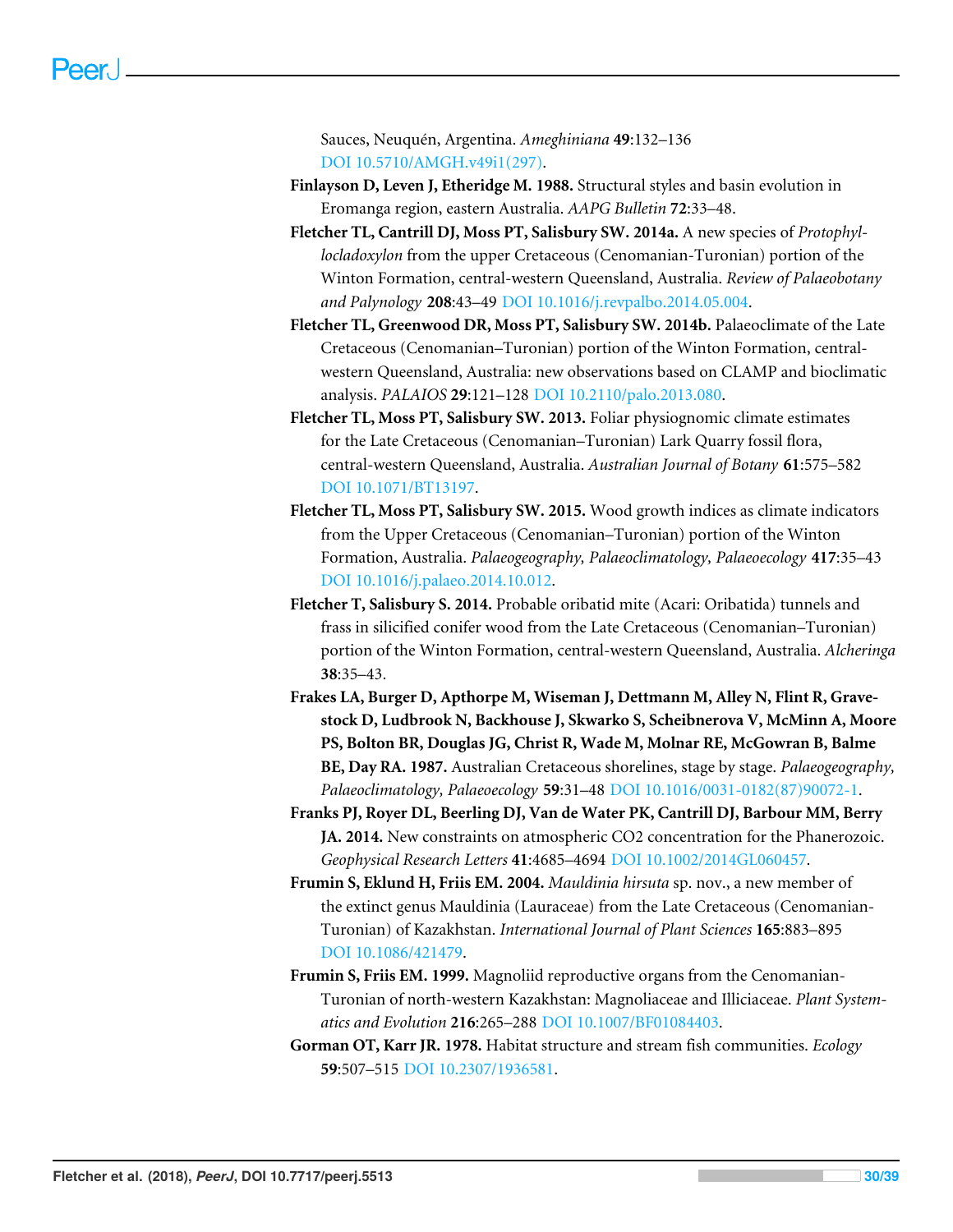- <span id="page-30-10"></span>**Goudswaard K, Witte F, Chapman LJ. 2002.** Decline of the African lungfish (*Protopterus aethiopicus*) in Lake Victoria (East Africa). *African Journal of Ecology* **40**:42–52 [DOI 10.1046/j.0141-6707.2001.00335.x.](http://dx.doi.org/10.1046/j.0141-6707.2001.00335.x)
- <span id="page-30-5"></span>**Gray ARG, McKillop M, MeKellar JL. 2002.** Eromanga Basin stratigraphy. In: Draper JJ, ed. *Geology of the cooper and Eromanga Basins*. *Queensland volume 1*. Brisbane: Department of Natural Resources and Mines, 30–56.
- <span id="page-30-8"></span>**Green PM, Hawkins PJ, Carmichael DC, Brian TJ, Smith RJ, Quarantotto P, Genn DLP, Hoffmann KL, McKellar JL, John BH, Shield CJ. 1991.** An assessment of hydrocarbon potential of the northern Eromanga Basin, Queensland. *Queensland Government Mining Journal* **92**:24–45.
- <span id="page-30-13"></span>**Greenwood DR. 1991.** The taphonomy of plant macrofossils. In: SK D, ed. *The processes of fossilization*. London: Belhaven Press, 141–169.
- <span id="page-30-7"></span>**Hawkins P, Harrison P. 1978.** Stratigraphic and seismic studies in the Lovelle depression, western Galilee Basin. *Queensland Government Mining Journal* **79**:623–650.
- <span id="page-30-4"></span>**Helby R, Morgan R, Partridge AD. 1987.** A palynological zonation of the Australian Mesozoic. *Association of Australasian Palaeontologists Memoir* **4**:1–94.
- <span id="page-30-6"></span>**Henderson R, Stephenson P. 1980.** *The geology and geophysics of northeastern Australia*. Queensland Division: Geological Association of Australia.
- <span id="page-30-14"></span>**Herman AB, Spicer RA. 2010.** Mid-Cretaceous floras and climate of the Russian High Arctic (Novosibirsk Islands, Northern Yakutiya). *Palaeogeography Palaeoclimatology Palaeoecology* **295**:409–422 [DOI 10.1016/j.palaeo.2010.02.034.](http://dx.doi.org/10.1016/j.palaeo.2010.02.034)
- <span id="page-30-16"></span>**Herne MC, Tait AM, Weisbecker V, Hall M, Cleeland M, Salisbury SW. 2018.** A new, early Cretaceous, small-bodied ornithopod (Ornithischia, Cerapoda) from a deep, high-energy palaeoriver of the Australian-Antarctic rift system. *PeerJ* **5**:e4113 [DOI 10.7717/peerj.4113.](http://dx.doi.org/10.7717/peerj.4113)
- <span id="page-30-0"></span>**Hocknull SA. 1997.** Cretaceous freshwater bivalves from Queensland. *Memoirs of the Queensland Museum* **42**:223–226.
- <span id="page-30-1"></span>**Hocknull SA. 2000.** Mesozoic freshwater and estuarine bivalves from Australia. *Memoirs of the Queensland Museum* **45**:405–426.
- <span id="page-30-2"></span>**Hocknull SA, Cook AG. 2008.** Hypsilophodontid (Dinosauria: Ornithischia) from latest Albian, Winton Formation, central Queensland. *Memoirs of the Queensland Museum* **52**:212.
- <span id="page-30-3"></span>**Hocknull SA, White MA, Tischler TR, Cook AG, Calleja ND, Sloan T, Elliott DA. 2009.** New mid-Cretaceous (Latest Albian) Dinosaurs from Winton, Queensland, Australia. *PLOS ONE* **4(51)**:e6190 [DOI 10.1371/journal.pone.0006190.](http://dx.doi.org/10.1371/journal.pone.0006190)
- <span id="page-30-11"></span>**Holloway JT. 1954.** Forests and climates in the South Island of New Zealand. *Transactions of the Royal Society of New Zealand* **82**:329–410.
- <span id="page-30-9"></span>**Hower TL. 2011.** Evolution of the Sentry Petroleum Ltd. Talundilly-1 Coal Seam Methane Project, NI 51-101 Evaluation. MHA Petroleum Consultants LCC, 1–28. **Hutchinson DE. 1957.** *A treatise on limnology*. New York: Wiley.
- <span id="page-30-15"></span><span id="page-30-12"></span>**Iglesias ARI, ZaMuner AB, Poiré DG, Larriestra F. 2007.** Diversity, taphonomy and palaeoecology of an Angiosperm flora from the Cretaceous (Cenomanian–Conician)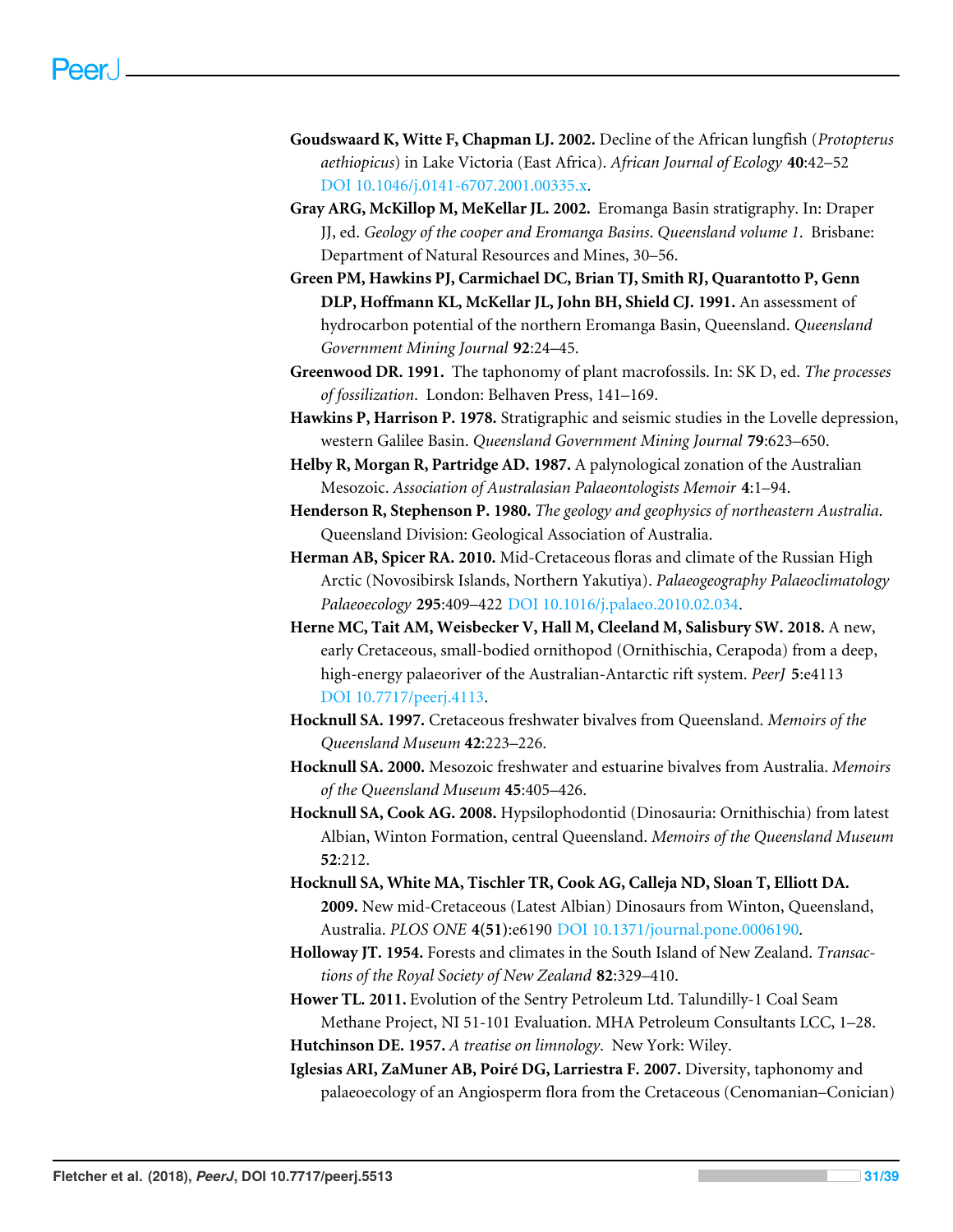in southern Patagonia, Argentina. *Palaeontology* **50**:445–466 [DOI 10.1111/j.1475-4983.2007.00639.x.](http://dx.doi.org/10.1111/j.1475-4983.2007.00639.x)

- <span id="page-31-10"></span>**Jaffré T. 1995.** Distribution and ecology of the conifers of New Caledonia. In: Enright NJ, Hill RS, eds. *Ecology of the Southern Conifers*. Carlton: Melbourne University Press, 171–196.
- <span id="page-31-11"></span>**Jell PA. 2004.** The fossil insects of Australia. *Memoirs of the Queensland Museum* **50**:1–124.
- <span id="page-31-4"></span>**Johansen K, Lenfant C. 1967.** Respiratory function in the South American lungfish, Lepidosiren paradoxa (Fitz). *Journal of Experimental Biology* **46**:205–218.
- <span id="page-31-0"></span>**Kemp A. 1997.** *Metaceratodus* (Osteichthyes: Dipnoi, Family Ceratodontidae) from Australian Mesozoic and Cenozoic Deposits. *Journal of Vertebrate Palaeontology* **17**:26–33 [DOI 10.1080/02724634.1997.10010949.](http://dx.doi.org/10.1080/02724634.1997.10010949)
- <span id="page-31-8"></span>**Knowlton FH. 1919.** A catalogue of the Mesozoic and Cenozoic plants of North America. *United States Geological Survey Bulletin* **696**:1–815.
- <span id="page-31-14"></span>**Korasidis VA, Wagstaff BE, Gallagher SJ, Duddy IR, Tosolini A-MP, Cantrill DJ, Norvick MS. 2016.** Early angiosperm diversification in the Albian of southeast Australia: implications for flowering plant radiation across eastern Gondwana. *Review of Palaeobotany and Palynology* **232**:61–80 [DOI 10.1016/j.revpalbo.2016.04.005.](http://dx.doi.org/10.1016/j.revpalbo.2016.04.005)
- <span id="page-31-9"></span>**Krebs CJ. 2001.** *Ecology: the experimental analysis of distribution and abundance*. San Francisco: Benjamin Cummings.
- <span id="page-31-12"></span>**Leahey LG, Salisbury SW. 2013.** First evidence of ankylosaurian dinosaurs (Ornithischia: Thyreophora) from the 'mid'-Cretaceous (late Albian–Cenomanian) Winton Formation of Queensland, Australia. *Alcheringa* **37**:249–257 [DOI 10.1080/03115518.2013.743703.](http://dx.doi.org/10.1080/03115518.2013.743703)
- <span id="page-31-5"></span>**Lenhart CF, Naber JR, Nieber JL. 2013.** Impacts of hydrologic change on sandbar nesting availability for riverine turtles in Eastern Minnesota, U.S.A. *Water* 1243–1261.
- <span id="page-31-1"></span>**Li ZX, Powell CM. 2001.** An outline of the palaeogeographic evolution of the Australasian region since the beginning of the Neoproterozoic. *Earth-Science Reviews* **53**:237–277 [DOI 10.1016/S0012-8252\(00\)00021-0.](http://dx.doi.org/10.1016/S0012-8252(00)00021-0)
- <span id="page-31-3"></span>**Lloyd J, Collins AS, Payne JL, Glorie S, Holford S, Reid AJ. 2016.** Tracking the Cretaceous transcontinental Ceduna River through Australia: the hafnium isotope record of detrital zircons from offshore southern Australia. *Geoscience Frontiers* **7**:237–244 [DOI 10.1016/j.gsf.2015.06.001.](http://dx.doi.org/10.1016/j.gsf.2015.06.001)
- <span id="page-31-7"></span>**Locatelli ER. 2017.** The exceptional preservation of plant fossils: a review of taphonomic pathways and biases in the fossil record. *The Paleontological Society Papers* **20**:237–258 [DOI 10.1017/S1089332600002874.](http://dx.doi.org/10.1017/S1089332600002874)
- <span id="page-31-2"></span>**MacDonald JD, Holford SP, Green PF, Duddy IR, King RC, Backé G. 2013.** Detrital zircon data reveal the origin of Australia's largest delta system. *Journal of the Geological Society* **170**:3–6 [DOI 10.1144/jgs2012-093.](http://dx.doi.org/10.1144/jgs2012-093)
- <span id="page-31-13"></span>**Mannion PD, Upchurch P. 2010.** A quantitative analysis of environmental associations in sauropod dinosaurs. *Paleobiology* **36**:253–282 [DOI 10.1666/08085.1.](http://dx.doi.org/10.1666/08085.1)
- <span id="page-31-6"></span>**Mantua NJ, Hare SR. 2002.** The pacific decadal oscillation. *Journal of Oceanography* **58**:35–44 [DOI 10.1023/A:1015820616384.](http://dx.doi.org/10.1023/A:1015820616384)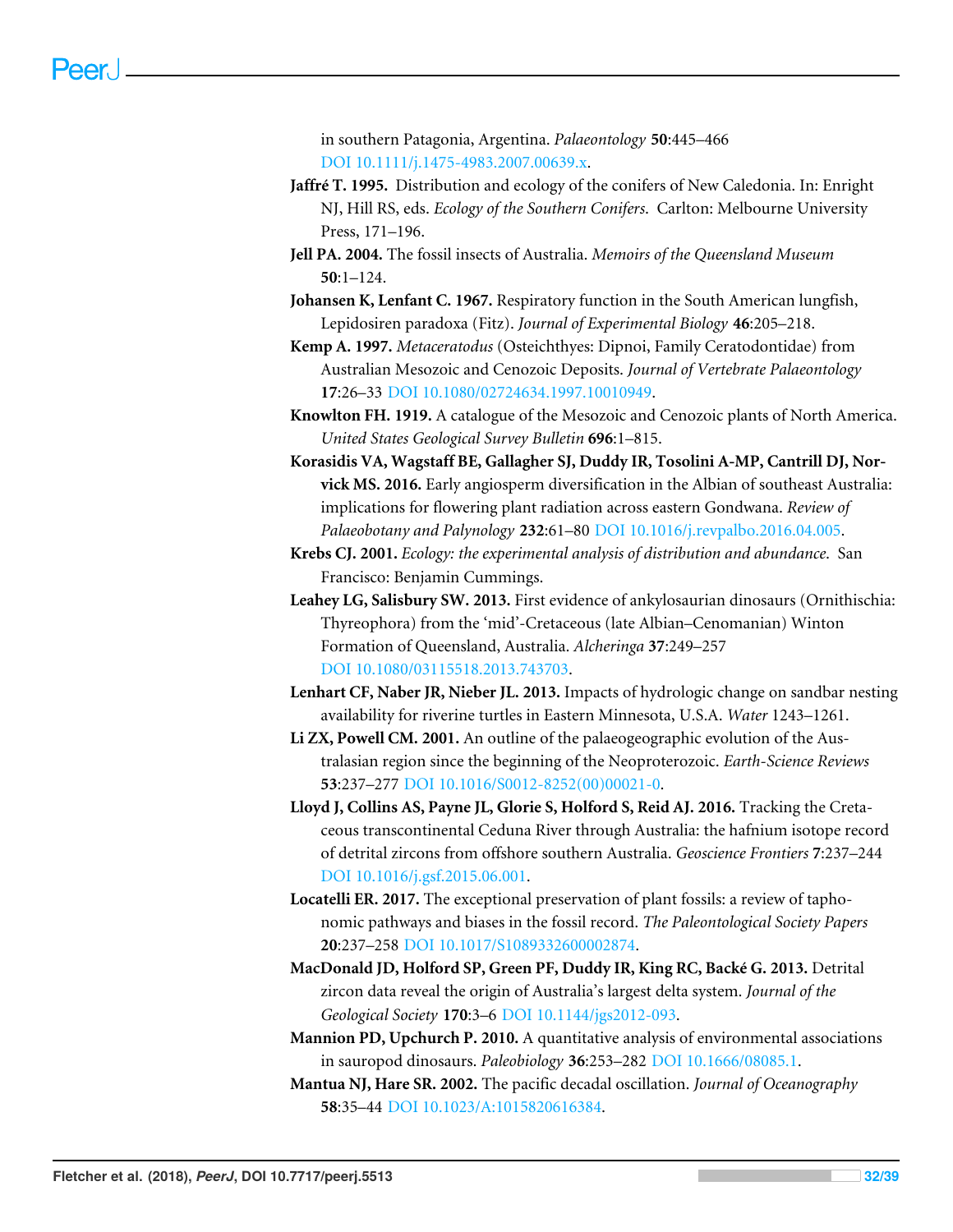- <span id="page-32-9"></span>**Markwick PJ. 1994.** ''Equability'', continentality, and Tertiary ''climate'': the crocodilian perspective. *Geology* **22**:613–616 [DOI 10.1130/0091-7613\(1994\)022<0613:ecatct>2.3.co;2.](http://dx.doi.org/10.1130/0091-7613(1994)022\lt 0613:ecatct\gt 2.3.co;2)
- <span id="page-32-10"></span>**Markwick PJ. 1998.** Fossil crocodilians as indicators of Late Cretaceous and Cenozoic climates: implications for using palaeontological data in reconstructing palaeoclimate. *Palaeogeography, Palaeoclimateology, Palaeoeology* **137**:205–271 [DOI 10.1016/S0031-0182\(97\)00108-9.](http://dx.doi.org/10.1016/S0031-0182(97)00108-9)
- <span id="page-32-1"></span>**Martin HA. 1998.** Late Cretaceous—Cainozoic palynology of the Poonarunna (1) well, central Australia. *Transactions of the Royal Society of South Australia* **122**:89–138.
- <span id="page-32-11"></span>**Martínez-Millán M, Crepet WL, Nixon KC. 2009.** *Pentapetalum trifasciculandricus* gen. et sp. nov., a thealean fossil flower from the Raritan Formation, New Jersey, USA (Turonian, Late Cretaceous). *American Journal of Botany* **96**:933–949 [DOI 10.3732/ajb.0800347.](http://dx.doi.org/10.3732/ajb.0800347)
- <span id="page-32-4"></span>**Mathur S. 1983.** Deep crustal reflection results from the central Eromanga Basin, Australia. *Tectonophysics* **100**:163–173 [DOI 10.1016/0040-1951\(83\)90184-1.](http://dx.doi.org/10.1016/0040-1951(83)90184-1)
- <span id="page-32-12"></span>**Matsukawa M, Lockley M, Jianjun L. 2006.** Cretaceous terrestrial biotas of East Asia, with special reference to dinosaur-dominated ichnofaunas: towards a synthesis. *Cretaceous Research* **27**:3–21 [DOI 10.1016/j.cretres.2005.10.009.](http://dx.doi.org/10.1016/j.cretres.2005.10.009)
- <span id="page-32-6"></span>**Matthaei CD, Peacock KA, Townsend CR. 1999.** Scour and fill patterns in a New Zealand stream and potential implications for invertebrate refugia. *Freshwater Biology* **42**:41–57 [DOI 10.1046/j.1365-2427.1999.00456.x.](http://dx.doi.org/10.1046/j.1365-2427.1999.00456.x)
- <span id="page-32-3"></span>**Mavromatidis A, Hillis R. 2005.** Quantification of exhumation in the Eromanga Basin and its implications for hydrocarbon exploration. *Petroleum Geoscience* **11**:79–92 [DOI 10.1144/1354-079304-621.](http://dx.doi.org/10.1144/1354-079304-621)
- <span id="page-32-8"></span>**McGowan HA, Marx SK, Denholm J, Soderholm J, Kamber BK. 2009.** Reconstructing annual inflows to the headwater catchments of the Murray River, Australia, using the Pacific decadal oscillation. *Geophysical Research Letters* **36**:Article L06707 [DOI 10.1029/2008GL037049.](http://dx.doi.org/10.1029/2008GL037049)
- <span id="page-32-0"></span>**McLoughlin S, Drinnan AN, Rozefelds AC. 1995.** A Cenomanian flora from the Winton Formation, Eromanga Basin, Queensland, Australia. *Memoirs of the Queensland Museum* **38**:273–313.
- <span id="page-32-2"></span>**McLoughlin S, Pott C, Elliott D. 2010.** The Winton Formation flora (Albian, Cenomanian, Eromanga Basin): implications for vascular plant diversification and decline in the Australian Cretaceous. *Alcheringa* **34**:303–323 [DOI 10.1080/03115511003669944.](http://dx.doi.org/10.1080/03115511003669944)
- <span id="page-32-7"></span>**Messel H, Vorlicek GC, Wells AG, Green WJ, Curtis HS, Roff CRR, Weaver CM, AJ. 1981.** South western Cape York peninsula, Nassau, Staaten an Gilbert river systems and duck creek system; northern Cape York peninsula, Port Musgrave: Wenlock and Ducie river systems, Palm, Dulcie and Namaleta creeks, Escape river. In: *Surveys of tidal waterways on Cape York peninsula Queensland, Australia and their crocodile populations*. *Monograph 16*. Sydney: Pergamon Press, 115.
- <span id="page-32-5"></span>**Molnar RE. 1991.** Fossil reptiles in Australia. In: Vickers-Rich P, Monaghan JM, Baird RF, Rich TH, eds. *Vertebrate palaeontology of Australasia*. Melbourne: Pioneer Design Studio, 606–702.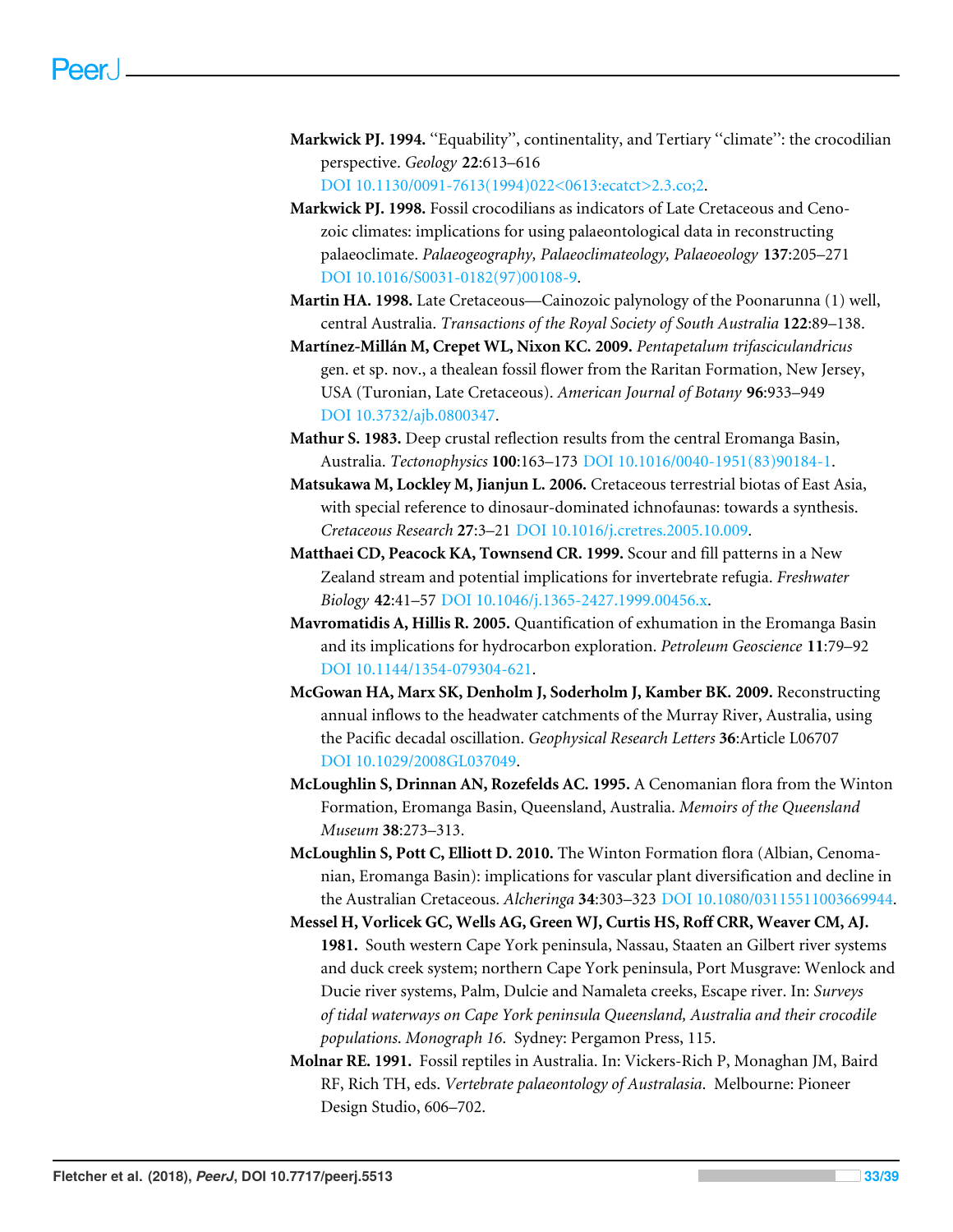- <span id="page-33-10"></span>**Molnar RE. 2001.** A reassessment of the phylogenetic position of Cretaceous sauropod dinosaurs from Queensland, Australia. In: *VII international symposium on mesozoic terrestrial ecosystems*. Buenos Aires: Publicación Electrónica de la Asociación Paleontológica Argentina, 139–144.
- <span id="page-33-1"></span>**Molnar RE. 2010.** Taphonomic observations on eastern Australian Cretaceous sauropods. *Alcheringa* **34**:421–429 [DOI 10.1080/03115518.2010.497258.](http://dx.doi.org/10.1080/03115518.2010.497258)
- <span id="page-33-11"></span>**Molnar RE. 2011.** New morphological information about Cretaceous sauropod dinosaurs from the Eromanga Basin, Queensland, Australia. *Alcheringa* **35**:329–339 [DOI 10.1080/03115518.2011.533978.](http://dx.doi.org/10.1080/03115518.2011.533978)
- <span id="page-33-15"></span>**Molnar R, Flannery TF, Rich TH. 1981.** An allosaurid theropod dinosaur from the Early Cretaceous of Victoria, Australia. *Alcheringa* **5**:141–146 [DOI 10.1080/03115518108565427.](http://dx.doi.org/10.1080/03115518108565427)
- <span id="page-33-0"></span>**Molnar RE, Salisbury SW. 2005.** Sauropods from Australia. In: Tidwell V, Carpenter K, eds. *Thunder-lizards: the sauropodomorph dinosaurs*. Bloomington: Indiana University Press, 454–465.
- <span id="page-33-12"></span>**Molnar RE, Wiffen J. 1994.** A Late Cretaceous polar dinosaur fauna from New Zealand. *Cretaceous Research* **15**:689–706 [DOI 10.1006/cres.1994.1038.](http://dx.doi.org/10.1006/cres.1994.1038)
- <span id="page-33-7"></span>**Monk CD. 1966.** An ecological significance of evergreenness. *Ecology* **47**:504–505 [DOI 10.2307/1932995.](http://dx.doi.org/10.2307/1932995)
- <span id="page-33-2"></span>**Moore PS, Pitt GM. 1984.** Cretaceous of the Eromanga Basin; implications for Hydrocarbon exploration. *Australian Petroleum Exploration Association Journal* **24**:358–376.
- <span id="page-33-4"></span>**Moss F, Wake-Dyster K. 1983.** The Australian central Eromanga Basin project: an introduction. *Tectonophysics* **100**:131–145 [DOI 10.1016/0040-1951\(83\)90182-8.](http://dx.doi.org/10.1016/0040-1951(83)90182-8)
- <span id="page-33-6"></span>**Moya C, Raiber M, Taulis X, Cox M. 2015.** Hydrochemical evolution and groundwater flow processes in the Galilee and Eromanga basins, Great Artesian Basin, Australia: a multivariate statistical approach. *Science of The Total Environment* **508**:411–426.
- <span id="page-33-5"></span>**Murray C, Scheibner E, Walker R. 1989.** Regional geological interpretation of a digital coloured residual Bouguer gravity image of eastern Australia with a wavelength cutoff of 250 km. *Australian Journal of Earth Sciences* **36**:423–449.
- <span id="page-33-8"></span>**Mutke J, Barthlott W. 2005.** Patterns of vascular plant diversity at continental to global scales. *Biologiske Skrifter* **55**:521–531.
- <span id="page-33-13"></span>**Nadon GC. 1993.** The association of anastomosed fluvial deposits and dinosaur tracks, eggs, and nests: implications for the interpretation of floodplain environments and a possible survival strategy for ornithopods. *PALAIOS* **8**:31–44 [DOI 10.2307/3515220.](http://dx.doi.org/10.2307/3515220)
- <span id="page-33-14"></span>**Novas FE, Agnolín FL, Ezcurra MD, Porfiri J, Canale JI. 2013.** Evolution of the carnivorous dinosaurs during the Cretaceous: the evidence from Patagonia. *Cretaceous Research* **45**:174–215 [DOI 10.1016/j.cretres.2013.04.001.](http://dx.doi.org/10.1016/j.cretres.2013.04.001)
- <span id="page-33-9"></span>**Parrish JT, Daniel IL, Kennedy EM, Spicer RA. 1998.** Paleoclimatic significance of mid-Cretaceous floras from the middle Clarence Valley, New Zealand. *PALAIOS* **13**:149–159 [DOI 10.2307/3515486.](http://dx.doi.org/10.2307/3515486)
- <span id="page-33-3"></span>**Partridge AD. 2006.** Jurassic-Early Cretaceous dinocyst zonations NWS Australia: 1st update of HMP 2004. In: Monteil EC, ed. *Australian mesozoic and cenozoic palynology zonations—updated to the 2004 Geologic time scale*. Geoscience Australia.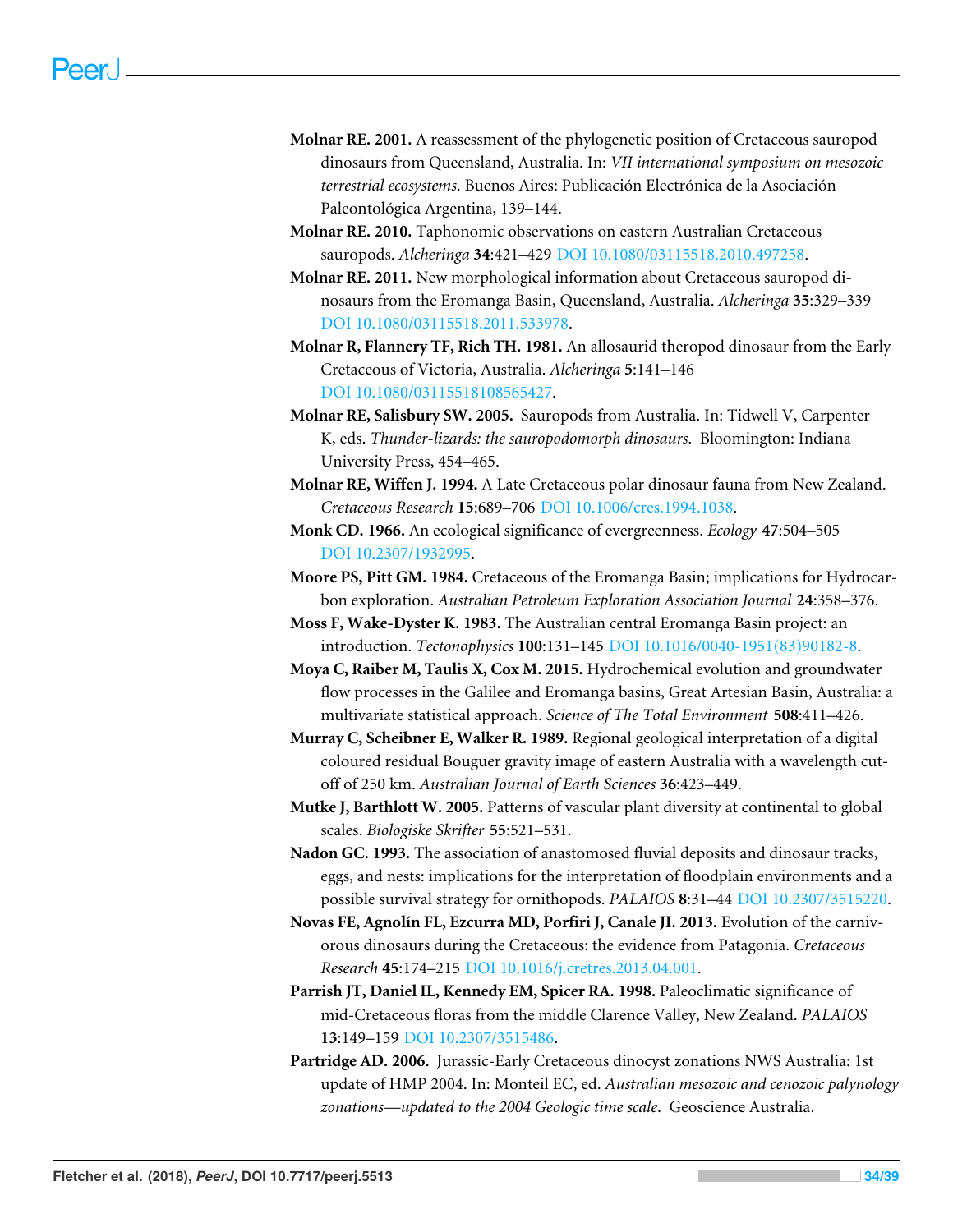- <span id="page-34-3"></span>**Peters MD, Christophel DC. 1978.** *Austrosequoia wintonensis*, a new taxodiaceous cone from Queensland, Australia. *Canadian Journal of Botany* **56**:3119–3128 [DOI 10.1139/b78-374.](http://dx.doi.org/10.1139/b78-374)
- <span id="page-34-10"></span>**Petti FM, D'Orazi Porchetti S, Sacchi E, Nicosia U. 2010.** A new purported ankylosaur trackway in the Lower Cretaceous (lower Aptian) shallow-marine carbonate deposits of Puglia, southern Italy. *Cretaceous Research* **31**:546–552 [DOI 10.1016/j.cretres.2010.07.004.](http://dx.doi.org/10.1016/j.cretres.2010.07.004)
- <span id="page-34-11"></span>**Platt NH, Meyer CA. 1991.** Dinosaur footprints from the Lower Cretaceous of northern Spain: their sedimentological and palaeoecological context. *Palaeogeography, Palaeoclimatology, Palaeoecology* **85**:321–333 [DOI 10.1016/0031-0182\(91\)90165-N.](http://dx.doi.org/10.1016/0031-0182(91)90165-N)
- <span id="page-34-9"></span>**Pocknall D. 1978.** Relative pollen representation in relation to vegetation composition, Westland, New Zealand. *New Zealand Journal of Botany* **16**:379–386 [DOI 10.1080/0028825X.1978.10425145.](http://dx.doi.org/10.1080/0028825X.1978.10425145)
- <span id="page-34-8"></span>**Pole M. 1992.** Cretaceous Macrofloras of Eastern Otago, New-Zealand: angiosperms. *Australian Journal of Botany* **40**:169–206 [DOI 10.1071/BT9920169.](http://dx.doi.org/10.1071/BT9920169)
- <span id="page-34-4"></span>**Pole M. 1999.** Latest Albian-earliest Cenomanian monocotyledonous leaves from Australia. *Botanical Journal of the Linnean Society* **129**:177–186 [DOI 10.1111/j.1095-8339.1999.tb00499.x.](http://dx.doi.org/10.1111/j.1095-8339.1999.tb00499.x)
- <span id="page-34-6"></span>**Pole M. 2000a.** Dicotyledonous leaf macrofossils from the latest Albian-earliest Cenomanian of the Eromanga Basin, Queensland, Australia. *Paleontological Research* **4**:39–52.
- <span id="page-34-7"></span>**Pole MS. 2000b.** Mid-Cretaceous conifers from the Eromanga Basin, Australia. *Australian Systematic Botany* **13**:153–197 [DOI 10.1071/SB99001.](http://dx.doi.org/10.1071/SB99001)
- <span id="page-34-5"></span>**Pole MS, Douglas JG. 1999.** Bennettitales, Cycadales and Ginkgoales from the mid Cretaceous of the Eromanga Basin, Queensland, Australia. *Cretaceous Research* **20**:523–538 [DOI 10.1006/cres.1999.0164.](http://dx.doi.org/10.1006/cres.1999.0164)
- <span id="page-34-0"></span>**Poropat SF, Mannion PD, Upchurch P, Hocknull SA, Kear BP, Elliott DA. 2015a.** Reassessment of the non-titanosaurian somphospondylan Wintonotitan wattsi (Dinosauria: Sauropoda: Titanosauriformes) from the mid-Cretaceous Winton Formation, Queensland, Australia. *Papers in Palaeontology* **1**:59–106 [DOI 10.1002/spp2.1004.](http://dx.doi.org/10.1002/spp2.1004)
- <span id="page-34-2"></span>**Poropat SF, Mannion PD, Upchurch P, Hocknull SA, Kear BP, Kundrát M, Tischler TR, Sloan T, Sinapius GH, Elliott JA. 2016.** New Australian sauropods shed light on Cretaceous dinosaur palaeobiogeography. *Scientific Reports* **6**:34467 [DOI 10.1038/srep34467.](http://dx.doi.org/10.1038/srep34467)
- <span id="page-34-1"></span>**Poropat SF, Upchurch P, Mannion PD, Hocknull SA, Kear BP, Sloan T, Sinapius GH, Elliott DA. 2015b.** Revision of the sauropod dinosaur *Diamantinasaurus matildae* Hocknull et al. 2009 from the mid-Cretaceous of Australia: implications for Gondwanan titanosauriform dispersal. *Gondwana Research* **27**:995–1033 [DOI 10.1016/j.gr.2014.03.014.](http://dx.doi.org/10.1016/j.gr.2014.03.014)
- <span id="page-34-12"></span>**Rich TH, Rich PV. 1989.** Polar dinosaurs and biotas of the Early Cretaceous of Southeastern Australia. *National Geographic Research* **5**:15–53.
- <span id="page-34-13"></span>**Rich TH, Vickers-Rich P, Gangloff RA. 2002.** Polar dinosaurs. *Science* **295**:979–980 [DOI 10.1126/science.1068920.](http://dx.doi.org/10.1126/science.1068920)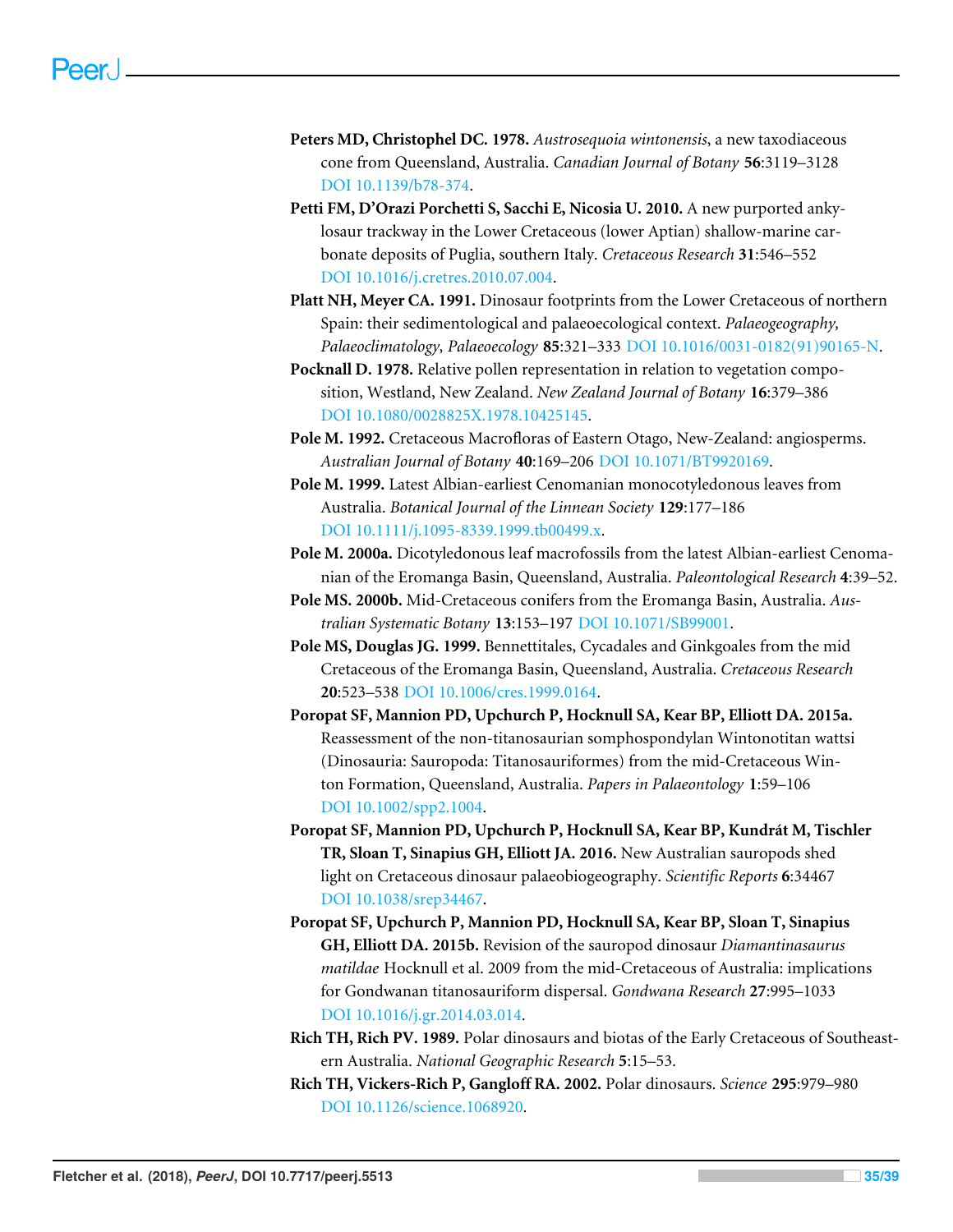- <span id="page-35-7"></span>**Richter BD, Baumgartner JV, Powell J, Braun DP. 1996.** A method for assessing hydrologic alteration within ecosystems. *Conservation Biology* **10**:1163–1174 [DOI 10.1046/j.1523-1739.1996.10041163.x.](http://dx.doi.org/10.1046/j.1523-1739.1996.10041163.x)
- <span id="page-35-1"></span>**Romilio A, Salisbury SW. 2011.** A reassessment of large theropod dinosaur tracks from the mid-Cretaceous (late Albian-Cenomanian) Winton Formation of Lark Quarry, central-western Queensland, Australia: a case for mistaken identity. *Cretaceous Research* **32**:135–142 [DOI 10.1016/j.cretres.2010.11.003.](http://dx.doi.org/10.1016/j.cretres.2010.11.003)
- <span id="page-35-3"></span>**Romilio A, Salisbury SW. 2014.** Large dinosaurian tracks from the Upper Cretaceous (Cenomanian–Turonian) portion of the Winton Formation, Lark Quarry, central-western Queensland, Australia: 3D photogrammetric analysis renders the 'stampede trigger' scenario unlikely. *Cretaceous Research* **51**:186–207 [DOI 10.1016/j.cretres.2014.06.003.](http://dx.doi.org/10.1016/j.cretres.2014.06.003)
- <span id="page-35-2"></span>**Romilio A, Tucker RT, Salisbury SW. 2013.** Re-evaluation of the Lark Quarry dinosaur tracksite (late Albian–Cenomanian Winton Formation, central-western Queensland, Australia): no longer a stampede? *Journal of Vertebrate Paleontology* **33**:102–120 [DOI 10.1080/02724634.2012.694591.](http://dx.doi.org/10.1080/02724634.2012.694591)
- <span id="page-35-10"></span>**Roy K, Jablonski D, Valentine JW, Rosenberg G. 1998.** Marine latitudinal diversity gradients: tests of causal hypotheses. *Proceedings of the National Academy of Sciences of the United States of America* **95**:3699–3702 [DOI 10.1073/pnas.95.7.3699.](http://dx.doi.org/10.1073/pnas.95.7.3699)
- <span id="page-35-9"></span>**Royer DL, Miller IM, Peppe DJ, Hickey LJ. 2010.** Leaf economic traits from fossils support a weedy habit for early angiosperms. *American Journal of Botany* **97**:438–445 [DOI 10.3732/ajb.0900290.](http://dx.doi.org/10.3732/ajb.0900290)
- <span id="page-35-8"></span>**Russell AJ, Bidartondo MI, Butterfield BG. 2002.** The root nodules of Podocarpaceae harbour arbuscular mycorrhizal fungi. *New Phytologist* **156**:283–295 [DOI 10.1046/j.1469-8137.2002.00504.x.](http://dx.doi.org/10.1046/j.1469-8137.2002.00504.x)
- <span id="page-35-11"></span>**Salgado L, Apesteguía S, Heredia SE. 2005.** A new specimen of *Neuquensaurus australis*, a Late Cretaceous saltasaurine titanosaur from north Patagonia. *Journal of Vertebrate Paleontology* **25**:623–634 [DOI 10.1671/0272-4634\(2005\)025\[0623:ANSONA\]2.0.CO;2.](http://dx.doi.org/10.1671/0272-4634(2005)025[0623:ANSONA]2.0.CO;2)
- <span id="page-35-5"></span>**Salisbury SW, Molnar RE, Frey E, Willis PMA. 2006.** The origin of modern crocodyliforms: new evidence from the Cretaceous of Australia. *Proceedings of the Royal Society B—Biological Sciences* **273**:2439–2448 [DOI 10.1098/rspb.2006.3613.](http://dx.doi.org/10.1098/rspb.2006.3613)
- <span id="page-35-12"></span>**Salisbury SW, Romilio A, Herne MC, Tucker RT, Nair JP. 2017.** The Dinosaurian ichnofauna of the Lower Cretaceous (Valanginian–Barremian) Broome Sandstone of the Walmadany Area (James Price Point), Dampier Peninsula, Western Australia. *Journal of Vertebrate Paleontology* **36**:1–152.
- <span id="page-35-0"></span>**Scanlon JD, Hocknull SA. 2008.** A dolichosaurid lizard from the latest Albian (mid-Cretaceous) Winton Formation, Queensland, Australia. In: *Proceedings of the second Mosasaur meeting*. Hays: Fort Hays State University, 131–136.
- <span id="page-35-4"></span>**Senior B, Harrison PL, Mond A. 1978.** Geology of the Euromanga Basin. *Australian Bureau of Mineral Resources, Geology and Geophysics, Bulletin* **167**:1–102.
- <span id="page-35-6"></span>**Senior B, Mabbutt J. 1979.** A proposed method of defining deeply weathered rock units based on regional geological mapping in southwest Queensland. *Journal of the Geological Society of Australia* **26**:237–254 [DOI 10.1080/00167617908729088.](http://dx.doi.org/10.1080/00167617908729088)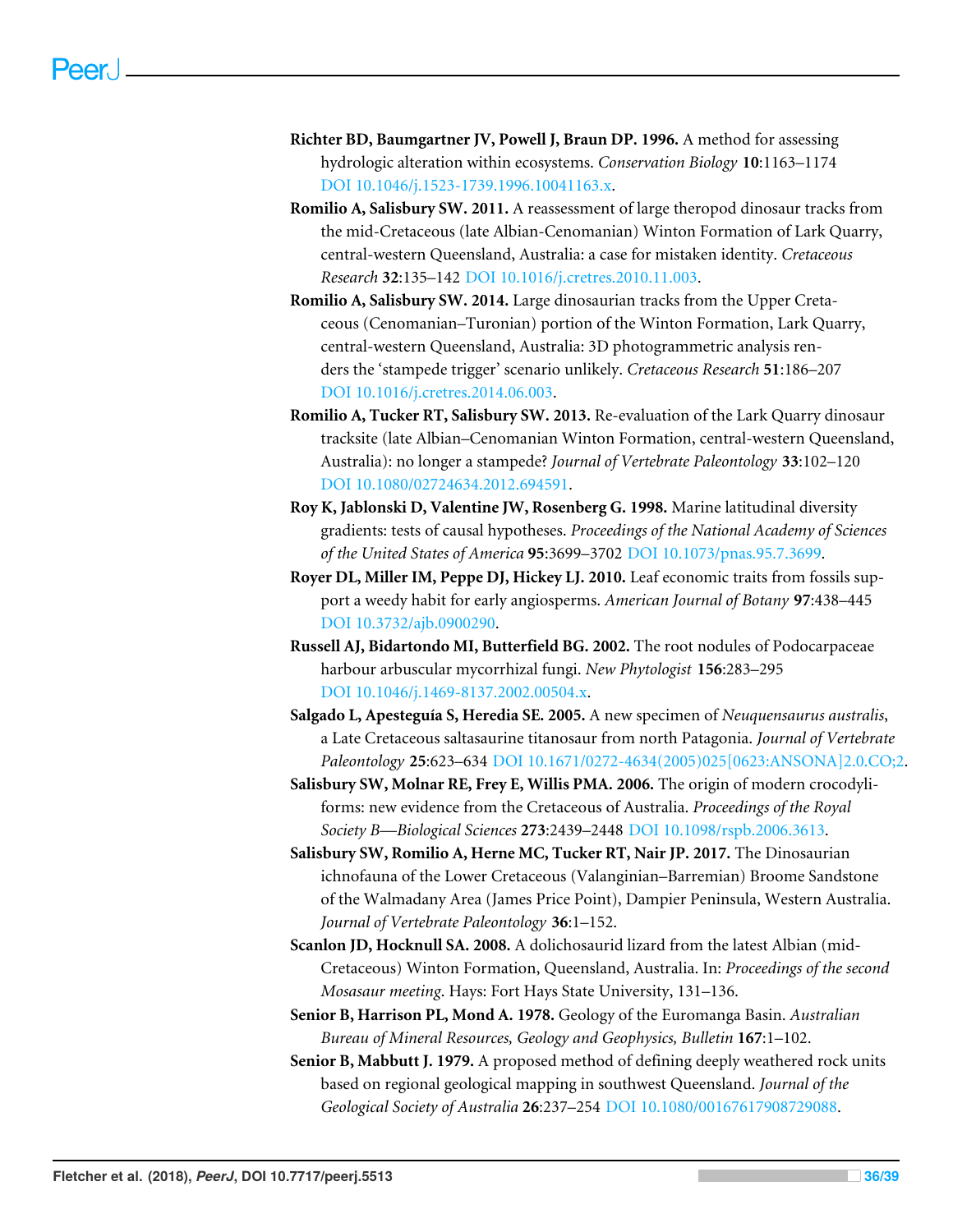- <span id="page-36-11"></span>**Smith ND, Makovicky PJ, Angolin FL, Ezcurra MD, Pais DF, Salisbury SW. 2008.** A Megaraptor-like theropod (Dinosauria: Tetanurae) in Australia: support for faunal exchange across eastern and western Gondwana in the mid-Cretaceous. *Proceedings of the Royal Society B: Biological Sciences* **275**:2085–2093 [DOI 10.1098/rspb.2008.0504.](http://dx.doi.org/10.1098/rspb.2008.0504)
- <span id="page-36-7"></span>**Spicer RA. 1991.** Plant taphonomic processes. In: *Taphonomy: releasing the data locked in the fossil record: topics in geobiology*. New York: Plenum Press, 71–113.
- <span id="page-36-8"></span>**Spicer RA, Herman AB, Kennedy EM. 2005.** The sensitivity of CLAMP to taphonomic loss of foliar physiognomic characters. *PALAIOS* **20**:429–438 [DOI 10.2110/palo.2004.P04-63.](http://dx.doi.org/10.2110/palo.2004.P04-63)
- <span id="page-36-5"></span>**Syme CE, Salisbury SW. 2018.** Taphonomy of *Isisfordia duncani* specimens from the Lower Cretaceous (upper Albian) portion of the Winton Formation, Isisford, central-west Queensland. *Royal Society Open Science* **5**:Article 171651 [DOI 10.1098/rsos.171651.](http://dx.doi.org/10.1098/rsos.171651)
- <span id="page-36-4"></span>**Syme CE, Welsh KJ, Roberts EM, Salisbury SW. 2016.** Depositional environment of the Lower Cretaceous (Upper Albian) Winton Formation at Isisford, central-west Queensland, Australia, inferred from sandstone concretions. *Journal of Sedimentary Research* **86**:1067–1082 [DOI 10.2110/jsr.2016.67.](http://dx.doi.org/10.2110/jsr.2016.67)
- <span id="page-36-6"></span>**Tarduno JA, Brinkman DB, Renne PR, Cottrell RD, Scher H, Castillo P. 1998.** Evidence for extreme climatic warmth from late Cretaceous arctic vertebrates. *Science* **282**:2241–2243 [DOI 10.1126/science.282.5397.2241.](http://dx.doi.org/10.1126/science.282.5397.2241)
- <span id="page-36-9"></span>**Thulborn RA. 2013.** Lark Quarry revisited: a critique of methods used to identify a large dinosaurian track-maker in the Winton Formation (Albian-Cenomanian), western Queensland, Australia. *Alcheringa* **37**:312–330 [DOI 10.1080/03115518.2013.748482.](http://dx.doi.org/10.1080/03115518.2013.748482)
- <span id="page-36-10"></span>**Thulborn T. 2017.** Behaviour of Dinosaurian track-makers in the Winton Formation (Cretaceous, Albian–Cenomanian) at Lark Quarry, Western Queensland, Australia: running or swimming? *Ichnos* **24**:1–18 [DOI 10.1080/10420940.2015.1129326.](http://dx.doi.org/10.1080/10420940.2015.1129326)
- <span id="page-36-2"></span>**Thulborn RA, Wade M. 1979.** Dinosaur stampede in the Cretaceous of Queensland. *Lethaia* **12**:275–279 [DOI 10.1111/j.1502-3931.1979.tb01008.x.](http://dx.doi.org/10.1111/j.1502-3931.1979.tb01008.x)
- <span id="page-36-3"></span>**Thulborn RA, Wade M. 1984.** Dinosaur trackways in the Winton Formation mid Cretaceous of Queensland Australia. *Memoirs of the Queensland Museum* **21**:413–518.
- <span id="page-36-12"></span>**Tosolini A-MP, Korasidis VA, Wagstaff BE, Cantrill DJ, Gallagher SJ, Norvick MS. 2018.** Palaeoenvironments and palaeocommunities from Lower Cretaceous highlatitude sites, Otway Basin, southeastern Australia. *Palaeogeography, Palaeoclimatology, Palaeoecology* **496**:62–84 [DOI 10.1016/j.palaeo.2018.01.017.](http://dx.doi.org/10.1016/j.palaeo.2018.01.017)
- <span id="page-36-1"></span>**Tucker RT, Roberts EM, Darlington V, Salisbury SW. 2017.** Investigating the stratigraphy and palaeoenvironments for a suite of newly discovered mid-Cretaceous vertebrate fossil-localities in the Winton Formation, Queensland, Australia. *Sedimentary Geology* **358**:210–229 [DOI 10.1016/j.sedgeo.2017.05.004.](http://dx.doi.org/10.1016/j.sedgeo.2017.05.004)
- <span id="page-36-0"></span>**Tucker RT, Roberts EM, Henderson RA, Kemp AI. 2016.** Large igneous province or long-lived magmatic arc along the eastern margin of Australia during the Cretaceous? Insights from the sedimentary record. *Bulletin* **128**:1461–1480.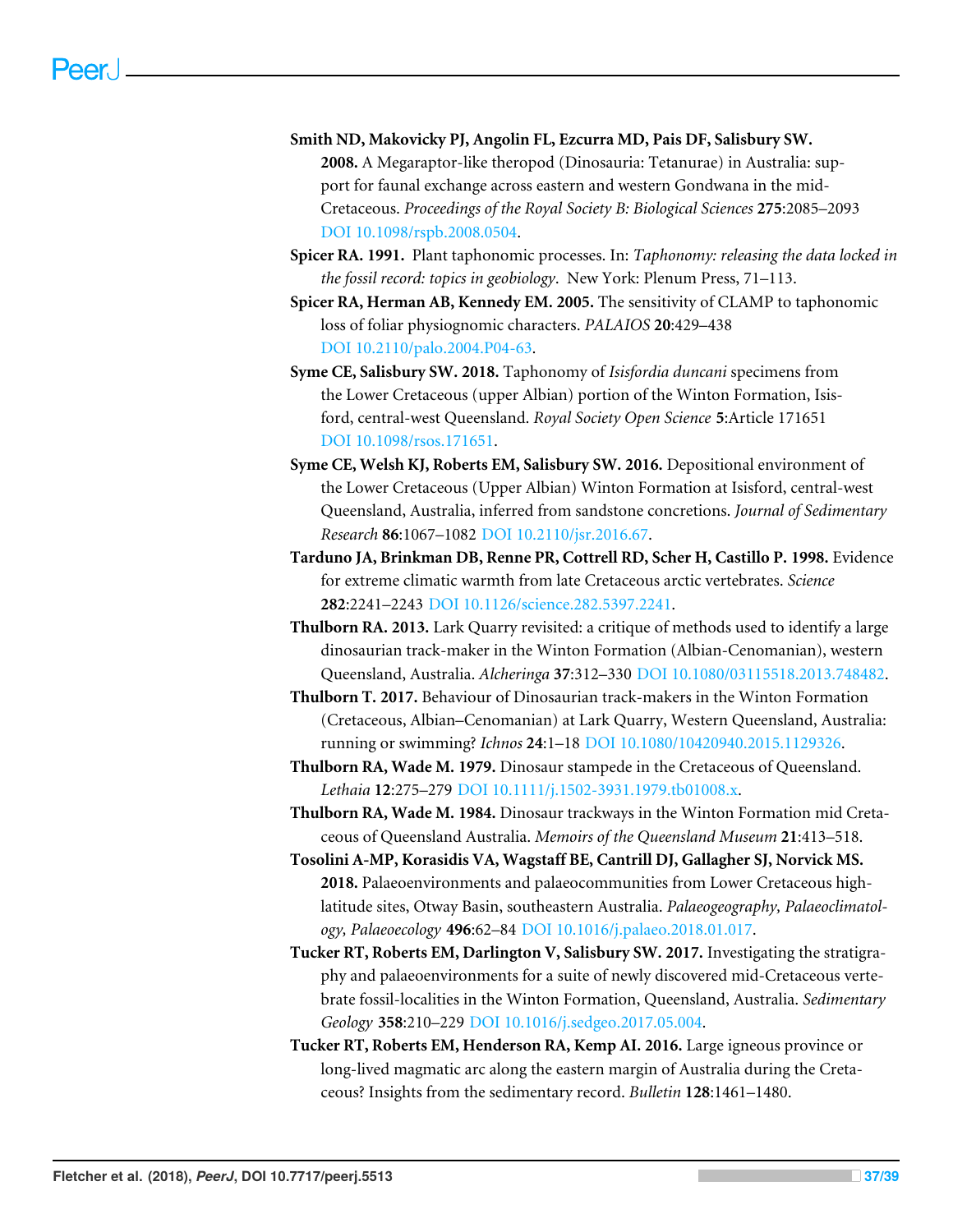- <span id="page-37-0"></span>**Tucker RT, Roberts EM, Hu Y, Kemp A, Salisbury SW. 2013.** Detrital zircon age constraints for the Winton Formation, Queensland: contextualizing Australia's Late Cretaceous dinosaur faunas. *Gondwana Research* **24**:767–779 [DOI 10.1016/j.gr.2012.12.009.](http://dx.doi.org/10.1016/j.gr.2012.12.009)
- <span id="page-37-5"></span>**Veevers JJ. 2000.** Mid-Cretaceous (99 Ma) & Mid-Eocene (43 Ma) events in the Indo-Australian & Antarctic plates and Coeval Swerves of the Pacific plate. In: Veevers JJ, ed. *Billion-year earth history of Australia and neighbours in Gondwanaland*. Sydney: GEMOC Press, 102–109.
- <span id="page-37-6"></span>**Veevers J. 2006.** Updated Gondwana (Permian-Cretaceous) earth history of Australia. *Gondwana Research* **9**:231–260.
- <span id="page-37-13"></span>**Vickaryous MK, Maryanska T, Weishampel DB. 2004.** Ankylosauria. In: Weishampel DB, Dodson P, Osmólska H, eds. *The dinosauria*. Second edition. Berkeley: University of California Press, 363–392.
- <span id="page-37-14"></span>**Vila B, Oms O, Fondevilla V, Gaete R, Galobart À, Riera V, Canudo JI. 2013.** The latest succession of dinosaur tracksites in Europe: Hadrosaur ichnology, track production and palaeoenvironments. *PLOS ONE* **8**:e72579.
- <span id="page-37-4"></span>**Vine R, Day R, Casey D, Milligan E, Galloway M, Exon N. 1967.** Revised nomenclature of the Rolling Downs Group, Eromanga and Surat Basins. *Queensland Government Mining Journal* **68**:144–151.
- <span id="page-37-12"></span>**Wang WL, Zheng SL, Zhang LJ, Pu RG, Zhang W, Wu HZ, Ju RH, Dong GY, Yuan H. 1989.** *Mesozoic stratigraphy and palaeontology of Western Liaoning (1)*. Beijing: Geological Publishing House.
- <span id="page-37-9"></span>**Wardle P. 1974.** The kahikatea (*Dacrycarpus dacrydioides*) forest of south Westland. *Proceedings of the New Zealand Ecological Society* **21**:62–71.
- <span id="page-37-7"></span>**Webb GJW, Manolis SC, Sack GC. 1983.** *Crocodylus johnstoni* and *C. porosus* coexisting in a tidal river. *Australian Wildlife Research* **10**:639–650 [DOI 10.1071/WR9830639.](http://dx.doi.org/10.1071/WR9830639)
- <span id="page-37-8"></span>**Wells A, Duncan RP, Stewart GH. 2001.** Forest dynamics in Westland, New Zealand: the importance of large, infrequent earthquake-induced disturbance. *Journal of Ecology* **89**:1006–1018 [DOI 10.1111/j.1365-2745.2001.00594.x.](http://dx.doi.org/10.1111/j.1365-2745.2001.00594.x)
- <span id="page-37-3"></span>**White ME. 1966.** Report on 1965 plant fossil collections. Record 1966/111. Bureau of Mineral Resources, Geology and Geophysics, Australia, 1–10.
- <span id="page-37-10"></span>**White ME. 1974.** Plant fossils from the Gilberts River and Winton formations, and the Pascoe River area, Queensland. Bureau of Mineral Resources, Geology and Geophysics, Australia, Record 1974/159, 1–5.
- <span id="page-37-1"></span>**White MA, Bell PR, Cook AG, Barnes DG, Tischler TR, Bassam BJ, Elliott DA. 2015a.** Forearm range of motion in *Australovenator wintonensis* (Theropoda, Megaraptoridae). *PLOS ONE* **10**:e0137709 [DOI 10.1371/journal.pone.0137709.](http://dx.doi.org/10.1371/journal.pone.0137709)
- <span id="page-37-2"></span>**White MA, Bell PR, Cook AG, Poropat SF, Elliott DA. 2015b.** The dentary of *Australovenator wintonensis* (Theropoda, Megaraptoridae); implications for megaraptorid dentition. *PeerJ* **3**:e1512 [DOI 10.7717/peerj.1512.](http://dx.doi.org/10.7717/peerj.1512)
- <span id="page-37-11"></span>**White MA, Benson RBJ, Tischler TR, Hocknull SA, Cook AG, Barnes DG, Poropat SF, Wooldridge SJ, Sloan T, Sinapius GHK, Elliott DA. 2013.** New *Australovenator* hind